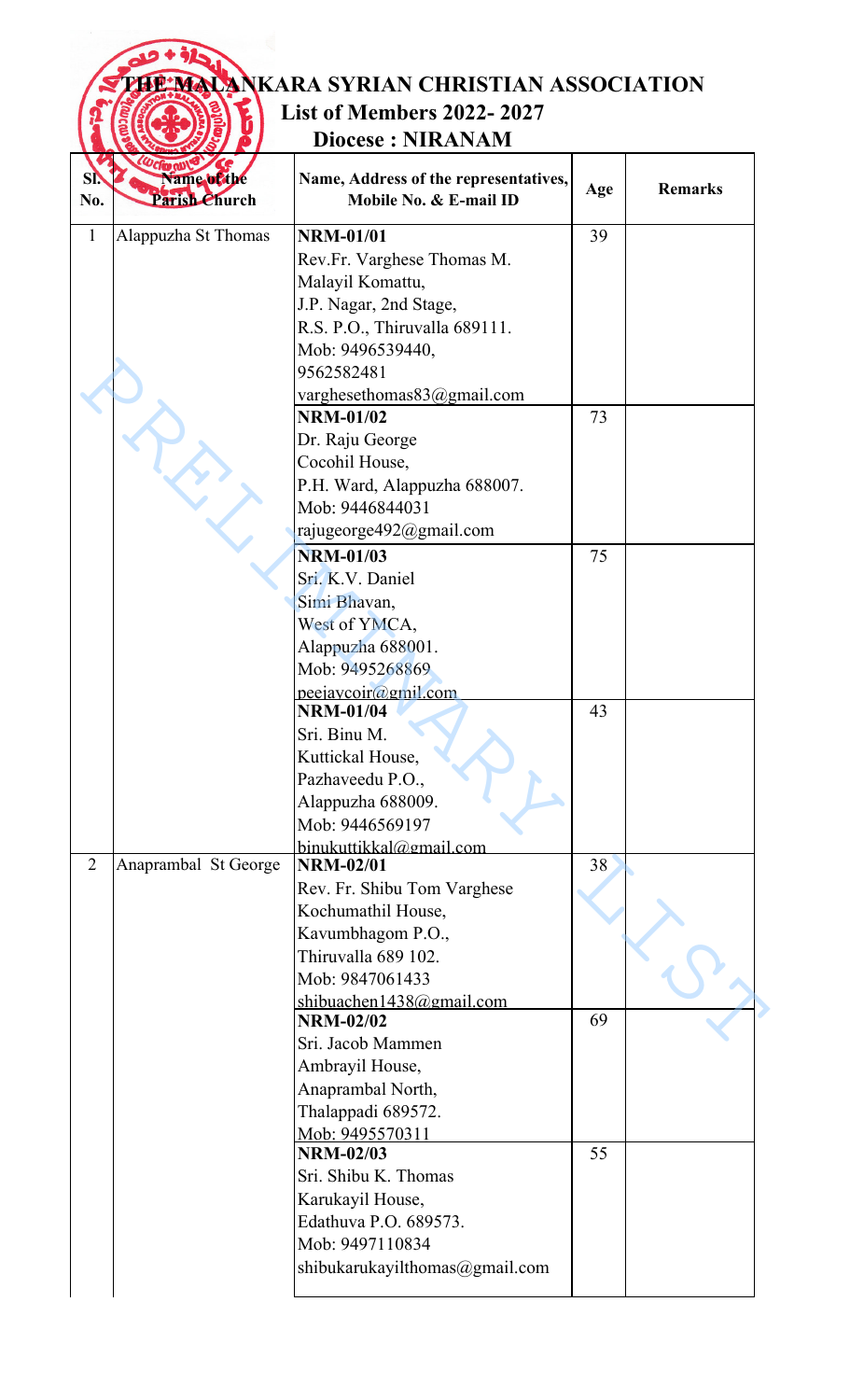|                |                             | <b>NRM-02/04</b>                              | 43 |  |
|----------------|-----------------------------|-----------------------------------------------|----|--|
|                |                             | Sri. Varghese K.G.                            |    |  |
|                |                             | Kolathuparambil,                              |    |  |
|                |                             | Anaprambal North P.O.,                        |    |  |
|                |                             | Thalappadi 689572.                            |    |  |
|                |                             | Mob: 9544493012                               |    |  |
|                |                             | varghesethpady@gmail.com                      |    |  |
| 3              | <b>Anicadu Mar Baselius</b> | <b>NRM-03/01</b>                              | 44 |  |
|                |                             | Rev. Fr. Kuriakose Varghese                   |    |  |
|                |                             | Mar Anthonios Ashram                          |    |  |
|                |                             | Anicadu P.O.,                                 |    |  |
|                |                             | Mallappally 689585                            |    |  |
|                |                             | Mob: 9745318839                               |    |  |
|                |                             |                                               |    |  |
|                |                             | <b>NRM-03/02</b>                              | 61 |  |
|                |                             | Sri. Kunjumman Issac                          |    |  |
|                |                             | Iyrootharra House,                            |    |  |
|                |                             | Mallappally West P.O. 689585.                 |    |  |
|                |                             | Mob: 9436434469                               |    |  |
|                |                             | issackohima@gmail.com<br><b>NRM-03/03</b>     | 52 |  |
|                |                             | Sri. Shibu P. Abraham                         |    |  |
|                |                             | Prattidathu House,                            |    |  |
|                |                             | Noorommave P.O.,                              |    |  |
|                |                             | Punnavely 689589.                             |    |  |
|                |                             | Mob: 9447504794                               |    |  |
|                |                             | shibuprattidathu@gmail.com                    |    |  |
| $\overline{4}$ | Anjilithanam                | <b>NRM-04/01</b>                              | 49 |  |
|                | St Thomas Sleeba            | Rev. Fr. Shibu Thomas                         |    |  |
|                |                             | <b>Amballoor House</b>                        |    |  |
|                |                             | Karackal, Thiruvalla 689 108.                 |    |  |
|                |                             | Mob: 9947059562                               |    |  |
|                |                             | frshibuthomas $43$ @gmail.com                 |    |  |
|                |                             | <b>NRM-04/02</b>                              | 51 |  |
|                |                             | Sri. Cherian Varghese                         |    |  |
|                |                             | Vadakkedath House,                            |    |  |
|                |                             | Anjilithanam P.O., Kaviyoor,                  |    |  |
|                |                             | Thiruvalla 689582.                            |    |  |
|                |                             | Mob: 9847330492                               |    |  |
|                |                             | cherian811@rediffmail.com<br><b>NRM-04/03</b> |    |  |
|                |                             | Sri. Mathew Alex                              |    |  |
|                |                             | Vazenal House,                                |    |  |
|                |                             | Anjilithanam P.O., Kaviyoor,                  |    |  |
|                |                             | Thiruvalla 689582.                            |    |  |
|                |                             | Mob: 9061540629                               |    |  |
|                |                             | mathewalex $65$ @gmail.com                    |    |  |
| 5              | Anjilithanam                |                                               |    |  |
|                | St Mary's                   |                                               |    |  |
| 6              | <b>Chengaroor St George</b> | <b>NRM-06/01</b>                              | 37 |  |
|                |                             | Rev.Fr. Jinu Chacko                           |    |  |
|                |                             | Parayil House,                                |    |  |
|                |                             | Thelliyoor P.O.,                              |    |  |
|                |                             | Vennikulam 689544.                            |    |  |
|                |                             | Mob: 9846915332                               |    |  |
|                |                             | javennikulam@gmail.com                        |    |  |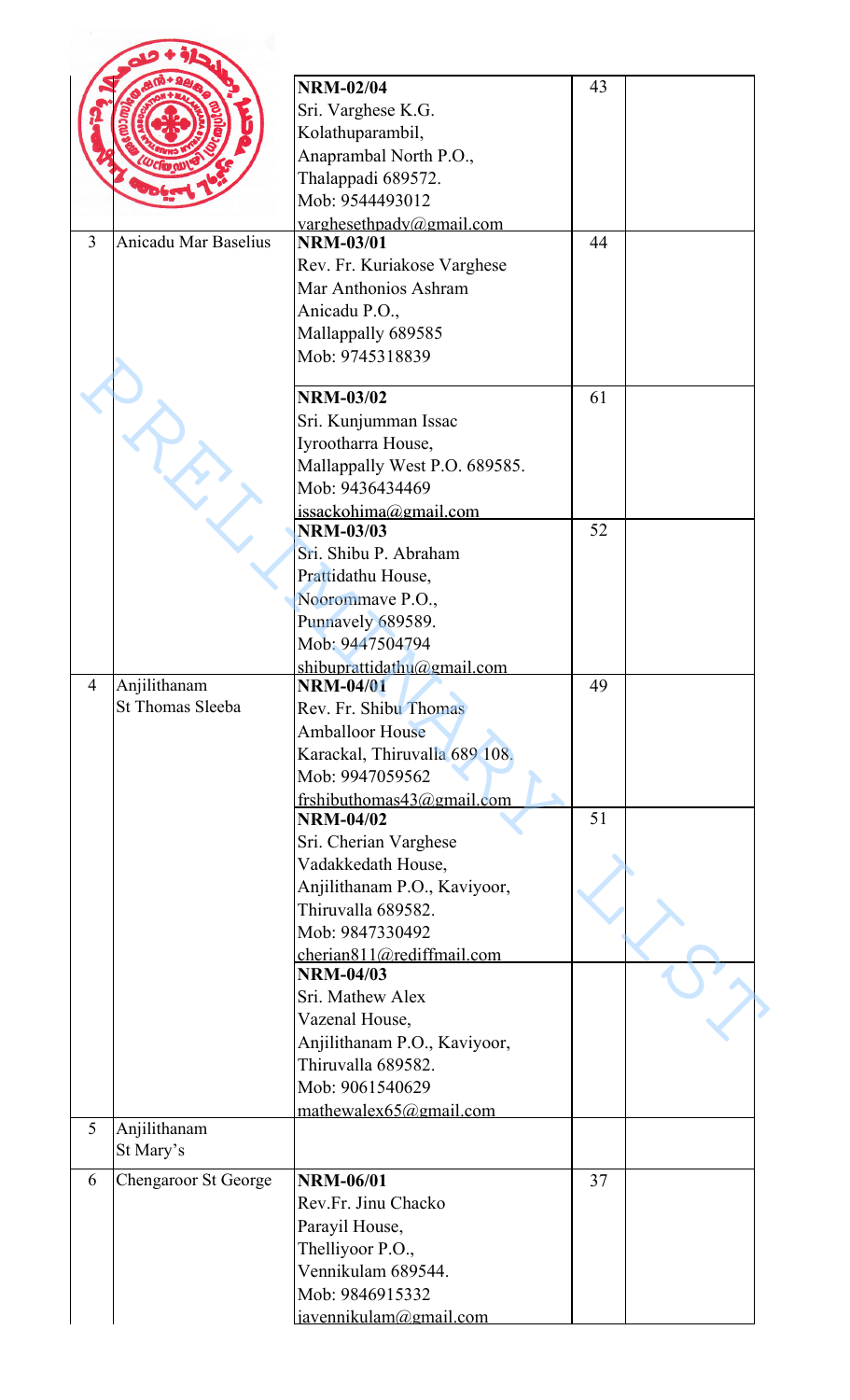|                          |                       | <b>NRM-06/02</b>                              | 48 |  |
|--------------------------|-----------------------|-----------------------------------------------|----|--|
|                          |                       | Sri. Anil Thomas                              |    |  |
|                          |                       | Nedumpallil House,                            |    |  |
|                          |                       | Chengeroor P.O. 689594.                       |    |  |
|                          |                       | Mob: 7025732740                               |    |  |
|                          |                       | anilnthomas@gmail.com                         |    |  |
|                          |                       | <b>NRM-06/03</b>                              | 23 |  |
|                          |                       | Sri. Akash Philip                             |    |  |
|                          |                       | Mundapalackal Puthenpura                      |    |  |
|                          |                       | Kunnamthanam P.O.                             |    |  |
|                          |                       | Mob: 9497651160                               |    |  |
|                          |                       |                                               |    |  |
|                          |                       | akashphilip006@gmail.com                      |    |  |
|                          |                       | <b>NRM-06/04</b>                              | 71 |  |
|                          |                       | Sri. Easow P.P.                               |    |  |
|                          |                       | Panachikkal House,                            |    |  |
|                          |                       | Puthusseri P.O. 689602.                       |    |  |
|                          |                       | Mob: 9946646146                               |    |  |
|                          |                       | potheneasow@gmail.com                         |    |  |
|                          |                       | <b>NRM-06/05</b>                              | 65 |  |
|                          |                       | Sri. Chacko Mathew                            |    |  |
|                          |                       | Vadakkedath House,                            |    |  |
|                          |                       | Puthusseri P.O., 689602.                      |    |  |
|                          |                       | Mob: 8943354435                               |    |  |
|                          |                       | vcmathew56@gmail.com                          |    |  |
|                          |                       | <b>NRM-06/06</b>                              | 76 |  |
|                          |                       | Sri. Chandy Abraham                           |    |  |
|                          |                       | Thruthipallil                                 |    |  |
|                          |                       | Chengeroor P.O. 689594.                       |    |  |
|                          |                       |                                               |    |  |
|                          |                       | Mob: 9207418597<br><b>NRM-06/07</b>           | 34 |  |
|                          |                       | Sri. Jijo K. Mathew                           |    |  |
|                          |                       | Kanipparambil House,                          |    |  |
|                          |                       | Puthusseri P.O. 689602.                       |    |  |
|                          |                       | Mob: 8848909358                               |    |  |
|                          |                       |                                               |    |  |
|                          |                       | jijomathew16@gmail.com<br><b>NRM-06/08</b>    | 29 |  |
|                          |                       | Sri. Joshin Philip                            |    |  |
|                          |                       | Pulliyil House,                               |    |  |
|                          |                       |                                               |    |  |
|                          |                       | Chengeroor P.O. 689594.<br>Mob: 9745432883    |    |  |
|                          |                       |                                               |    |  |
| $\overline{\mathcal{L}}$ | Chennithala St George | ioshinphilip712@gmail.com<br><b>NRM-07/01</b> | 47 |  |
|                          |                       | Rev Fr. P.T. Ninan                            |    |  |
|                          |                       | Palliviruthil House,                          |    |  |
|                          |                       | Kizhakkumbhagom P.O.,                         |    |  |
|                          |                       | Niranam 689621.                               |    |  |
|                          |                       | Mob: 9446947665                               |    |  |
|                          |                       |                                               |    |  |
|                          |                       | frptninan88@gmail.com                         |    |  |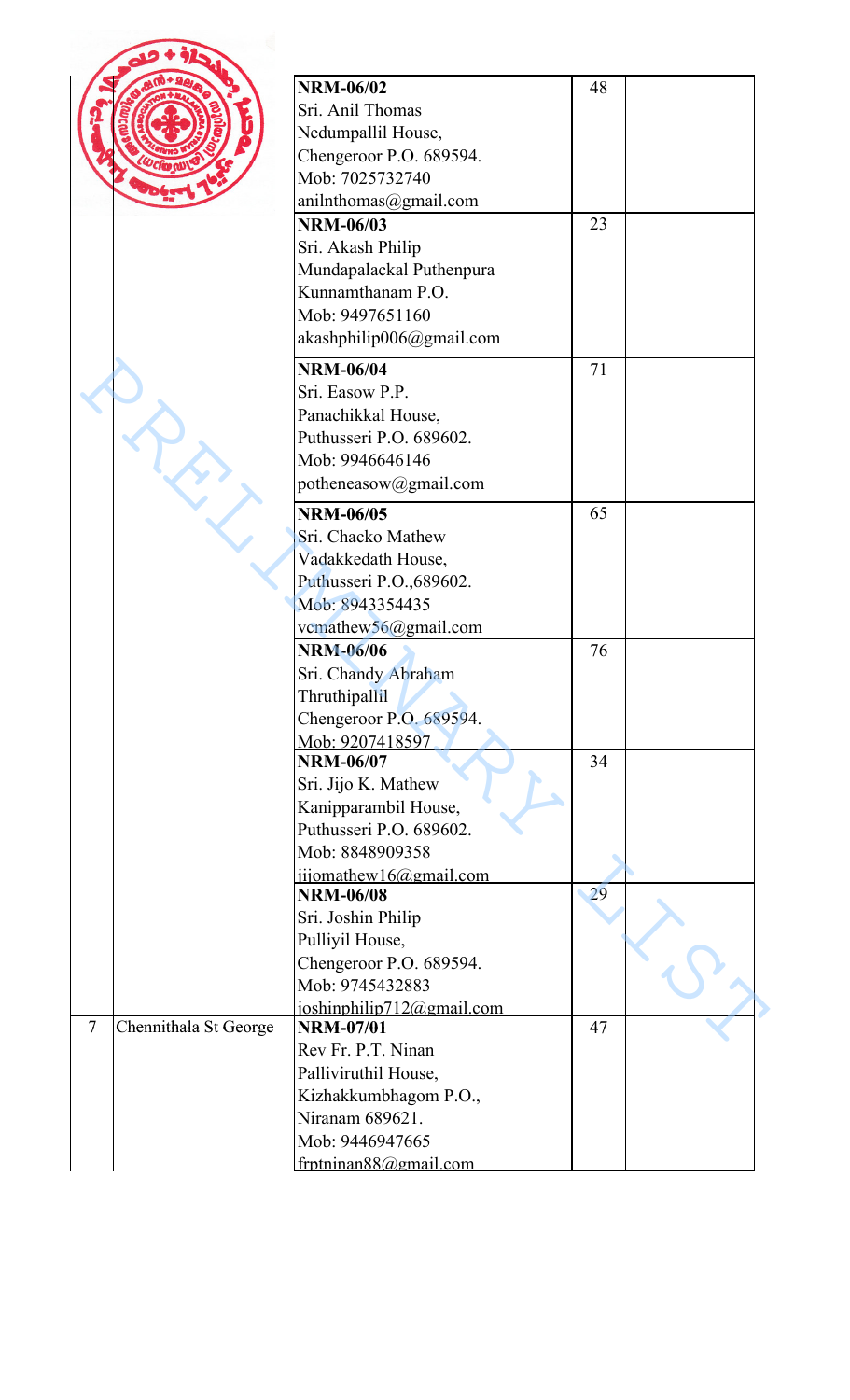|   |                   | <b>NRM-07/02</b>                              | 42 |                  |
|---|-------------------|-----------------------------------------------|----|------------------|
|   |                   |                                               |    |                  |
|   |                   | Sri. Anoop Varghese                           |    |                  |
|   |                   | Thennadiyil House,                            |    |                  |
|   |                   | Eramathoor P.O.,                              |    |                  |
|   |                   | Mannar 689622.                                |    |                  |
|   |                   | Mob: 9446477234                               |    |                  |
|   |                   | anupthennadivil@gmail.com<br><b>NRM-07/03</b> | 33 |                  |
|   |                   |                                               |    |                  |
|   |                   | Sri. Jijo Issac                               |    |                  |
|   |                   | Kannimel Puthenveedu,                         |    |                  |
|   |                   | Chennithala P.O.,                             |    |                  |
|   |                   | Mavelikkara 690105.                           |    |                  |
|   |                   | Mob: 9744080358                               |    |                  |
|   |                   | $ijijoca226$ @gmail.com<br><b>NRM-07/04</b>   | 53 |                  |
|   |                   | Sri. Shaji Mammen Mathew                      |    |                  |
|   |                   |                                               |    |                  |
|   |                   | Neisseril House,                              |    |                  |
|   |                   | Kuttenperoor P.O., Mannar,                    |    |                  |
|   |                   | Alappuzha 689623.                             |    |                  |
|   |                   | Mob: 9496119237                               |    |                  |
|   |                   | shajimammen2@gmail.com                        |    |                  |
|   |                   | <b>NRM-07/05</b>                              | 60 |                  |
|   |                   | Sri. Joy George                               |    |                  |
|   |                   | Akambadi Thekkethil,                          |    |                  |
|   |                   | Chennithala P.O.,                             |    |                  |
|   |                   | Mavelikkara 690105.                           |    |                  |
|   |                   | Mob: 9447944044                               |    |                  |
|   |                   | jovgeorge3500@gmail.com                       |    |                  |
|   |                   | <b>NRM-07/06</b>                              | 74 |                  |
|   |                   | Sri. K.J. Yohannan                            |    |                  |
|   |                   | Menampallil Pamcourt,                         |    |                  |
|   |                   | Eramathoor P.O., Mannar,                      |    |                  |
|   |                   | Alappuzha 689622.                             |    |                  |
|   |                   | Mob: 9747015980                               |    |                  |
|   |                   | kjyohannan1947@gmail.com                      |    |                  |
| 8 | Chennithala Horeb |                                               |    |                  |
|   |                   |                                               |    |                  |
| 9 | Chennithala South | <b>NRM-09/01</b>                              | 61 | <b>MC</b> Member |
|   | St Mary's         | Rev. Fr. Varghese George                      |    | 2017-22          |
|   |                   | Thekkemoolackal House,                        |    |                  |
|   |                   | Cheppad-690507                                |    |                  |
|   |                   | Моб: 9847360759                               |    |                  |
|   |                   | <b>NRM-09/02</b>                              | 46 |                  |
|   |                   | Sri. Ani Babu                                 |    |                  |
|   |                   | Thundiyil House,                              |    |                  |
|   |                   | Thruperumthura P.O.,                          |    |                  |
|   |                   | Chennithala 690105.                           |    |                  |
|   |                   | Mob: 9605108621                               |    |                  |
|   |                   | <b>NRM-09/03</b>                              | 57 |                  |
|   |                   | Sri. Paul Antony                              |    |                  |
|   |                   | Kolabhagath House,                            |    |                  |
|   |                   | Thruperumthura P.O.,                          |    |                  |
|   |                   | Chennithala 690105.                           |    |                  |
|   |                   | Mob: 9447050296                               |    |                  |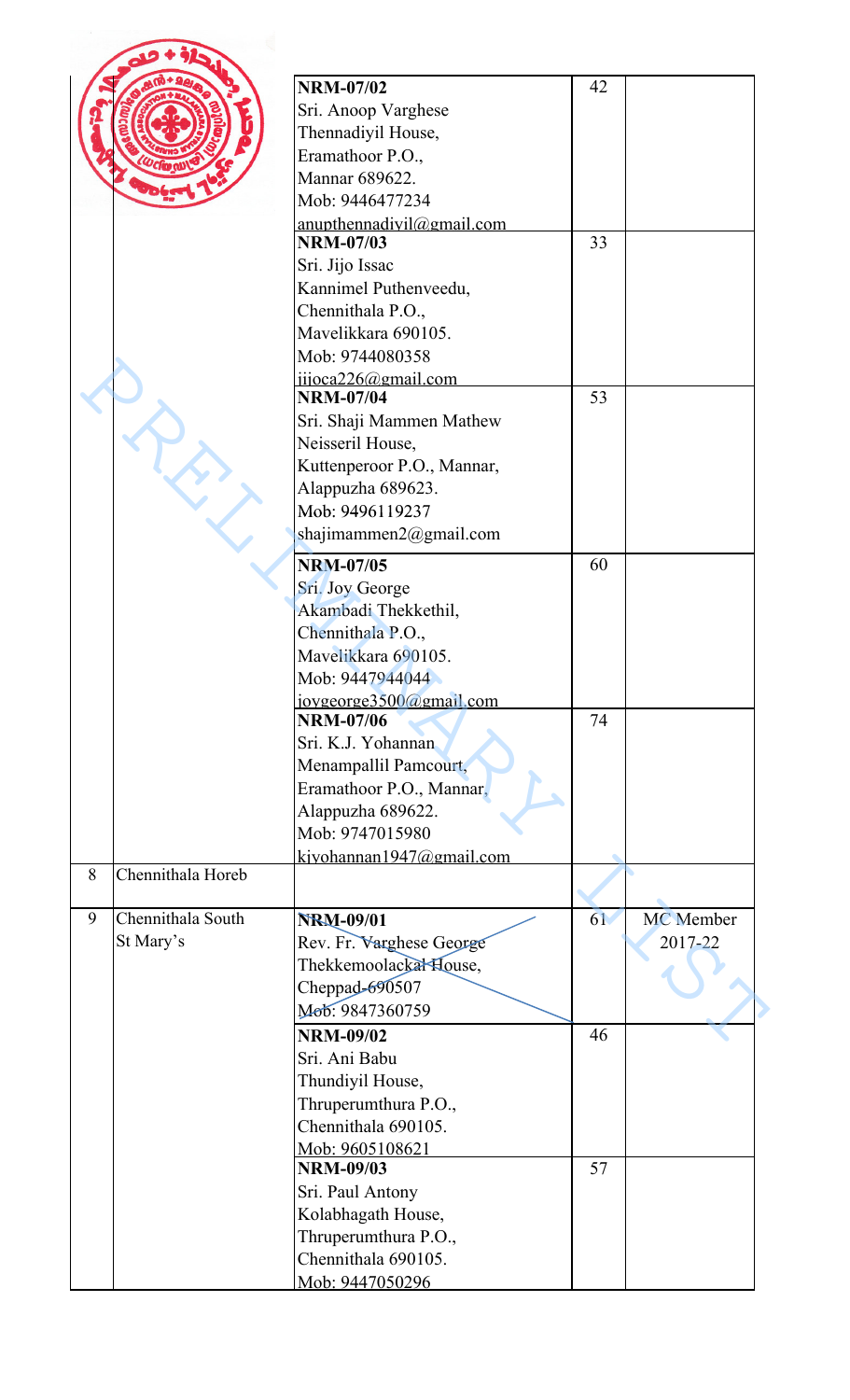|    | <b>Avunka SI Mary's</b> | <b>NRM-10/01</b>                     | 48 |  |
|----|-------------------------|--------------------------------------|----|--|
|    |                         | Rev. Fr. Joji M Abraham              |    |  |
|    |                         |                                      |    |  |
|    |                         | Malikapeedikayil<br>Puramattom P.O   |    |  |
|    |                         |                                      |    |  |
|    |                         | Thiruvalla $-689543$                 |    |  |
|    |                         | Mob: 9446186104                      |    |  |
|    |                         | frioji@gmail.com<br><b>NRM-10/02</b> | 47 |  |
|    |                         |                                      |    |  |
|    |                         | Sri. Shibu Varghese                  |    |  |
|    |                         | Nellalappara House,                  |    |  |
|    |                         | Anicadu P.O.,                        |    |  |
|    |                         | Mallappally West 689585.             |    |  |
|    |                         | Mob: 9544167405                      |    |  |
|    |                         | <b>NRM-10/03</b>                     | 62 |  |
|    |                         | Sri. K.S. Kuriakose                  |    |  |
|    |                         | Koduvelikkulath House,               |    |  |
|    |                         | Anicadu P.O.,                        |    |  |
|    |                         | Mallappally West 689585.             |    |  |
|    |                         | Mob: 9995869247                      |    |  |
|    |                         | <b>NRM-10/04</b>                     | 47 |  |
|    |                         | Sri. K.S. Ninan                      |    |  |
|    |                         | Kizhakkekara House,                  |    |  |
|    |                         | Anicadu P.O.,                        |    |  |
|    |                         | Mallappally West 689585.             |    |  |
|    |                         | Mob: 9847871528                      |    |  |
| 11 | Erathodu Veeyapuram     | <b>NRM-11/01</b>                     | 42 |  |
|    | St George               | Rev. Fr. Pradeep Varkey              |    |  |
|    |                         | Varghese(Geevarghese Varkey)         |    |  |
|    |                         | Puthooppallil Muttamkeril            |    |  |
|    |                         | Niranam Central, Niranam,            |    |  |
|    |                         | Thiruvalla 689 621.                  |    |  |
|    |                         | Mob: 9446066816                      |    |  |
|    |                         | pradeepvarkey1979@gmail.com          |    |  |
|    |                         | <b>NRM-11/02</b>                     | 56 |  |
|    |                         | Sri. Alexander P. George             |    |  |
|    |                         | Puthenparambil,                      |    |  |
|    |                         | Kizhakkumbhagam P.O.,                |    |  |
|    |                         | Niranam 689621.                      |    |  |
|    |                         | Mob: 9496426012                      |    |  |
|    |                         | alexsirveeyapuram $123$ @gmail.com   |    |  |
|    |                         |                                      |    |  |
|    |                         | <b>NRM-11/03</b>                     | 70 |  |
|    |                         | Sri. P. Jacob Thomas                 |    |  |
|    |                         | A 1, Purackal Gardens,               |    |  |
|    |                         | Veeyapuram P.O.,                     |    |  |
|    |                         | Haripad 690514.                      |    |  |
|    |                         | Mob: 9446419810                      |    |  |
|    |                         | tompurackal@gmail.com                |    |  |
|    |                         |                                      |    |  |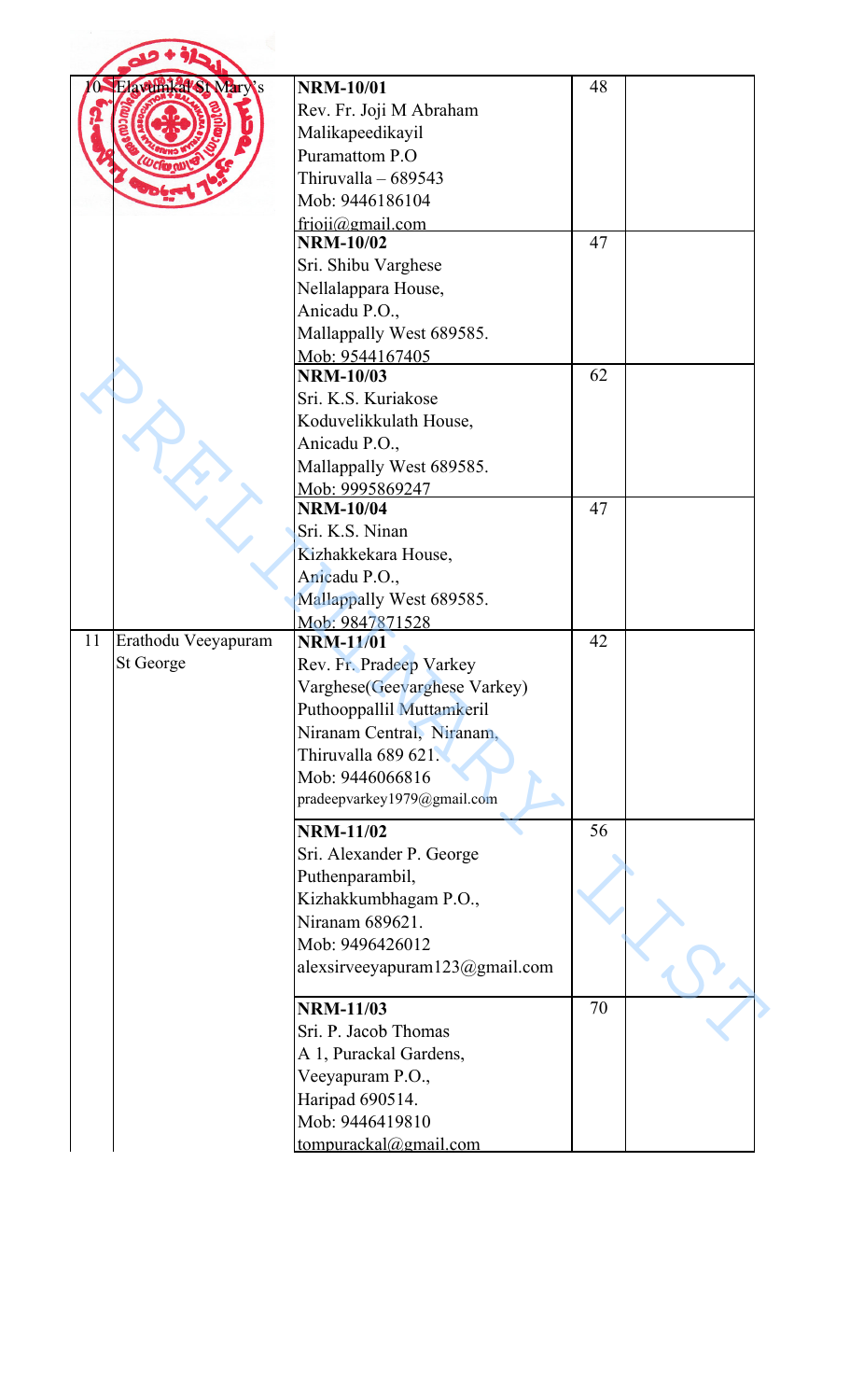|    |                              | <b>NRM-11/04</b>               | 72 |  |
|----|------------------------------|--------------------------------|----|--|
|    |                              | Prof. E. John Mathew           |    |  |
|    |                              | Koodarathil House,             |    |  |
|    |                              | Sanchar Lane,                  |    |  |
|    |                              | Muttambalam P.O.,              |    |  |
|    |                              | Kottayam 686004.               |    |  |
|    |                              | Mob: 9447155099                |    |  |
|    |                              | somankoodarathil@gmail.com     |    |  |
| 12 | <b>Eraviperoor St Thomas</b> | <b>NRM-12/01</b>               | 58 |  |
|    |                              | Rev. Fr. Stanly Johns          |    |  |
|    |                              | Kottanickal House,             |    |  |
|    |                              |                                |    |  |
|    |                              | Nariyapuram P.O.,              |    |  |
|    |                              | Pathanamthitta 689513.         |    |  |
|    |                              | Mob: 9946638777                |    |  |
|    |                              | frstanlyjohns63@gmail.com      |    |  |
|    |                              | <b>NRM-12/02</b>               | 57 |  |
|    |                              | Sri. Kuruvilla Philip          |    |  |
|    |                              | Putathumuriyil House,          |    |  |
|    |                              | Eraviperoor P.O.,              |    |  |
|    |                              | Thiruvalla 689542              |    |  |
|    |                              | Mob: 9656223003                |    |  |
|    |                              | kuruvillaphilip2010@gmail.com  |    |  |
|    |                              | <b>NRM-12/03</b>               | 51 |  |
|    |                              | Sri. Jiji Paul Thomas          |    |  |
|    |                              | Cheruvathoor House,            |    |  |
|    |                              | Eraviperoor P.O.,              |    |  |
|    |                              | Thiruvalla 689542              |    |  |
|    |                              | Mob: 9946664119                |    |  |
|    |                              | jijicheruvathoor5888@gmail.com |    |  |
| 13 | Kadamankulam                 | <b>NRM-13/01</b>               | 67 |  |
|    | St George                    | Rev. Fr. C.K. Kurian           |    |  |
|    |                              | Chakkummoottil House,          |    |  |
|    |                              | Kunnamthanam P.O.,             |    |  |
|    |                              | Thiruvalla 689581              |    |  |
|    |                              | Mob: 9778116537                |    |  |
|    |                              | <b>NRM-13/02</b>               | 48 |  |
|    |                              | Sri. Sibu K. Abraham           |    |  |
|    |                              | Kakkanattil House,             |    |  |
|    |                              | Kadamankulam P.O.,             |    |  |
|    |                              | Kalooppara.                    |    |  |
|    |                              | Mob: 9447207346                |    |  |
|    |                              | <b>NRM-13/03</b>               | 61 |  |
|    |                              | Sri. A.O. Kuruvila             |    |  |
|    |                              | Edayanattu House,              |    |  |
|    |                              | Kadamankulam P.O.,             |    |  |
|    |                              | Kalooppara.                    |    |  |
|    |                              | Mob: 9495033270                |    |  |
|    |                              | <b>NRM-13/04</b>               | 57 |  |
|    |                              | Sri. Saji Mamprakuzhi          |    |  |
|    |                              | Mamprakuzhi House,             |    |  |
|    |                              | Kadamankulam P.O.,             |    |  |
|    |                              | Kalooppara.                    |    |  |
|    |                              | Mob: 8547128029                |    |  |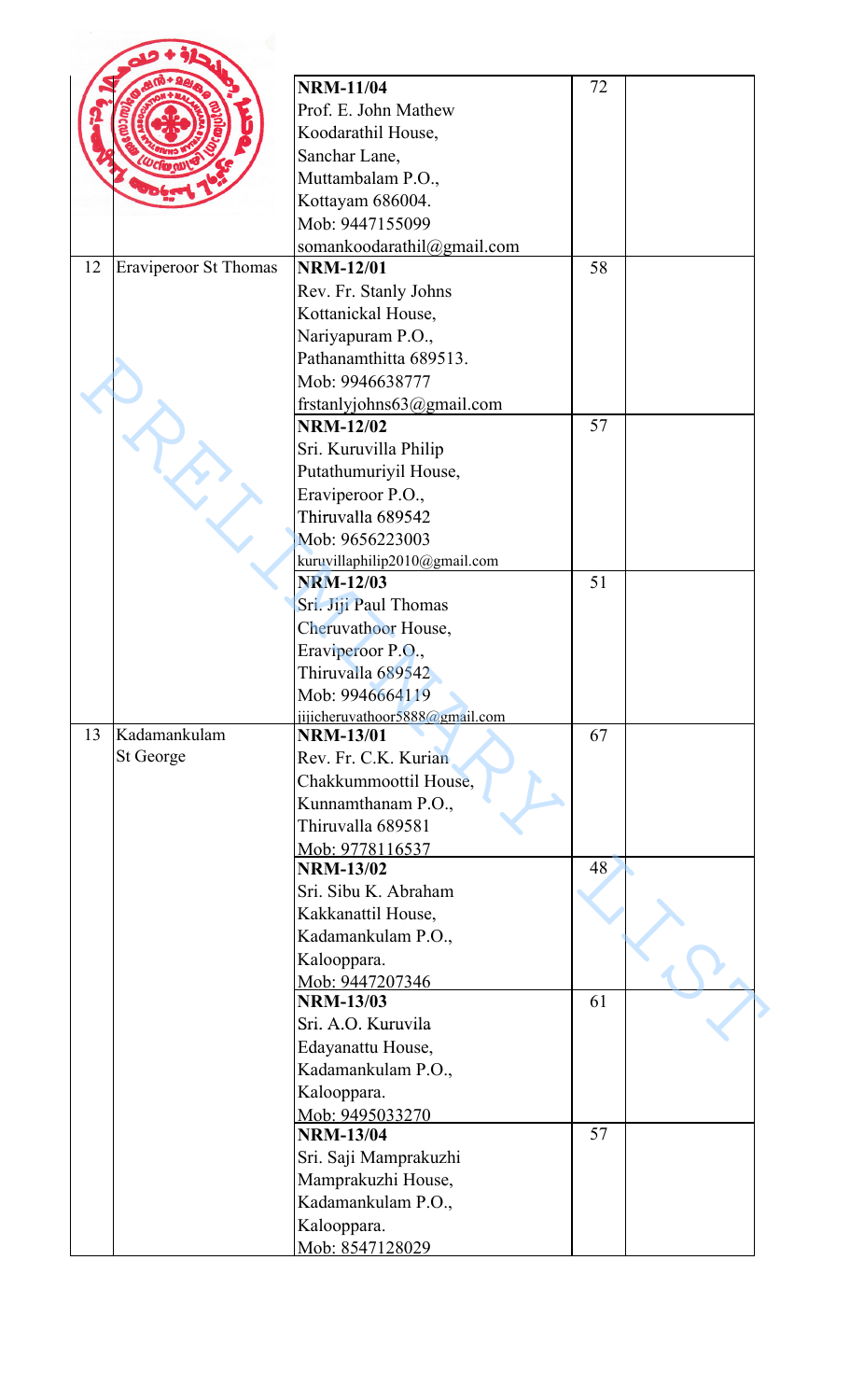|    | Kadapra Bethleham            | <b>NRM-14/01</b>                             | 57 |  |
|----|------------------------------|----------------------------------------------|----|--|
|    |                              | Rev.Fr. George Varghese                      |    |  |
|    |                              |                                              |    |  |
|    |                              | Mulakkasseril,                               |    |  |
|    |                              | Chennithala P.O.,                            |    |  |
|    |                              | Mavelikkara 690105.                          |    |  |
|    |                              | Mob: 9495120720                              |    |  |
|    |                              | georgevarghese828191@gmail.com               |    |  |
|    |                              | <b>NRM-14/02</b>                             | 57 |  |
|    |                              | Sri. Chacko C.C.                             |    |  |
|    |                              | Chakkalayil House,                           |    |  |
|    |                              | Kizhakumbhagom P.O.,                         |    |  |
|    |                              | Niranam. Mob: 9747207017                     |    |  |
|    |                              | <b>NRM-14/03</b>                             | 58 |  |
|    |                              | Sri. Varghese K.V.                           |    |  |
|    |                              | Malipurath House,                            |    |  |
|    |                              | Kizhakumbhagom P.O.                          |    |  |
|    |                              | Niranam. Mob: 9961719125                     |    |  |
|    |                              | varghesek965@gmail.com                       |    |  |
|    |                              | <b>NRM-14/04</b>                             | 53 |  |
|    |                              | Sri. Abraham K.C.                            |    |  |
|    |                              | Karukayil House,                             |    |  |
|    |                              | Valanjavattom P.O.,                          |    |  |
|    |                              | Thiruvalla 689104.                           |    |  |
|    |                              | Mob:                                         |    |  |
|    |                              | abraham380146@gmail.com                      |    |  |
| 15 | Kadapra Mannar               | <b>NRM-15/01</b>                             | 45 |  |
|    | <b>St Thomas Catholicate</b> | Rev. Fr. John K Varghese                     |    |  |
|    |                              | Koodarathil House,                           |    |  |
|    |                              | Melpadom P.O.,                               |    |  |
|    |                              | <b>Mannar 689629</b>                         |    |  |
|    |                              | Mob: 9447438261                              |    |  |
|    |                              |                                              |    |  |
|    |                              | <b>NRM-15/02</b>                             | 54 |  |
|    |                              | Sri. Alex Manappurath                        |    |  |
|    |                              | Manappurathu House,                          |    |  |
|    |                              | Niranam P.O., Kadapra,                       |    |  |
|    |                              | Thiruvalla 689621.                           |    |  |
|    |                              | Mob: 9447803225                              |    |  |
|    |                              | alexmanappurathu@gmail.com                   |    |  |
|    |                              | <b>NRM-15/03</b>                             | 62 |  |
|    |                              | Sri. Benny George                            |    |  |
|    |                              | Chakkalayil House,                           |    |  |
|    |                              | Kizhakkumbhagom,                             |    |  |
|    |                              | Niranam 689621.                              |    |  |
|    |                              | Mob: 9847710839                              |    |  |
|    |                              |                                              |    |  |
|    |                              | bennygeorge005@gmail.com<br><b>NRM-15/04</b> | 30 |  |
|    |                              |                                              |    |  |
|    |                              | Sri. Sri. Philip P. Varghese                 |    |  |
|    |                              | Panackamattathu House,                       |    |  |
|    |                              | Kadapra-Mannar,                              |    |  |
|    |                              | Niranam 689621.                              |    |  |
|    |                              | Mob: 9961572067                              |    |  |
|    |                              | roiv291@gmail.com                            |    |  |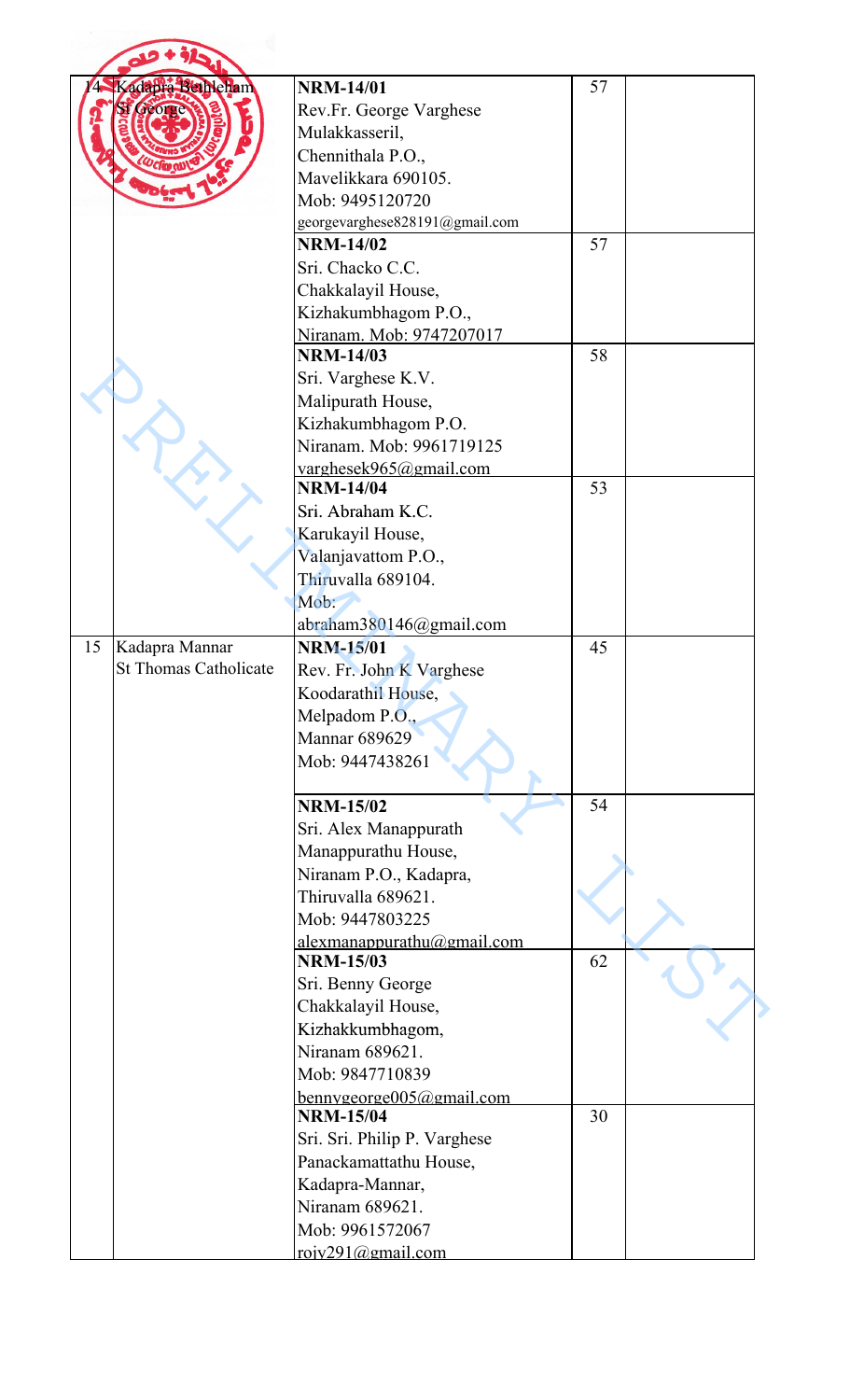| Kaipatta St Mary's | <b>NRM-16/01</b>               | 62 |           |
|--------------------|--------------------------------|----|-----------|
|                    | Rev.Fr. Ninan Varghese         |    |           |
|                    | Mavumkal House,                |    |           |
|                    | Anicadu P.O., Mallappally (W), |    |           |
|                    | Pathanamthitta 689585          |    |           |
|                    | Mob: 9446114134                |    |           |
|                    | frninanvarghese@gmail.com      |    |           |
|                    | <b>NRM-16/02</b>               | 42 |           |
|                    | Sri. Aby Mekkaringattu         |    |           |
|                    | Mekkaringattu House,           |    |           |
|                    | Chengroor P.O.,                |    |           |
|                    | Mallappally 689594.            |    |           |
|                    | Mob: 9446754070                |    |           |
|                    | abymekkaringattu@gmail.com     |    |           |
|                    | <b>NRM-16/03</b>               | 28 |           |
|                    | Sri. Sumin Varghese            |    |           |
|                    | Paduvail Kizhakkekutte,        |    |           |
|                    | Mallappally North P.O.,        |    |           |
|                    | Pathanamthitta 689594          |    |           |
|                    | Mob: 8281152604                |    |           |
|                    | sumanyarghese@outlook.com      |    |           |
| 17<br>Kallooppara  | <b>NRM-17/01</b>               | 50 | MC Member |
| St Mary's Valiya   | Rev. Fr. John Mathew           |    | 2017-22   |
|                    | Anjilimoottil House,           |    |           |
|                    | Chengaroor P.O.,               |    |           |
|                    | Mallappally 689 594.           |    |           |
|                    | Mob: 9447367853                |    |           |
|                    | fabimathew11@gmail.com         |    |           |
|                    | <b>NRM-17/02</b>               | 67 |           |
|                    | Sri. P.I. Varghese             |    |           |
|                    | Padinjaremannil House          |    |           |
|                    | M. North P.O., Puramattom,     |    |           |
|                    | Thiruvalla 689543.             |    |           |
|                    | Mob: 9495606963                |    |           |
|                    | slomosyno@gmail.com            |    |           |
|                    | <b>NRM-17/03</b>               | 62 |           |
|                    | Sri. Cherian Joseph            |    |           |
|                    | Perumana Sneha Bhavan,         |    |           |
|                    | Puramattom P.O.,               |    |           |
|                    | Thiruvalla 689543.             |    |           |
|                    | Mob: 9496991334                |    |           |
|                    | cherianioseph $25$ @gmail.com  |    |           |
|                    | <b>NRM-17/04</b>               | 58 |           |
|                    | Sri. C.A. Thomas               |    |           |
|                    | Chathamkunnel House,           |    |           |
|                    | Kallooppara P.O.,              |    |           |
|                    | Thiruvalla 689583.             |    |           |
|                    | Mob: 9446709459                |    |           |
|                    | <b>NRM-17/05</b>               | 56 |           |
|                    | Sri. Eapen Varghese            |    |           |
|                    | Vallomtharayil House,          |    |           |
|                    | Kallooppara P.O.,              |    |           |
|                    | Thiruvalla 689583.             |    |           |
|                    |                                |    |           |
|                    | Mob: 9495571233                |    |           |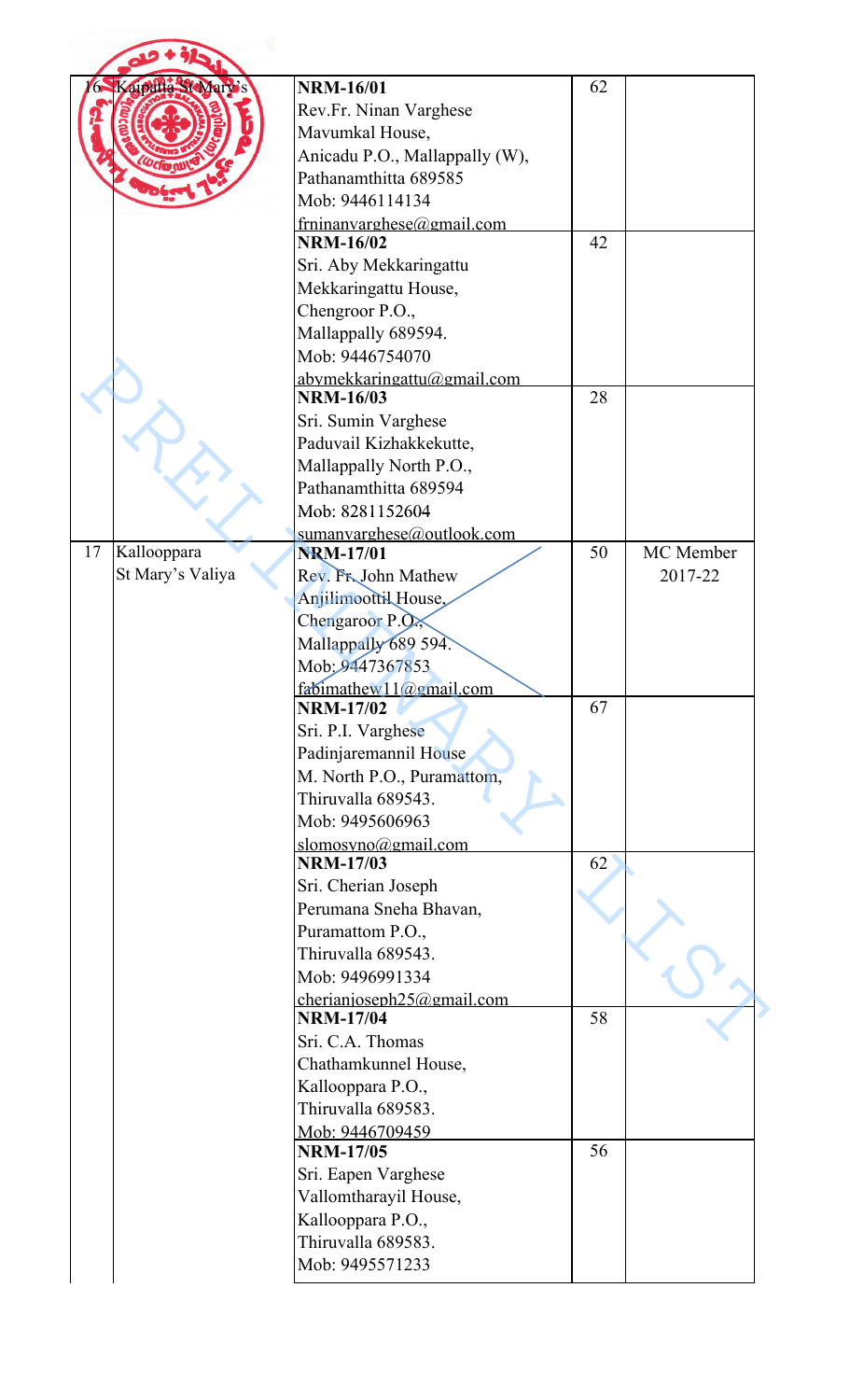|                          | <b>NRM-17/06</b>              | 53 |  |
|--------------------------|-------------------------------|----|--|
|                          | Sri. Mathulla Chacko          |    |  |
|                          | Kuntharayil House,            |    |  |
|                          | Kallooppara P.O.,             |    |  |
|                          | Thiruvalla 689583.            |    |  |
|                          | Mob: 9447592617               |    |  |
|                          | appukallooppara@gmail.com     |    |  |
|                          | <b>NRM-17/07</b>              | 33 |  |
|                          | Sri. Georgy Joseph            |    |  |
|                          | Kondoor Sunny Villa,          |    |  |
|                          | Kallooppara P.O.,             |    |  |
|                          | Thiruvalla 689583.            |    |  |
|                          | Mob: 9400145234               |    |  |
|                          | georgykondoorjoseph@gmail.com |    |  |
|                          | <b>NRM-17/08</b>              | 27 |  |
|                          | Sri. Saju Kurian              |    |  |
|                          | Parankimamoottil House,       |    |  |
|                          | Kallooppara P.O.,             |    |  |
|                          | Thiruvalla 689583.            |    |  |
|                          | Mob: 9745870761               |    |  |
|                          | sajukurian23@gmail.com        |    |  |
| 18<br>Kallooppara        | <b>NRM-18/01</b>              | 46 |  |
| St Stephen's             | Rev.Fr. Jacob M. Varghese     |    |  |
|                          | Mundaplackal Mannil,          |    |  |
|                          | Kunnamthanam P.O.,            |    |  |
|                          | Thiruvalla 689581.            |    |  |
|                          |                               |    |  |
|                          | Mob: 9447965363               |    |  |
|                          | frsajujacob37@gmail.com.      |    |  |
|                          | <b>NRM-18/02</b>              | 55 |  |
|                          | Sri. Abraham K.C.             |    |  |
|                          | Kollarachavadiyil,            |    |  |
|                          | Puramattom P.O.,              |    |  |
|                          | Thiruvalla 689543.            |    |  |
|                          | Mob: 8848115723               |    |  |
|                          | <b>NRM-18/03</b>              | 67 |  |
|                          | Sri. Jose Varghese            |    |  |
|                          | Kuranjoor,                    |    |  |
|                          | M. North P.O., Puramattom,    |    |  |
|                          | Thiruvalla 689543.            |    |  |
|                          | Mob:                          |    |  |
|                          | <b>NRM-18/04</b>              | 68 |  |
|                          | Sri. Joseph Varghese          |    |  |
|                          | Koithottu House,              |    |  |
|                          | M. North P.O., Puramattom,    |    |  |
|                          | Thiruvalla 689543.            |    |  |
|                          | Mob: 9633525322               |    |  |
| 19<br>Karackal St George | <b>NRM-19/01</b>              | 49 |  |
|                          | Rev.Fr. C.C. Kuriakose        |    |  |
|                          | Kochupuramathil House,        |    |  |
|                          | Muthoor P.O.,                 |    |  |
|                          | Thiruvalla 689107.            |    |  |
|                          | Mob: 9495717704               |    |  |
|                          | kurenakose@gmail.com          |    |  |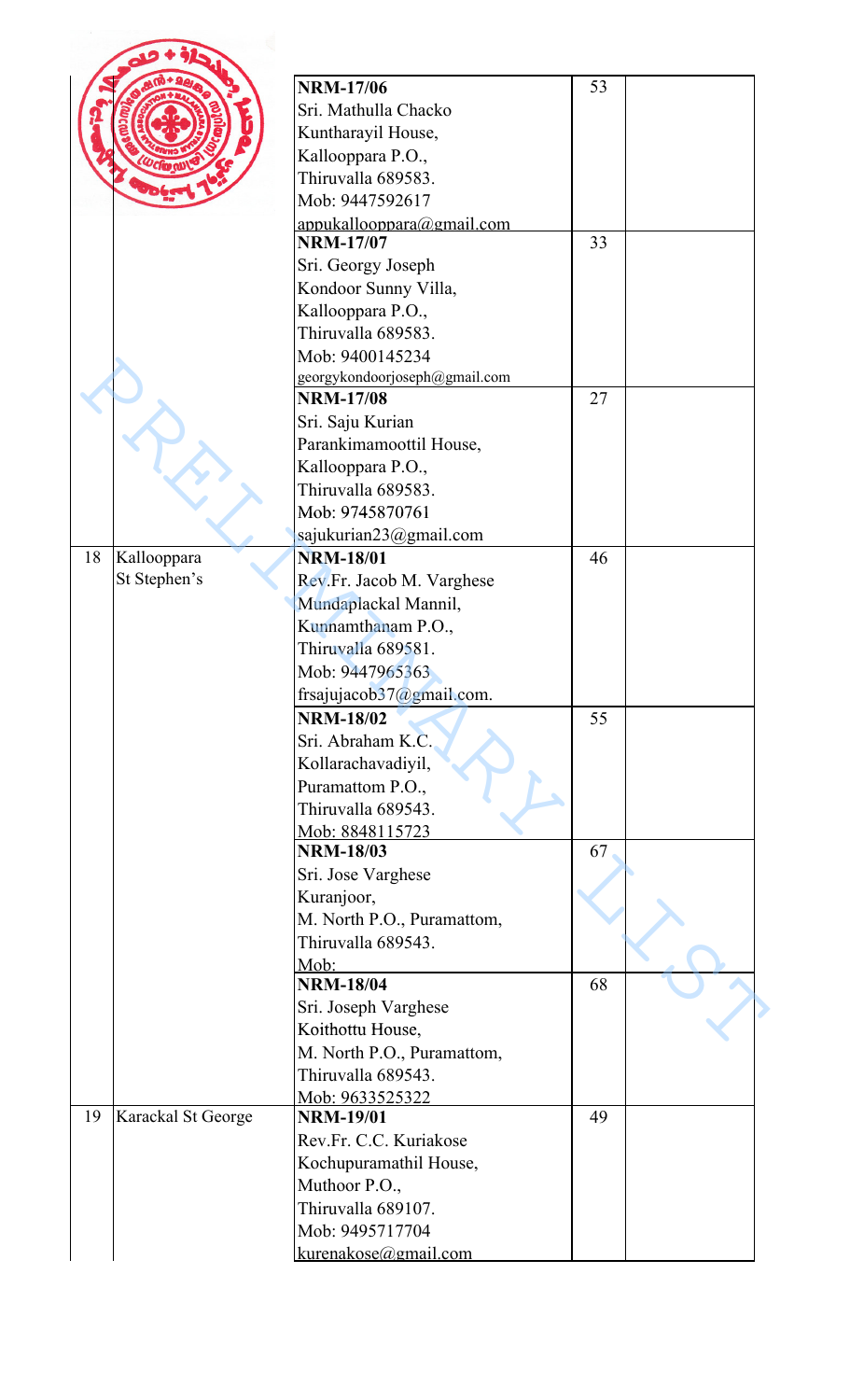|                       | <b>NRM-19/02</b><br>Sri. Jacob Thomas Thekkepurackal,<br>Panickerveettil House,<br>Karakkal P.O.,<br>Thiruvalla 689108.<br>Mob: 9447440466                    | 68 |                      |
|-----------------------|---------------------------------------------------------------------------------------------------------------------------------------------------------------|----|----------------------|
|                       | <b>NRM-19/03</b><br>Sri. Jacob P. Abraham<br>Thekkepurackal House,<br>Karakkal P.O.,<br>Thiruvalla 689108.<br>Mob:                                            | 71 |                      |
|                       | <b>NRM-19/04</b><br>Sri. Thomas M. Cherian<br>Manaparampil House,<br>Karakkal P.O.,<br>Thiruvalla 689108.<br>Mob:                                             | 48 |                      |
|                       | <b>NRM-19/05</b><br>Sri. Thomas Kuruvilla<br>Kattuparampil House,<br>Karakkal P.O.,<br>Thiruvalla 689108.<br>Mob:                                             | 67 |                      |
| Kaviyoor Sleeba<br>20 | <b>NRM-20/01</b><br>Rev.Fr. Babukutty Andrews<br>Mekkaringattu House,<br>Chengaroor P.O.,<br>Malappally 689594.<br>Mob: 9447660690<br>frbabukutty21@gmail.com | 55 |                      |
|                       | <b>NRM-20/02</b><br>Adv. Biju Oommen<br>Muringasseril House,<br>Eraviperoor P.O.,<br>Thiruvalla 689542.<br>Mob: 9447595550                                    | 57 | MC Member<br>2017-22 |
|                       | <b>NRM-20/03</b><br>Sri. James Varghese<br>Kochukanjirathmoottil House,<br>Vallamkulam East P.O.,<br>Pathanamthitta 689541.<br>Mob: 9744430150                | 48 |                      |
|                       | <b>NRM-20/04</b><br>Sri. Rohith K. John<br>Kochuthekkethil House,<br>Thottabhagom P.O.,<br>Thiruvalla 689541.<br>Mob: 9562731992<br>rohithkjohn1177@gmail.com | 28 |                      |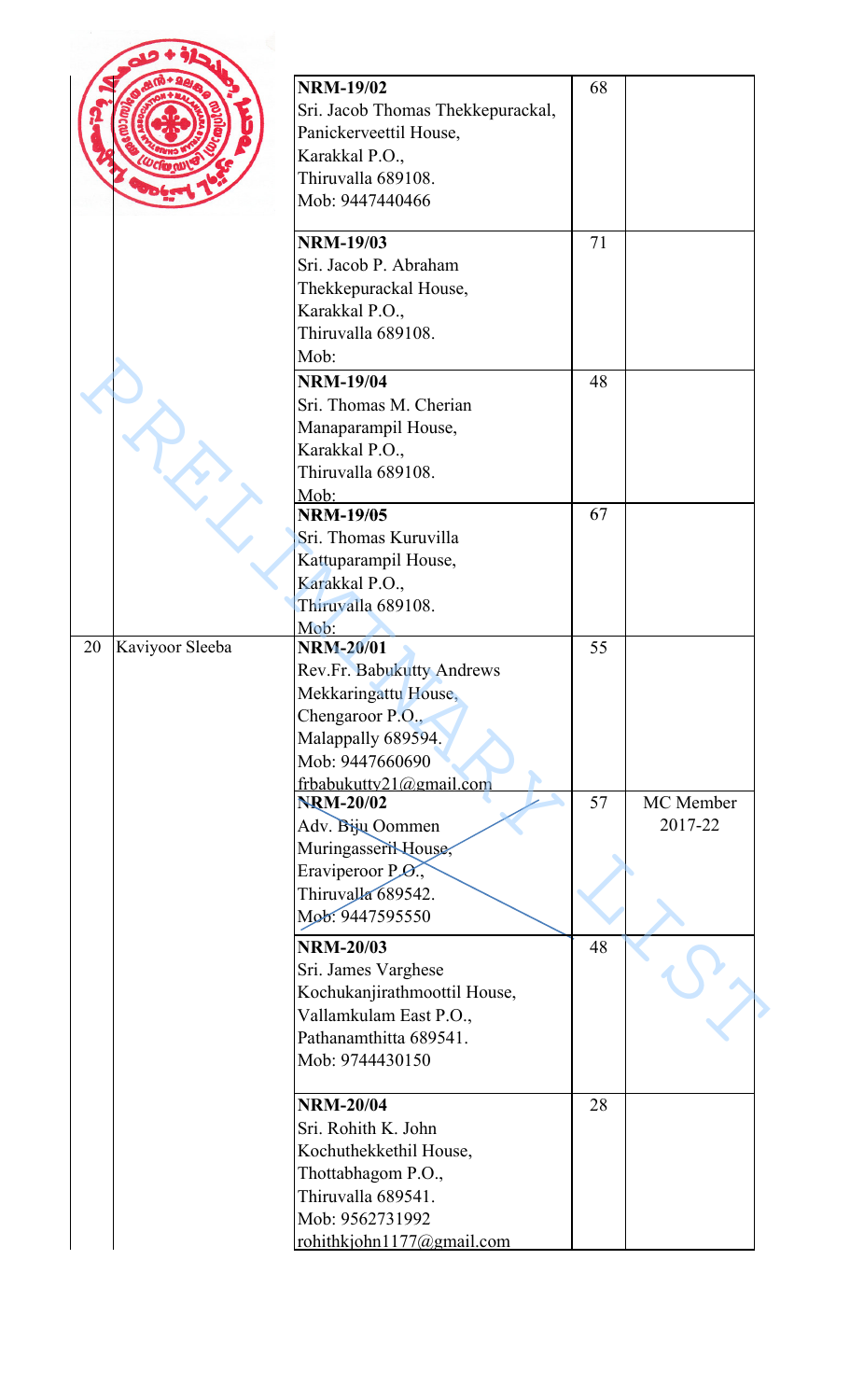|    |                  | <b>NRM-20/05</b>              | 49 |  |
|----|------------------|-------------------------------|----|--|
|    |                  | Sri. K.M. Varghese            |    |  |
|    |                  | Kottinickal House,            |    |  |
|    |                  | Thottabhagom P.O.,            |    |  |
|    |                  | Thiruvalla 689541.            |    |  |
|    |                  | Mob: 9946455706               |    |  |
|    |                  | <b>NRM-20/06</b>              | 51 |  |
|    |                  | Sri. Chacko Varghese          |    |  |
|    |                  | Kakkanattil House,            |    |  |
|    |                  | Eriviperoor P.O.,             |    |  |
|    |                  | Thiruvalla 689542.            |    |  |
|    |                  | Mob: 9526909316               |    |  |
|    |                  | chackovarghese71@gmail.com    |    |  |
| 21 | Kottor St Mary's | <b>NRM-21/01</b>              |    |  |
|    |                  | Rev.Fr. Joseph Cherian        |    |  |
|    |                  | Thoppil Peedikayil,           |    |  |
|    |                  | Mundamala P.O.,               |    |  |
|    |                  | Puramattom,                   |    |  |
|    |                  | Thiruvalla 689543.            |    |  |
|    |                  | Mob: 9446066344               |    |  |
|    |                  | <b>NRM-21/02</b>              | 59 |  |
|    |                  | Sri. Varghese M.V.            |    |  |
|    |                  | Anandabhavan,                 |    |  |
|    |                  | Kottoor P.O., Kaviyoor,       |    |  |
|    |                  | Thiruvalla 689582.            |    |  |
|    |                  | Mob: 8289828137               |    |  |
|    |                  |                               |    |  |
|    |                  | <b>NRM-21/03</b>              | 30 |  |
|    |                  | Sri. Rithin Joseph Mathew     |    |  |
|    |                  | Kannankulath, Kottoor,        |    |  |
|    |                  | Kaviyoor P.O.,                |    |  |
|    |                  | Thiruvalla 689582.            |    |  |
|    |                  | Mob: 9544198551               |    |  |
| 22 | Kunnamthanam     | <b>NRM-22/01</b>              | 39 |  |
|    | Vallamala        | Rev. Fr. Anish Joseph Abraham |    |  |
|    | St Mary's Sehion | Koodathumuriyil House,        |    |  |
|    |                  | Mallappaly P.O,               |    |  |
|    |                  | Mallappally 689585            |    |  |
|    |                  | Mob: 9496802855               |    |  |
|    |                  | <b>NRM-22/02</b>              | 68 |  |
|    |                  | Prof.Dr. P.C. Varghese        |    |  |
|    |                  | Kumplolickal House,           |    |  |
|    |                  | Kunnamthanam P.O.,            |    |  |
|    |                  | Thiruvalla 689581.            |    |  |
|    |                  | Mob: 9447259188               |    |  |
|    |                  | <b>NRM-22/03</b>              | 71 |  |
|    |                  | Sri. P.J. Abraham             |    |  |
|    |                  | Padinjattedathu Anish Villa,  |    |  |
|    |                  | Mundiappally P.O.,            |    |  |
|    |                  | Thiruvalla.                   |    |  |
|    |                  | Mob: 9947057996               |    |  |
|    |                  |                               |    |  |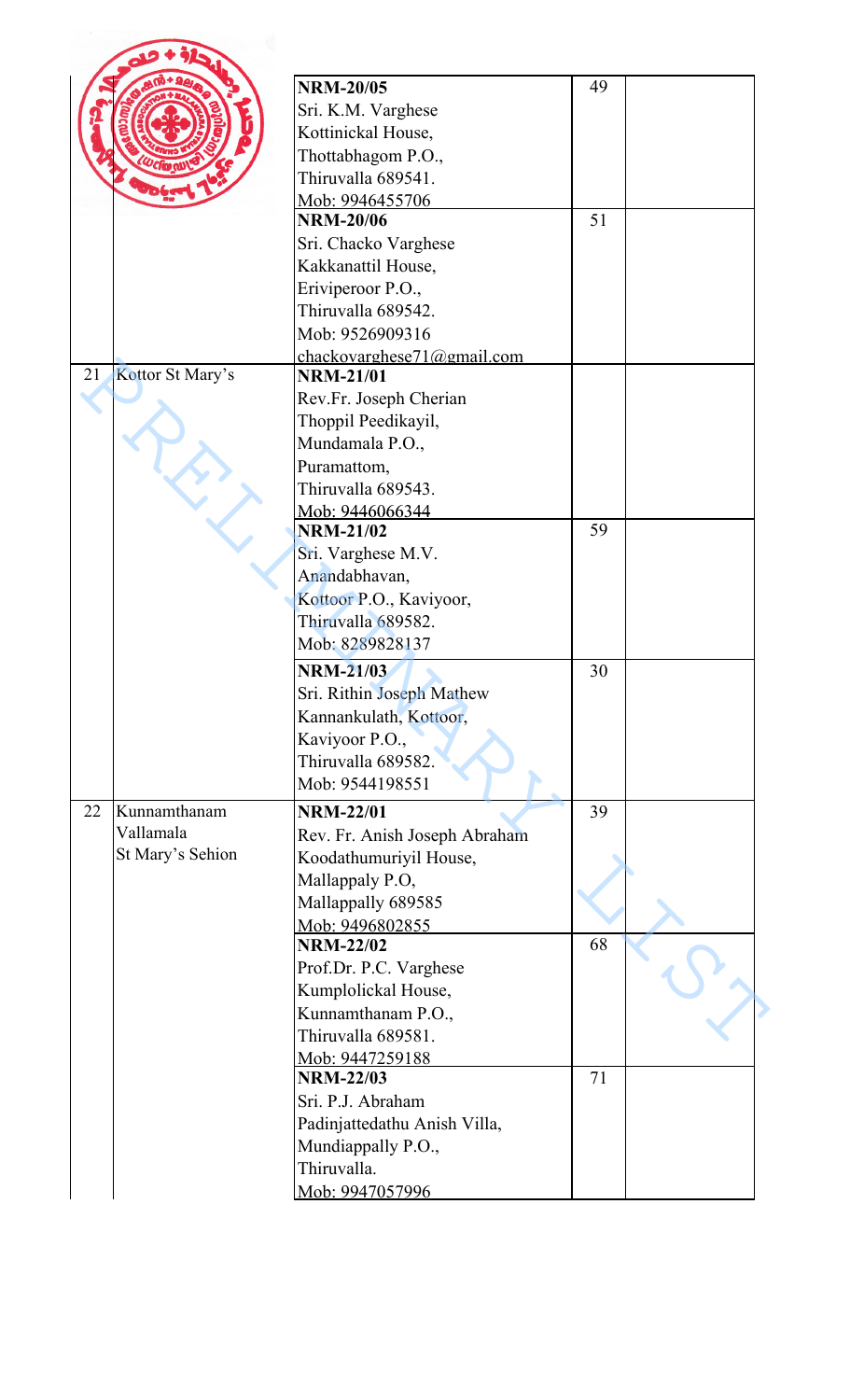|    |                       | <b>NRM-22/04</b>                            | 56 |  |
|----|-----------------------|---------------------------------------------|----|--|
|    |                       | Sri. George Varghese                        |    |  |
|    |                       | Koodathil Mepurathu House,                  |    |  |
|    |                       | Kunnamthanam P.O.,                          |    |  |
|    |                       | Thiruvalla 689581.                          |    |  |
|    |                       | Mob: 9446708117                             |    |  |
|    |                       | <b>NRM-22/05</b>                            | 35 |  |
|    |                       | Sri. Jibin Thomas                           |    |  |
|    |                       | Thekkekalayil House,                        |    |  |
|    |                       | Kunnamthanam P.O.,                          |    |  |
|    |                       | Thiruvalla 689581.                          |    |  |
|    |                       | Mob: 9961027057                             |    |  |
| 23 | Kunnamthanam          | <b>NRM-23/01</b>                            | 36 |  |
|    | Vellampoika St George | Rev.Fr. Scaria N. Philip                    |    |  |
|    |                       | Neeruvilayil House,                         |    |  |
|    |                       | Pramattom P.O.,                             |    |  |
|    |                       | Thiruvalla 689543.                          |    |  |
|    |                       | Mob: 9495593818                             |    |  |
|    |                       |                                             |    |  |
|    |                       | lithinnphilip@gmail.com<br><b>NRM-23/02</b> | 62 |  |
|    |                       | Sri. C.C. Cherian                           |    |  |
|    |                       |                                             |    |  |
|    |                       | Thykoottathil House,                        |    |  |
|    |                       | Alias Jn., Kunnamthanam,                    |    |  |
|    |                       | Thiruvalla Via. 689581.                     |    |  |
|    |                       | Mob: 9605067000                             |    |  |
|    |                       | cheriance.fb@gmail.com                      |    |  |
| 24 | Kuttapuzha            | <b>NRM-24/01</b>                            | 50 |  |
|    | Mar Gregorios         | Rev.Fr. Gigi Varughese                      |    |  |
|    |                       | Parappallil House,                          |    |  |
|    |                       | Kadamankulam P.O.                           |    |  |
|    |                       | Kalloopparra 689583.                        |    |  |
|    |                       | Mob: 9447415730                             |    |  |
|    |                       | fr.gigiparappallil@gmail.com                |    |  |
|    |                       | <b>NRM-24/02</b>                            | 57 |  |
|    |                       | Sri. Thomas Jacob                           |    |  |
|    |                       | Vanchipalathinkal House,                    |    |  |
|    |                       | Chumathra P.O.,                             |    |  |
|    |                       | Thiruvalla 689103.                          |    |  |
|    |                       | Mob: 9847250003                             |    |  |
|    |                       | <b>NRM-24/03</b>                            | 66 |  |
|    |                       |                                             |    |  |
|    |                       | Sri. T.C. Varghese                          |    |  |
|    |                       | Meenathervil House,                         |    |  |
|    |                       | Kuttapuzha P.O.,                            |    |  |
|    |                       | Thiruvalla 689103.                          |    |  |
|    |                       | Mob: 9544653996                             |    |  |
|    |                       | varghesetc14@gmail.com                      |    |  |
|    |                       | <b>NRM-24/04</b>                            | 56 |  |
|    |                       | Sri. Mammen Thomas                          |    |  |
|    |                       | Karuvelil House,                            |    |  |
|    |                       | Kuttapuzha P.O.,                            |    |  |
|    |                       | Thiruvalla 689103.                          |    |  |
|    |                       | Mob: 9496268088                             |    |  |
|    |                       |                                             |    |  |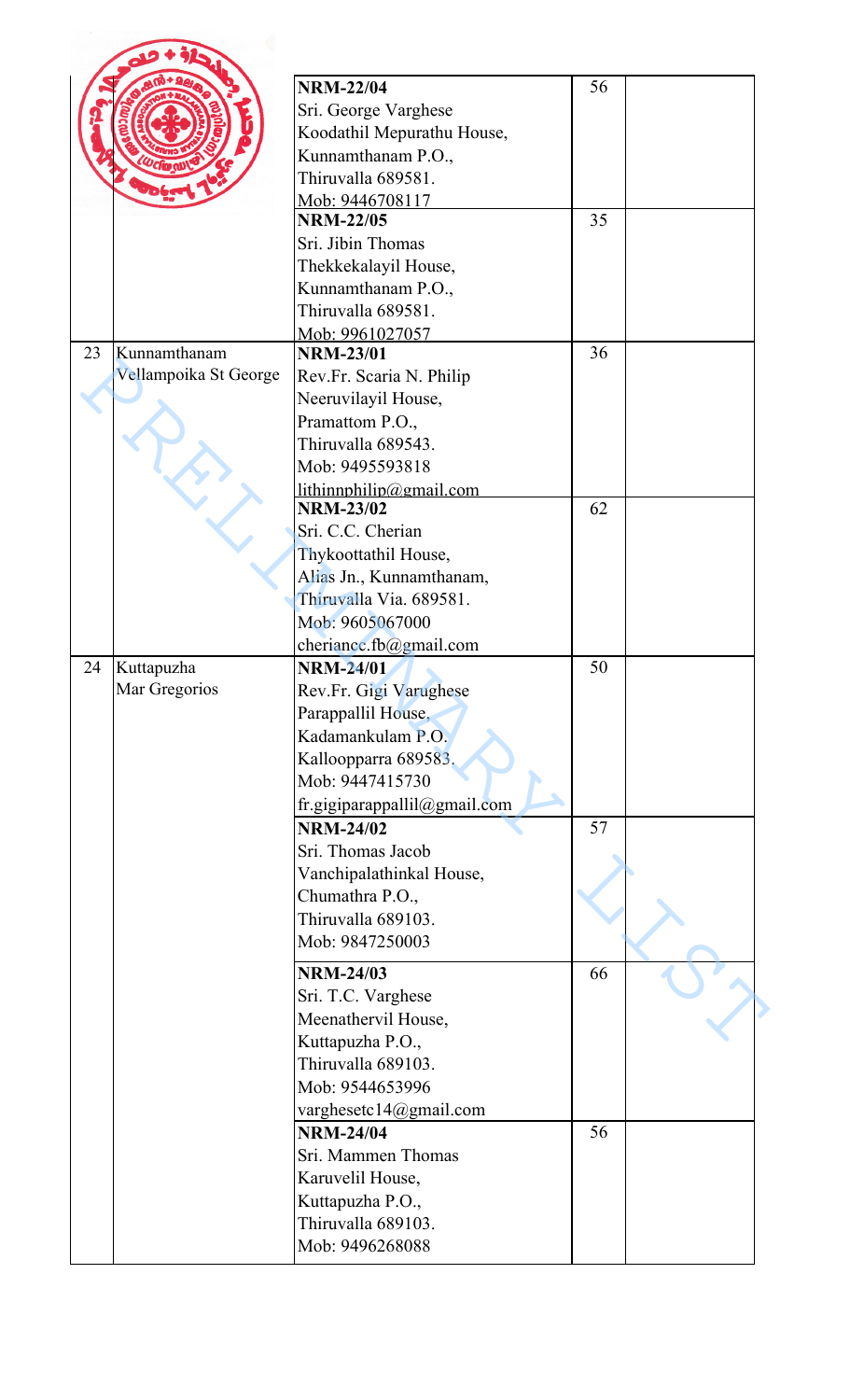| Mallapparte St John's<br>sethany <b>Walvapall</b> | <b>NRM-25/01</b><br>Rev.Fr. P.K. Geevarghese<br>Padinjaramannil House,<br>M. North P.O., Puramattam,<br>Thiruvalla 689543<br>Mob: 9446116064<br>fatherpkg@gmail.com<br><b>NRM-25/02</b><br>Sri. Sunil Niravupulam<br>Niravupulathu House,<br>Mallappally West 689585.<br>Mob: 9446503592<br>thomaniravupulam@gmail.com | 57<br>48 |
|---------------------------------------------------|------------------------------------------------------------------------------------------------------------------------------------------------------------------------------------------------------------------------------------------------------------------------------------------------------------------------|----------|
|                                                   | <b>NRM-25/03</b><br>Sri. Babu Thazathumodiyil<br>Mallappally West 689585.<br>Mob: 9947167048                                                                                                                                                                                                                           | 61       |
|                                                   | <b>NRM-25/04</b><br>Sri. Abraham Suresh<br>Payyampallil House,<br>Mallappally West 689543.<br>Mob: 9447783639                                                                                                                                                                                                          | 33       |
| Mannar Marthamariam<br>26                         | <b>NRM-26/01</b><br>Rev.Fr. Babin Babu<br>Neduveliparambil House,<br>Chengaroor $P.O., \bullet$<br>Malappally 689594.<br>Mob: 9495558810<br>iohneduel@gmail.com                                                                                                                                                        | 33       |
|                                                   | <b>NRM-26/02</b><br>Sri. Koshy Varghese<br>Karuvelil Pathicheril,<br>Kadapra-Mannar P.O.,<br>Niranam 689621.<br>Mob: 9847902010<br>koshykaruvelil@gmail.com                                                                                                                                                            | 64       |
|                                                   | <b>NRM-26/03</b><br>Sri. P.C. Thomas<br>Manalel Panikkanmadathu,<br>Kadapra-Mannar P.O.,<br>Niranam 689621.<br>Mob: 9947199370                                                                                                                                                                                         | 64       |
|                                                   | <b>NRM-26/04</b><br>Sri. Manu Varghese<br>Pallathu House,<br>Kadapra-Mannar P.O.,<br>Niranam 689621.<br>Mob: 9447401221<br>manupallathu@gmail.com                                                                                                                                                                      | 51       |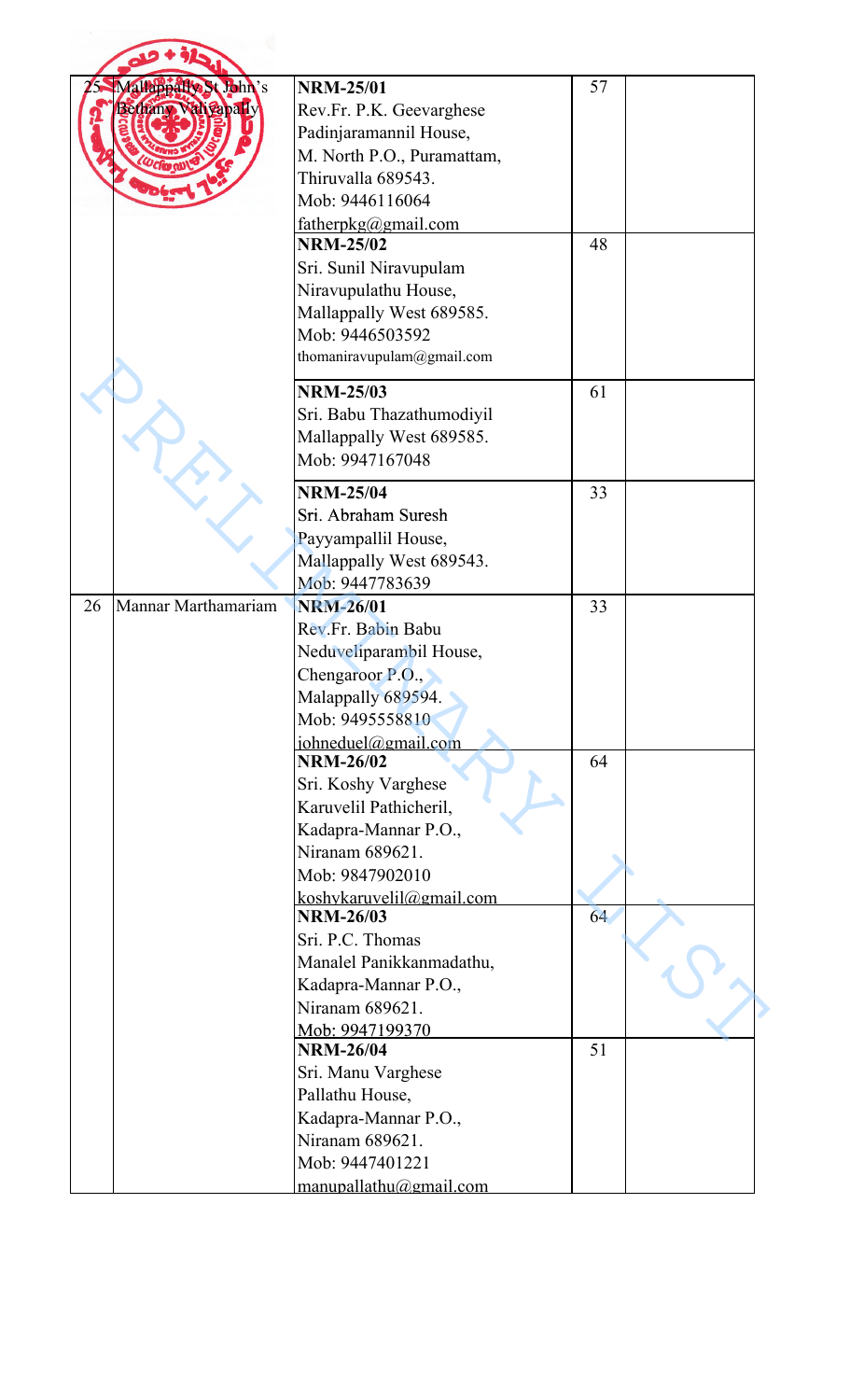|    | Mary's<br>anthanam St | <b>NRM-27/01</b>             | 36 |  |
|----|-----------------------|------------------------------|----|--|
|    |                       | Rev.Fr. Varghese P. Cherian  |    |  |
|    |                       | Parayanavattom House,        |    |  |
|    |                       | Tirumoolapuram,              |    |  |
|    |                       | Thiruvalla 689115.           |    |  |
|    |                       | Mob: 9495006065              |    |  |
|    |                       | vpctmla@gmail.com            |    |  |
|    |                       | NRM-27/02                    | 69 |  |
|    |                       | Sri. Juson Mathew            |    |  |
|    |                       | Manayil House,               |    |  |
|    |                       | Munthanem P.O.,              |    |  |
|    |                       | Kunnamthanam                 |    |  |
|    |                       | Mob: 8943505204              |    |  |
|    |                       | NRM-27/03                    | 51 |  |
|    |                       | Sri. Rengi Georrge           |    |  |
|    |                       | Puthenpurakal House,         |    |  |
|    |                       | Mundiyapally P.O.,           |    |  |
|    |                       | Kunnamthanam.                |    |  |
|    |                       | Mob: 9495835486              |    |  |
| 28 | Meenthalakara         | <b>NRM-28/01</b>             | 59 |  |
|    | St Stephen's          | Rev. Fr. Cherian George      |    |  |
|    |                       | Kochumalil House,            |    |  |
|    |                       | Thirumoolapuram P.O.,        |    |  |
|    |                       | Thiruvalla - 689115          |    |  |
|    |                       | Mob: 9544296689              |    |  |
|    |                       | georgefrcherian@gmail.com    |    |  |
|    |                       | <b>NRM-28/02</b>             | 46 |  |
|    |                       | Sri. Sunil John              |    |  |
|    |                       | Nedungathra House,           |    |  |
|    |                       | Manjady P.O.,                |    |  |
|    |                       | Thiruvalla 689105.           |    |  |
|    |                       | Mob: 9847251970              |    |  |
|    |                       | nedungathrasunil@gmail.com   |    |  |
|    |                       | <b>NRM-28/03</b>             | 36 |  |
|    |                       | Sri. Jacob Varghese          |    |  |
|    |                       | Kallummoottil House,         |    |  |
|    |                       | Manjady P.O., Katodu,        |    |  |
|    |                       | Thiruvalla 689105.           |    |  |
|    |                       | Mob: 9544279793              |    |  |
|    |                       | jacobkav@gmail.com           |    |  |
|    |                       | <b>NRM-28/04</b>             | 26 |  |
|    |                       | Sri. Jojo John               |    |  |
|    |                       | Thekkummuriyil Houe,         |    |  |
|    |                       | Manjady P.O.,                |    |  |
|    |                       | Thiruvalla 689105.           |    |  |
|    |                       | Mob: 7034947790              |    |  |
|    |                       | ioioiohn615@gmail.com        |    |  |
| 29 | Melpadom              | <b>NRM-29/01</b>             | 75 |  |
|    | St Kuriakose          | Rev. Fr. Varghese Mathew     |    |  |
|    |                       | Manalel Madathil             |    |  |
|    |                       | Kadapra-Mannar P.O           |    |  |
|    |                       | Thiruvalla - 689621          |    |  |
|    |                       | Mob: 9847754952              |    |  |
|    |                       | frvarghesemathew75@gmail.com |    |  |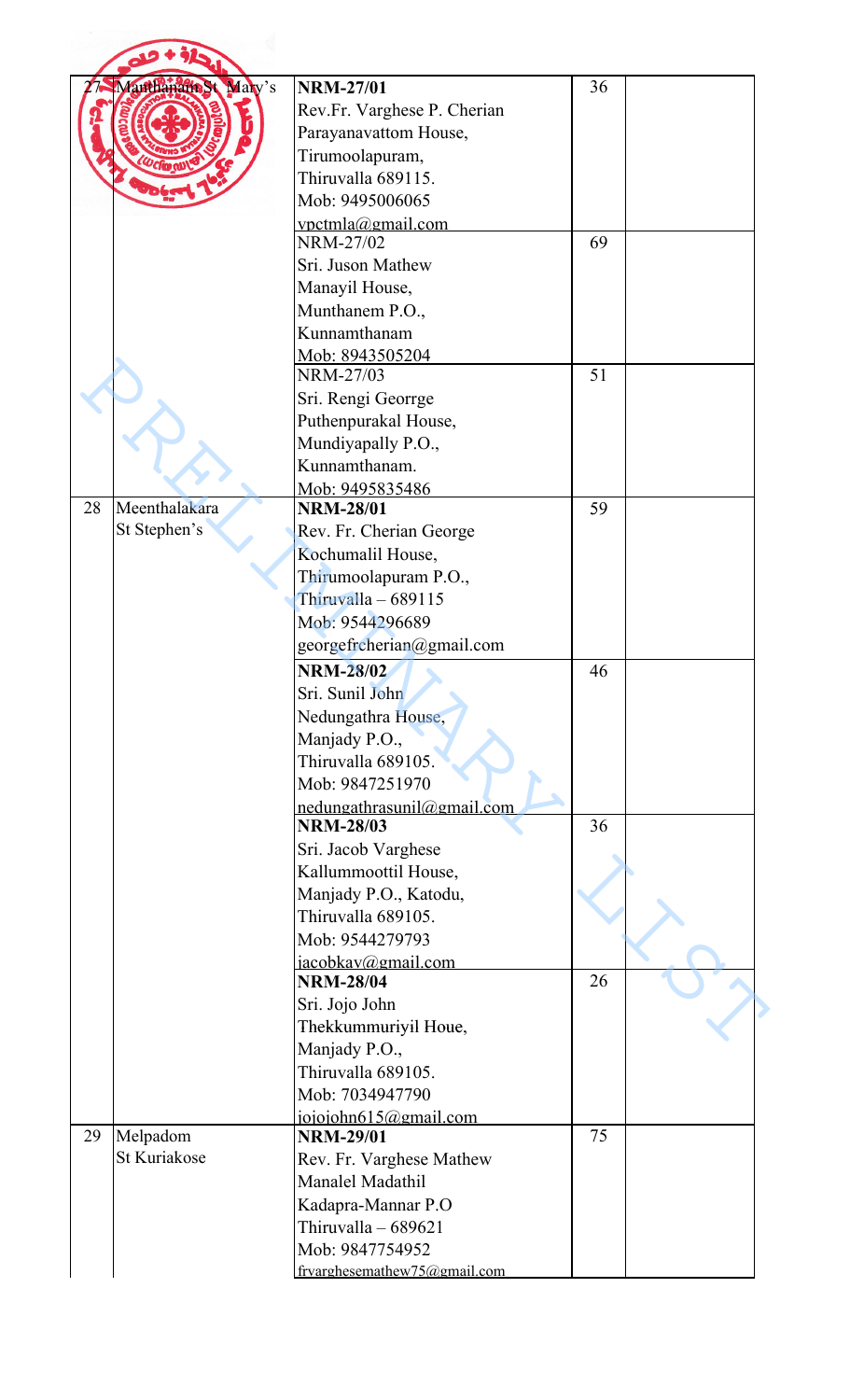|    |                          | <b>NRM-29/02</b>                                | 70 |  |
|----|--------------------------|-------------------------------------------------|----|--|
|    |                          | Sri. Philip Ninan                               |    |  |
|    |                          | <b>Athimoottil Bunglow</b>                      |    |  |
|    |                          |                                                 |    |  |
|    |                          | Parumala P.O.,                                  |    |  |
|    |                          | Thiruvalla 689626.                              |    |  |
|    |                          | Mob: 9400814143                                 |    |  |
|    |                          | philipninan43@gmail.com<br><b>NRM-29/03</b>     | 52 |  |
|    |                          | Sri. Shibu Varghese                             |    |  |
|    |                          | Kodumulayil Puthenpurackal,                     |    |  |
|    |                          | Melpadom P.O.,                                  |    |  |
|    |                          | Mannar 689647.                                  |    |  |
|    |                          | Mob: 9496952647                                 |    |  |
|    |                          | varghese.sibul@gmail.com                        |    |  |
|    |                          | <b>NRM-29/04</b>                                | 25 |  |
|    |                          | Sri. Joshua Ninan Alex                          |    |  |
|    |                          | Bunglowil House,                                |    |  |
|    |                          | Melpadom P.O.,                                  |    |  |
|    |                          | Mannar 689647.                                  |    |  |
|    |                          | Mob: 7025090723                                 |    |  |
|    |                          | joshuaninan3@gmail.com                          |    |  |
| 30 | <b>Mylamon St George</b> | <b>NRM-30/01</b>                                | 63 |  |
|    |                          | Rev. Fr. Dr. Reji Mathew                        |    |  |
|    |                          | Thypparampil House,                             |    |  |
|    |                          | Muthoor, Thiruvalla 689107                      |    |  |
|    |                          | Mob: 9656792760                                 |    |  |
|    |                          | <b>NRM-30/02</b>                                | 66 |  |
|    |                          | Sri. Sunny Philip                               |    |  |
|    |                          | Sunny Villa,                                    |    |  |
|    |                          | Kottamuri P.O.,                                 |    |  |
|    |                          | Thrikkodithanam,                                |    |  |
|    |                          | Kottayam 686105.                                |    |  |
|    |                          | Mob:                                            |    |  |
|    |                          | <b>NRM-30/03</b>                                | 32 |  |
|    |                          | Sri. Jinson Mathew                              |    |  |
|    |                          | Kalathilparampil,                               |    |  |
|    |                          | Kottamuri P.O., Chanjodi,                       |    |  |
|    |                          | Thrikkodithanam,                                |    |  |
|    |                          | Kottayam 686105.                                |    |  |
|    |                          | Mob:                                            |    |  |
| 31 | Mepral St John's         | <b>NRM-31/01</b>                                | 54 |  |
|    |                          | Rev. Fr. K.C. Scaria                            |    |  |
|    |                          | Kannammalil House,                              |    |  |
|    |                          | Kizhakkummuri                                   |    |  |
|    |                          | Kavumbhagom P.O.,                               |    |  |
|    |                          | Thiruvalla-689102                               |    |  |
|    |                          | Mob: 9495536917                                 |    |  |
|    |                          | gscariakannamalil@gmail.com<br><b>NRM-31/02</b> | 65 |  |
|    |                          |                                                 |    |  |
|    |                          | Sri. Thomas Kattapuram                          |    |  |
|    |                          | Kattupurathu House,                             |    |  |
|    |                          | Mepral P.O.,                                    |    |  |
|    |                          | Thiruvalla 689591.                              |    |  |
|    |                          | Mob: 9447803134                                 |    |  |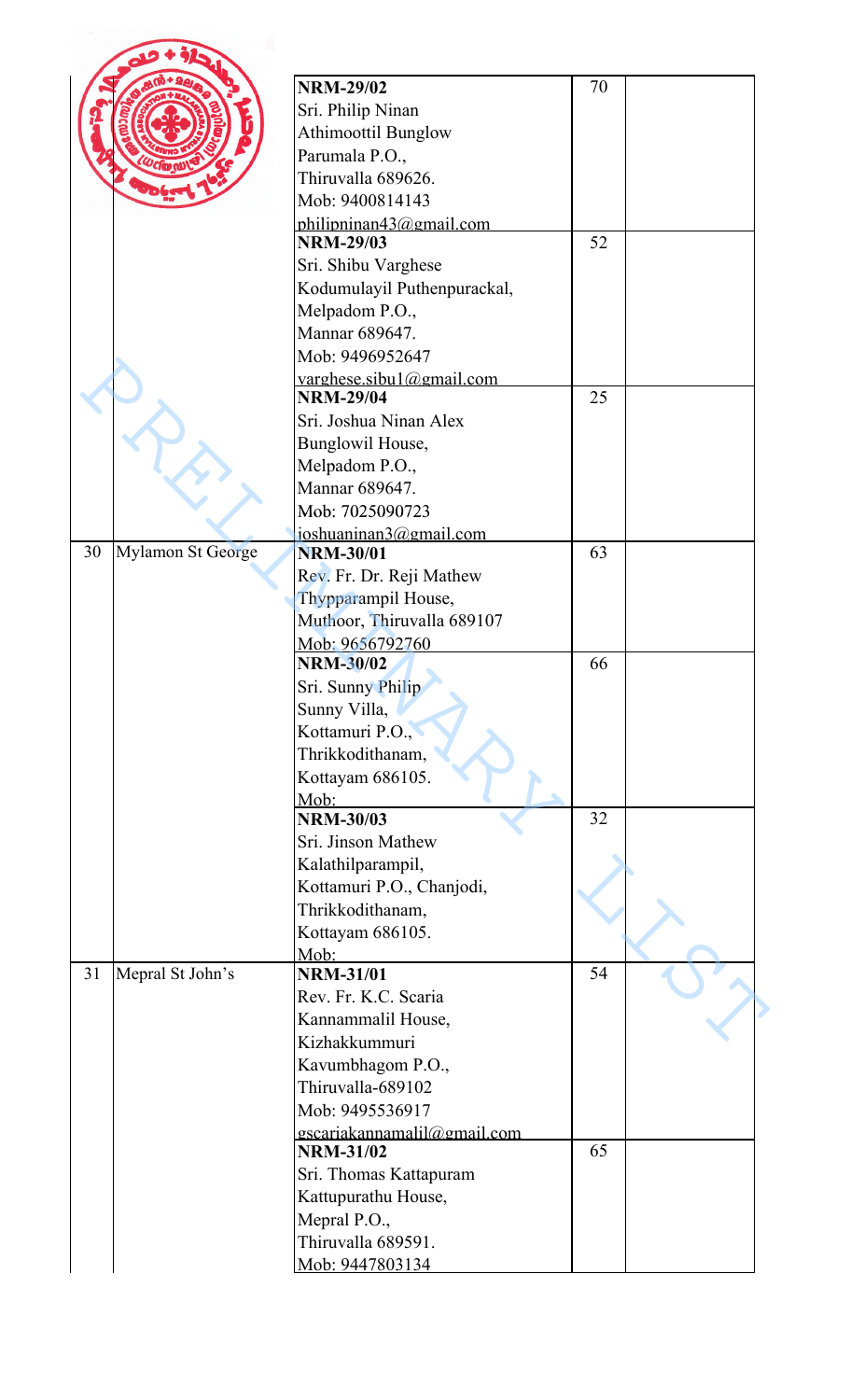|    |                          | <b>NRM-31/03</b>                               | 66 |  |
|----|--------------------------|------------------------------------------------|----|--|
|    |                          | Sri. Thomas Mathew                             |    |  |
|    |                          | Mamparambil House,                             |    |  |
|    |                          | Mepral P.O.,                                   |    |  |
|    |                          | Thiruvalla 689591.                             |    |  |
|    |                          | Mob: 9846738435                                |    |  |
|    |                          | thomas-mamp@yahoo.com                          |    |  |
|    |                          |                                                | 65 |  |
|    |                          | <b>NRM-31/04</b>                               |    |  |
|    |                          | Srir. Idiculla Cherian                         |    |  |
|    |                          | Kalathipputhenpurayil,                         |    |  |
|    |                          | Mepral $P.O.,$                                 |    |  |
|    |                          | Thiruvalla 689591.                             |    |  |
|    |                          | Mob: 9400737292                                |    |  |
| 32 |                          | idicullakalathil@gmail.com<br><b>NRM-32/01</b> | 35 |  |
|    | Mepral Kalikavu          |                                                |    |  |
|    | St. Elijah's Cheriapally | Rev. Fr. Jobin Mammen Cherian                  |    |  |
|    |                          | Sakthimangalam Jobin Villa,                    |    |  |
|    |                          | Niranam North P.O.,                            |    |  |
|    |                          | Thiruvalla 689621.                             |    |  |
|    |                          | Mob: 9947732885                                |    |  |
|    |                          | jobinniranam@gmail.com<br><b>NRM-32/02</b>     | 61 |  |
|    |                          | Sri. Jacob Mathew                              |    |  |
|    |                          |                                                |    |  |
|    |                          | Chempolil Puthenveedu,                         |    |  |
|    |                          | Chathankary P.O.,                              |    |  |
|    |                          | Thiruvalla 689112.                             |    |  |
|    |                          | Mob: 9061535624                                |    |  |
| 33 | Mundiyappally            | mathewiacobtyla@gmail.com<br><b>NRM-33/01</b>  | 31 |  |
|    | Mar Gregorios            | Rev. Fr. Aswin Varghese Eappen                 |    |  |
|    |                          | Kuranjoor House,                               |    |  |
|    |                          | Madathumbhagom North P.O.,                     |    |  |
|    |                          | Puramattam,                                    |    |  |
|    |                          | Thiruvalla 689543.                             |    |  |
|    |                          | Mob: 9496326266                                |    |  |
|    |                          | aswin.eappen@gmail.com                         |    |  |
|    |                          | <b>NRM-33/02</b>                               | 64 |  |
|    |                          | Sri. K.C. Rajan                                |    |  |
|    |                          | Kuzhikkala Peedikayil,                         |    |  |
|    |                          | Mundiyapally P.O.,                             |    |  |
|    |                          | Kunnamthanam 689582.                           |    |  |
|    |                          | Mob: 9961630653                                |    |  |
| 34 | Mundukuzhy               | <b>NRM-34/01</b>                               | 41 |  |
|    | <b>St Kuriakose</b>      | Rev.Fr. Bino John                              |    |  |
|    |                          | Nedungathra House,                             |    |  |
|    |                          | Anjilithanam P.O.,                             |    |  |
|    |                          | Thiruvalla.                                    |    |  |
|    |                          | Mob: 9947398661                                |    |  |
|    |                          | <b>NRM-34/02</b>                               |    |  |
|    |                          | Sri. P.V. Mathew                               |    |  |
|    |                          | Parankamannil House,                           |    |  |
|    |                          | Palackathakidy P.O.,                           |    |  |
|    |                          | Via. Kunnamthanam 689581.                      |    |  |
|    |                          | Mob: 9747836230                                |    |  |
|    |                          |                                                |    |  |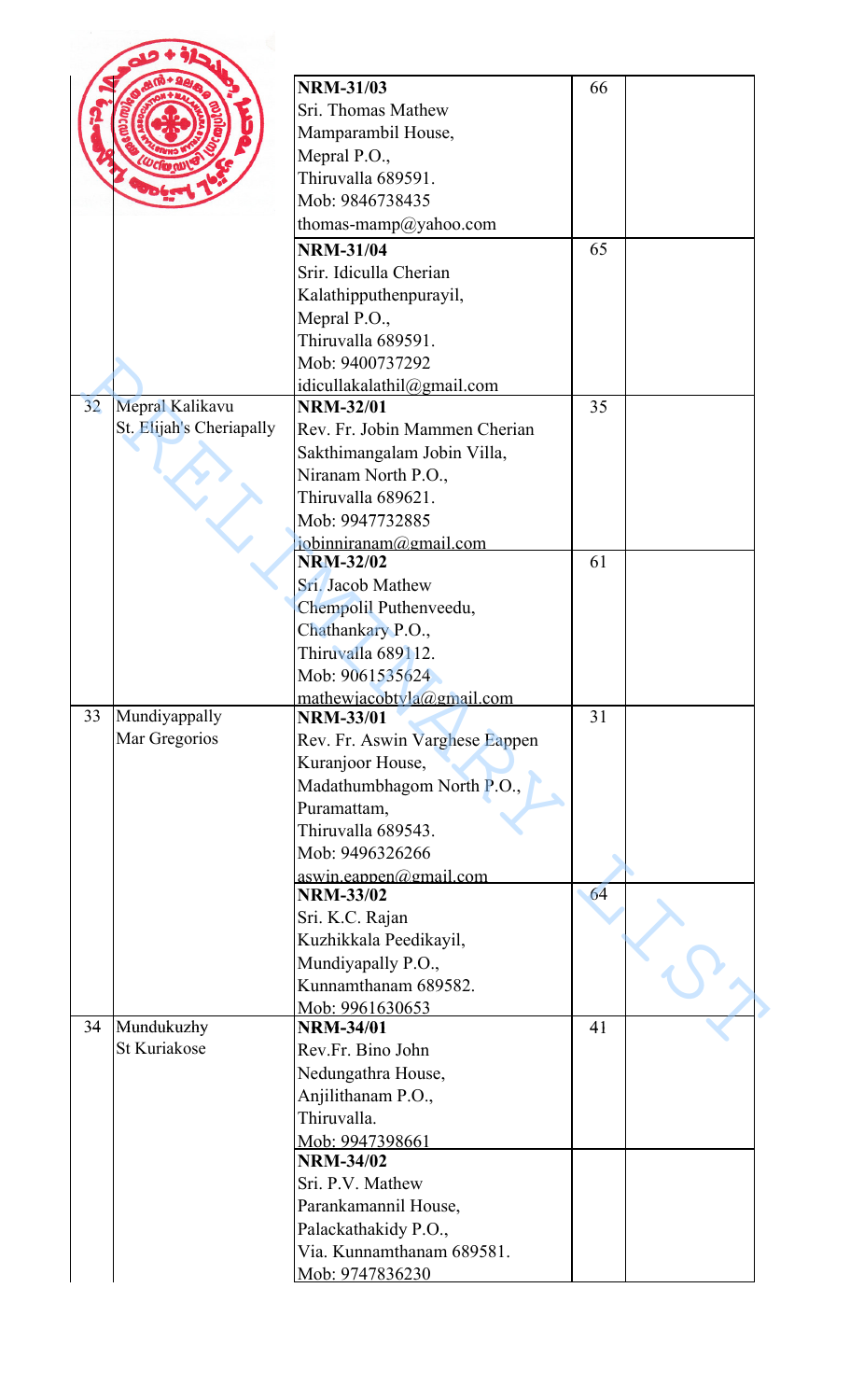|    |                         | <b>NRM-34/03</b>                    | 39 |  |
|----|-------------------------|-------------------------------------|----|--|
|    |                         |                                     |    |  |
|    |                         | Sri. John T.G.                      |    |  |
|    |                         | Thekkethu House,                    |    |  |
|    |                         | Madappally P.O.,                    |    |  |
|    |                         | Changanacherry 686546.              |    |  |
|    |                         | Mob: 9745540024                     |    |  |
|    |                         | <b>NRM-34/04</b>                    | 56 |  |
|    |                         | Sri. A.P. Mathai                    |    |  |
|    |                         | Anapparackal House,                 |    |  |
|    |                         | Santhipuram P.O.,                   |    |  |
|    |                         | Via. Nedungadappally 686541.        |    |  |
|    |                         | Mob: 9656729982                     |    |  |
| 35 | Muthoor St George       | <b>NRM-35/01</b>                    | 52 |  |
|    |                         | Rev. Fr. C.V. Oommen                |    |  |
|    |                         | Chalanadiyil House                  |    |  |
|    |                         | Kizhakkumbhagom P.O.                |    |  |
|    |                         | Niranam-689620                      |    |  |
|    |                         | Mob: 9447561231                     |    |  |
|    |                         | <b>NRM-35/02</b>                    | 43 |  |
|    |                         | Sri. Biju Varghese                  |    |  |
|    |                         | Kizhakkedath House,                 |    |  |
|    |                         | Muthoor P.O.,                       |    |  |
|    |                         |                                     |    |  |
|    |                         | Thiruvalla 689107.                  |    |  |
|    |                         | Mob: 9605894989<br><b>NRM-35/03</b> | 48 |  |
|    |                         | Sri. Mathew Kurian                  |    |  |
|    |                         |                                     |    |  |
|    |                         | Mukkumgal House,                    |    |  |
|    |                         | Muthoor P.O.,                       |    |  |
|    |                         | Thiruvalla 689107.                  |    |  |
|    |                         | Mob: 9744203204                     |    |  |
|    |                         | <b>NRM-35/04</b>                    | 55 |  |
|    |                         | Sri. Roy P. Thomas                  |    |  |
|    |                         | Puthenparambil House,               |    |  |
|    |                         | Muthoor P.O.,                       |    |  |
|    |                         | Thiruvalla 689107.                  |    |  |
|    |                         | Mob: 9495052513                     |    |  |
| 36 | Nedumpuram              | <b>NRM-36/01</b>                    | 66 |  |
|    | St George               | Rev. Fr. Kurian Mathew              |    |  |
|    |                         | Kannammalil Bethel,                 |    |  |
|    |                         | Parumala, Thiruvalla 689626.        |    |  |
|    |                         | Mob: 9446616578                     |    |  |
|    |                         | kannamalilachen@gmail.com           |    |  |
|    |                         | <b>NRM-36/02</b>                    | 69 |  |
|    |                         | Sri. P.V. Thommy                    |    |  |
|    |                         | Edavila Puthenparambil,             |    |  |
|    |                         | Nedumprom P.O. 689110.              |    |  |
|    |                         | Mob: 9539121965                     |    |  |
| 37 | Nedumpuram              | <b>NRM-37/01</b>                    | 30 |  |
|    | <b>Vengal St George</b> | Rev.Fr. Sunil K.M.                  |    |  |
|    |                         |                                     |    |  |
|    |                         | Karukaparampil,                     |    |  |
|    |                         | Thalavady South,                    |    |  |
|    |                         | Thalavady 689572.                   |    |  |
|    |                         | Mob: 8606115174                     |    |  |
|    |                         | sunilmathulla@gmail.com             |    |  |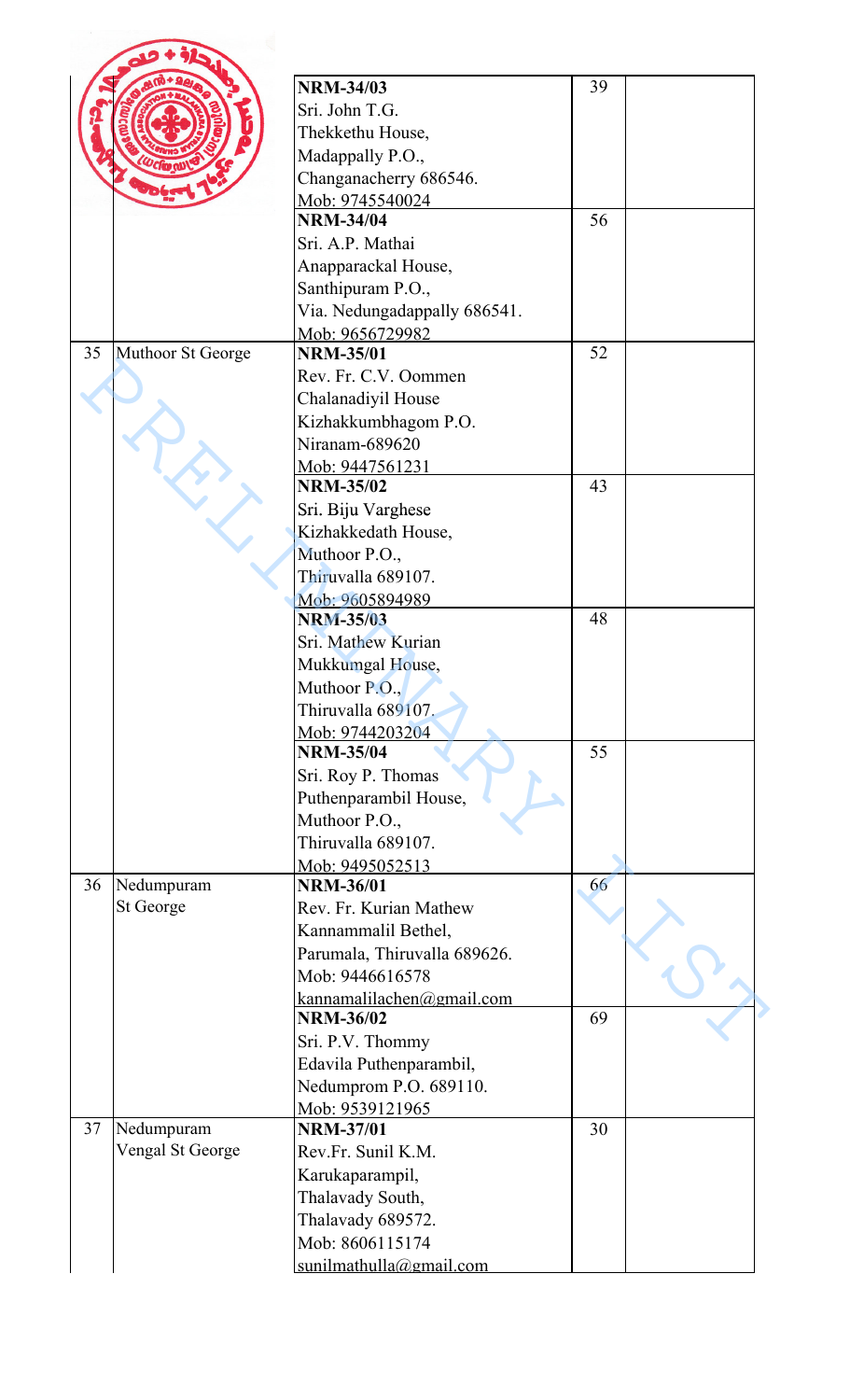|    |                      | <b>NRM-37/02</b>                             | 52 |  |
|----|----------------------|----------------------------------------------|----|--|
|    |                      | Sri. Kuriakose George                        |    |  |
|    |                      | Vazhakuttathil House,                        |    |  |
|    |                      | Amichakary P.O.,                             |    |  |
|    |                      | Thiruvalla.                                  |    |  |
|    |                      | Mob: 9497232527                              |    |  |
|    |                      | kuriakosesajan@gmail.com                     |    |  |
| 38 | Nellimoodu           | <b>NRM-38/01</b>                             | 60 |  |
|    | Bethany St Mary's    | Rev. Fr. Varghese Chacko                     |    |  |
|    |                      | Vanchipalathinkal House,                     |    |  |
|    |                      | Kavumbhagom P.O.,                            |    |  |
|    |                      | Thiruvalla 689102.                           |    |  |
|    |                      | Mob: 9447561161                              |    |  |
|    |                      | frvarghesevanchipalam@gmail.com              |    |  |
|    |                      | <b>NRM-38/02</b>                             | 57 |  |
|    |                      | Sri. Philip George                           |    |  |
|    |                      | Payyampallil Njamkottu,                      |    |  |
|    |                      | Mallappally North P.O.,                      |    |  |
|    |                      | Pathanamthitta 689594.                       |    |  |
|    |                      | Mob: 9495837374                              |    |  |
|    |                      | philipaby2811965@gmail.com                   |    |  |
|    |                      | <b>NRM-38/03</b>                             | 61 |  |
|    |                      | Sri. Thomas Chandy                           |    |  |
|    |                      | Kallamparampil Chalakuzhy                    |    |  |
|    |                      | Mallappally North P.O.,                      |    |  |
|    |                      | Pathanamthitta 689594.                       |    |  |
|    |                      | Mob: 9447150543, 8907090543                  |    |  |
|    |                      | tchandy35@gmail.com                          |    |  |
| 39 | Niranam              | <b>NRM-39/01</b>                             | 52 |  |
|    | St Mary's Valiapally | Rev. Fr. Thomas Mathew                       |    |  |
|    |                      | Palathinkal House,                           |    |  |
|    |                      | Muthoor, Thiruvalla 689107.                  |    |  |
|    |                      | Mob: 9947462413                              |    |  |
|    |                      | frsanthoshpalathinkal71@gmail.com            |    |  |
|    |                      | <b>NRM-39/02</b>                             | 69 |  |
|    |                      | Sri. M.V. Abraham                            |    |  |
|    |                      | Pulimpallil House,                           |    |  |
|    |                      | Niranam P.O, Thiruvalla.                     |    |  |
|    |                      | Mob: 9447166866                              |    |  |
|    |                      | $ij$ group1994@gmail.com                     |    |  |
|    |                      | <b>NRM-39/03</b>                             | 70 |  |
|    |                      | Sri. K.P. Yohannan (Moni)                    |    |  |
|    |                      | Kallemparampil G Villa,                      |    |  |
|    |                      | Sanchar Lane, Kanjikuzhy,                    |    |  |
|    |                      | Muttambalam P.O.,                            |    |  |
|    |                      | Kottayam 686004.                             |    |  |
|    |                      | Mob: 7356897274                              |    |  |
|    |                      | kallemparampil@gmail.com<br><b>NRM-39/04</b> | 56 |  |
|    |                      | Sri. George Thomas                           |    |  |
|    |                      | Panamthottil House,                          |    |  |
|    |                      |                                              |    |  |
|    |                      | Valanjavattom P.O.,<br>Thiruvalla 689104     |    |  |
|    |                      | Mob: 9447504719                              |    |  |
|    |                      | stthomas $1966$ @gmail.com                   |    |  |
|    |                      |                                              |    |  |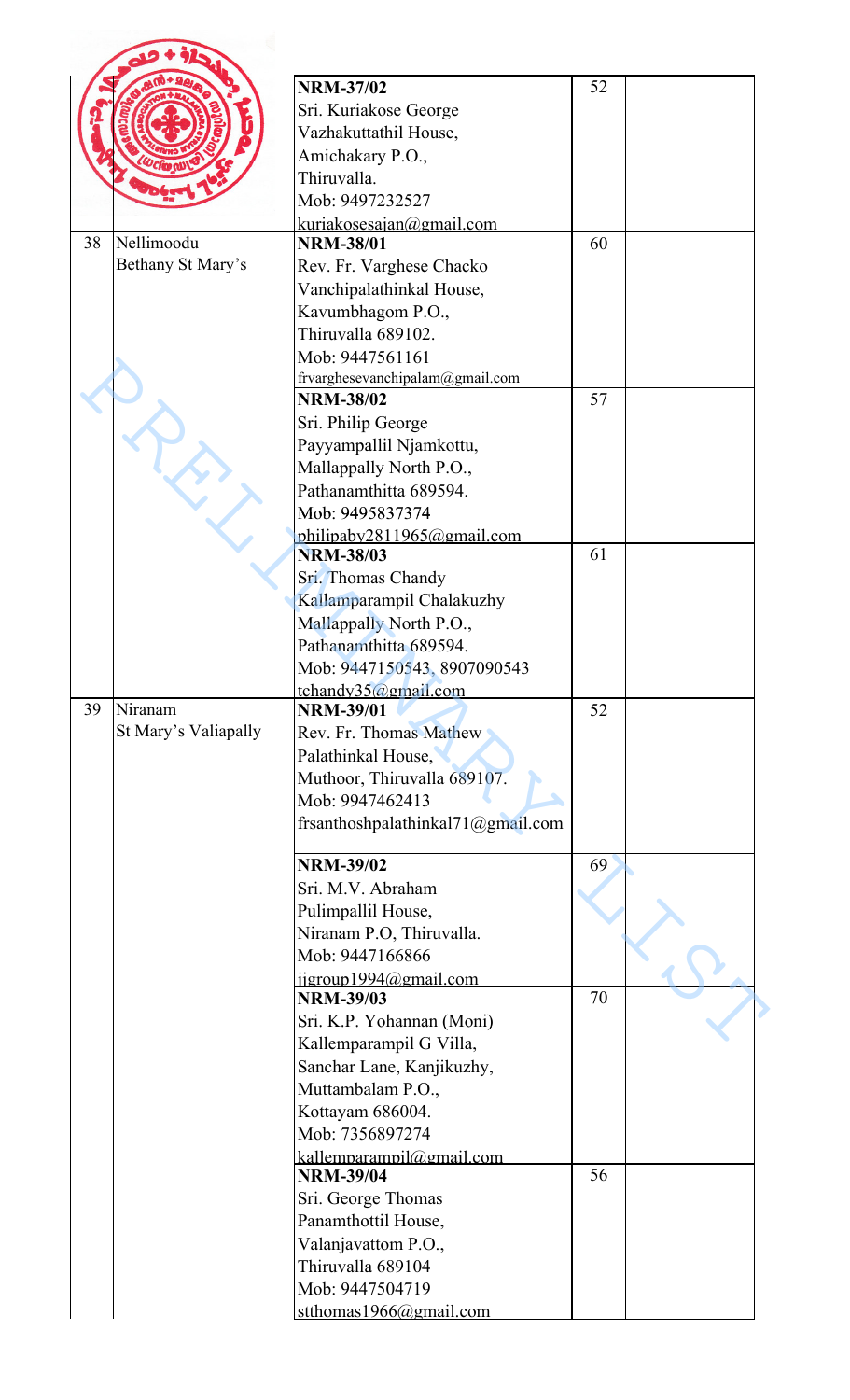|                  | <b>NRM-39/05</b>                                       | 54 |  |
|------------------|--------------------------------------------------------|----|--|
|                  | Sri. Thomas P.A.                                       |    |  |
|                  |                                                        |    |  |
|                  | Thonduparambil Puthenvettil,                           |    |  |
|                  | Valanjavattom P.O., Thiruvalla                         |    |  |
|                  | Mob: 9447253378                                        |    |  |
|                  | thomasabraham7235@gmail.com<br><b>NRM-39/06</b>        | 21 |  |
|                  | <b>Abhishek Simon Mathew</b>                           |    |  |
|                  |                                                        |    |  |
|                  | Kaniankandathil House,                                 |    |  |
|                  | Niranam P.O., Thiruvalla.                              |    |  |
|                  | Mob: 8547796252                                        |    |  |
|                  | abhishek.simon37@gmail.com<br><b>NRM-39/07</b>         | 34 |  |
|                  |                                                        |    |  |
|                  | Sri. Geevarghese Philipose K.                          |    |  |
|                  | Kotheril House,                                        |    |  |
|                  | Valanjavattom P.O., Thiruvalla.                        |    |  |
|                  | Mob: 9048350101                                        |    |  |
|                  | tinu4284@gmail.com                                     |    |  |
|                  | <b>NRM-39/08</b>                                       | 25 |  |
|                  |                                                        |    |  |
|                  | Sri. Robin Abraham                                     |    |  |
|                  | Chakalayil Peraikodathu                                |    |  |
|                  | Niranam P.O., Kadapra,                                 |    |  |
|                  | Thiruvalla.                                            |    |  |
|                  | Mob: 7558960078                                        |    |  |
|                  | <u>robin.abraham9723@gmail.com</u><br><b>NRM-39/09</b> | 74 |  |
|                  | Sri. V.C. Varghese                                     |    |  |
|                  | Valayil Jerin Villa,                                   |    |  |
|                  | Niranam P.O., Kadapra,                                 |    |  |
|                  | Thiruvalla.                                            |    |  |
|                  | Mob: 9447203738                                        |    |  |
|                  | <u>varghesevalavil47@gmail.com</u>                     |    |  |
|                  | <b>NRM-39/10</b>                                       | 24 |  |
|                  | Sri. Jobin Mathew                                      |    |  |
|                  | Nedumannil Thekkethil,                                 |    |  |
|                  |                                                        |    |  |
|                  | Valanjavattom P.O.,                                    |    |  |
|                  | Thiruvalla 689104.                                     |    |  |
|                  | Mob: 8075013114                                        |    |  |
|                  | iobinniranam55@gmail.com                               |    |  |
|                  | <b>NRM-39/11</b>                                       | 30 |  |
|                  |                                                        |    |  |
|                  | Sri. Givin Pullimpallil Varkey                         |    |  |
|                  | Pullimpallil House,<br>Niranam P.O., Kadapra,          |    |  |
|                  | Thiruvalla.                                            |    |  |
|                  |                                                        |    |  |
|                  | Mob: 7736679708<br>givin.varkey@gmail.com              |    |  |
| Niranam North    | <b>NRM-40/01</b>                                       | 38 |  |
| <b>St Thomas</b> | Rev.Fr. Jiju Varghese                                  |    |  |
|                  | Maliparambil House,                                    |    |  |
|                  | Valanjavattom East P.O.,                               |    |  |
|                  | Thiruvalla 689104.                                     |    |  |
| 40               | Mob: 9497257303                                        |    |  |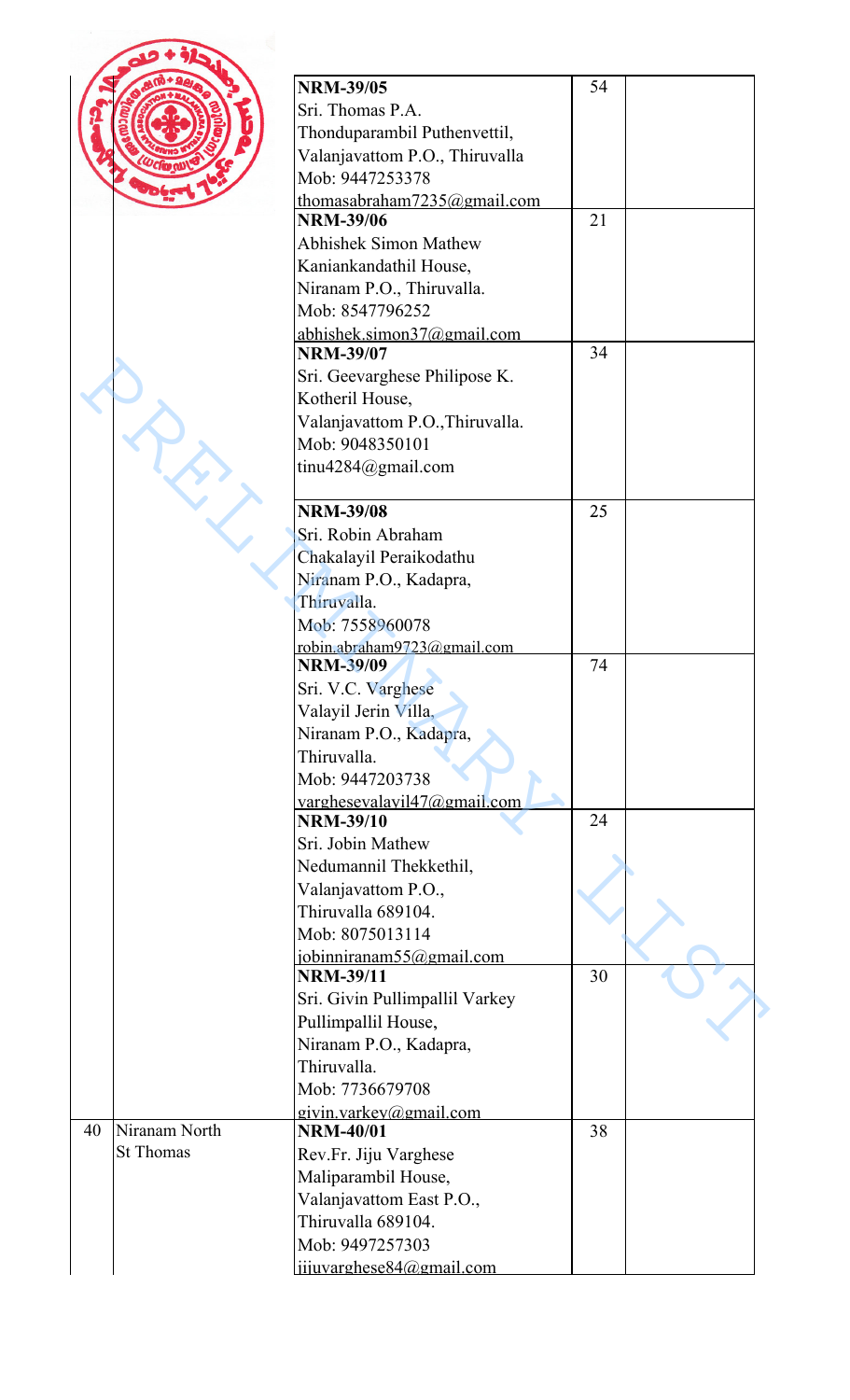|    |                   | <b>NRM-40/02</b>                | 51 |  |
|----|-------------------|---------------------------------|----|--|
|    |                   | Sri. Biju Varghese              |    |  |
|    |                   | Thundyilparampil House,         |    |  |
|    |                   | Niranam North P.O.,             |    |  |
|    |                   | Niranam 689621.                 |    |  |
|    |                   | Mob: 9497182280                 |    |  |
|    |                   | bs.sons1994@gmail.com           |    |  |
|    |                   | <b>NRM-40/03</b>                | 74 |  |
|    |                   | Sri. Kuruvilla A.               |    |  |
|    |                   | Viji Bhavan, Annaliparampil,    |    |  |
|    |                   | Thalavady South P.O.,           |    |  |
|    |                   | Alappuzha 689572.               |    |  |
|    |                   | Mob: 9400393567                 |    |  |
| 41 | Panayampala       | <b>NRM-41/01</b>                | 37 |  |
|    | North St Mary's   | Rev. Fr. Philip N. Cherian      |    |  |
|    |                   | Nalathara Naduparampil          |    |  |
|    |                   | Puthusserry South P.O           |    |  |
|    |                   | Thiruvalla-689602               |    |  |
|    |                   | Mob: 9446428137                 |    |  |
|    |                   | <b>NRM-41/02</b>                | 66 |  |
|    |                   | Sri. K. Varghese Thomas         |    |  |
|    |                   | Punnasseril House,              |    |  |
|    |                   | Santhipuram P.O.,               |    |  |
|    |                   | Karukachal 686545.              |    |  |
|    |                   | Mob: 9496945807                 |    |  |
|    |                   | <b>NRM-41/03</b>                | 53 |  |
|    |                   | Sri. V.M. Varghese              |    |  |
|    |                   | Vengamoottil House,             |    |  |
|    |                   | Nedumgapally P.O.,              |    |  |
|    |                   | Karukachan 686545.              |    |  |
|    |                   | Mob: 9847200938                 |    |  |
|    |                   | <b>NRM-41/04</b>                | 71 |  |
|    |                   | Sri. A.C. Mathew                |    |  |
|    |                   | Titta K. Villa,                 |    |  |
|    |                   | Karukachal P.O.,                |    |  |
|    |                   | Kottayam 686540.                |    |  |
|    |                   | Mob: 9497105845                 |    |  |
| 42 | Panayampala South | <b>NRM-42/01</b>                | 61 |  |
|    | St Stephen's      | Rev. Fr. P.C. Alexander         |    |  |
|    |                   | Puthenveedu, Anicadu P.O        |    |  |
|    |                   | Mallappally (W) 689585          |    |  |
|    |                   | Mob: 9447356044                 |    |  |
|    |                   | alexander.puthenveedu@gmail.com |    |  |
|    |                   | <b>NRM-42/02</b>                | 63 |  |
|    |                   | Sri. Raju Philip                |    |  |
|    |                   | Nadheepelikuzyil House,         |    |  |
|    |                   | Manthuruthy P.O.,               |    |  |
|    |                   | Nedumkunnam 686542.             |    |  |
|    |                   | Mob: 9072121180                 |    |  |
|    |                   | reiuphilip59@gmail.com          |    |  |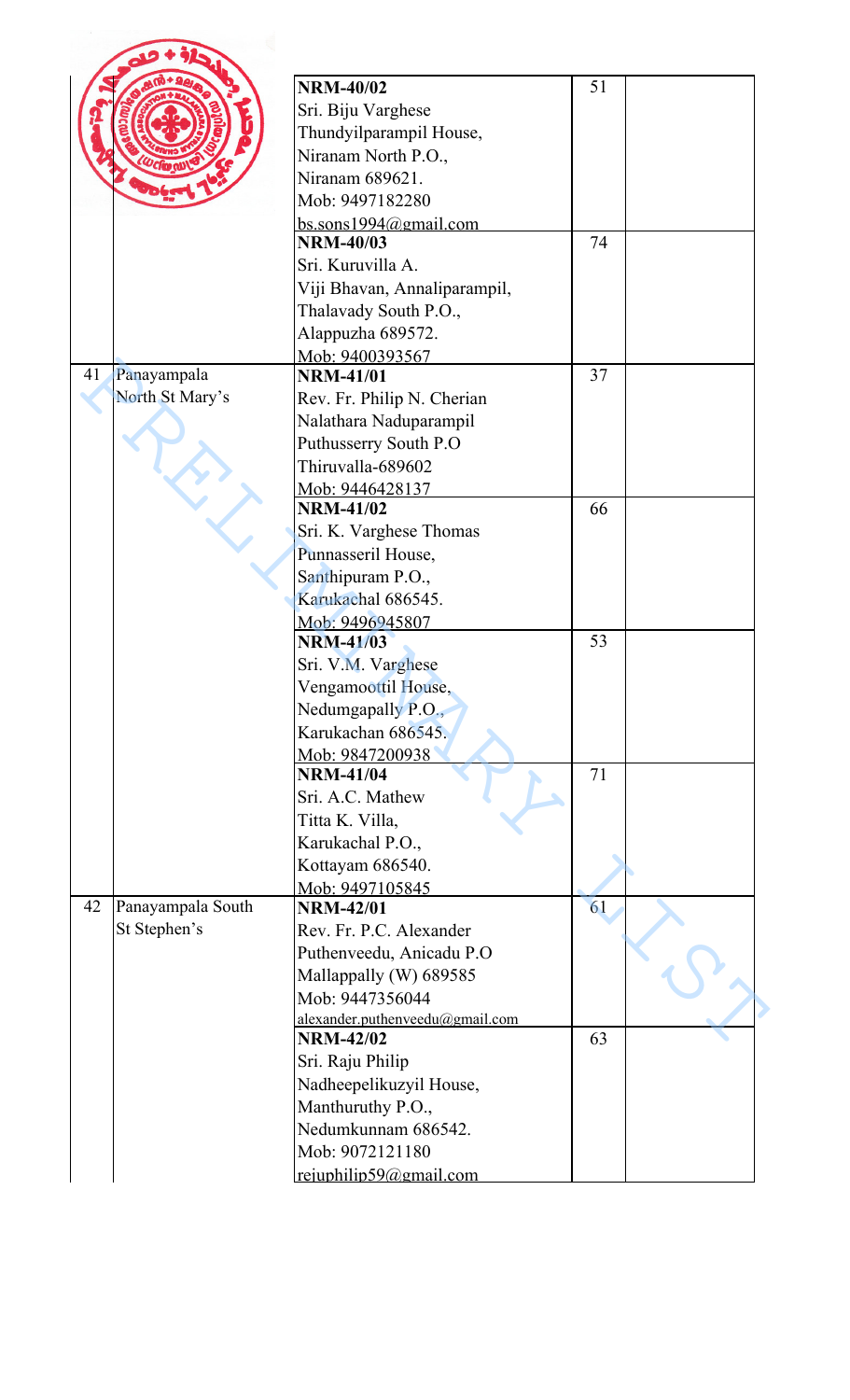|                         | <b>NRM-42/03</b>                 | 36 |
|-------------------------|----------------------------------|----|
|                         | Sri. Tuttu Jose                  |    |
|                         |                                  |    |
|                         | Elemkavil House,                 |    |
|                         | Nedungadappally P.O.,            |    |
|                         | Panayampala, Kottayam 686545.    |    |
|                         | Mob: 9495313808                  |    |
|                         | tuttujose@yahoo.com              |    |
| Pandamkary<br>43        | <b>NRM-43/01</b>                 | 47 |
| St Mary's               | Rev.Fr. Mathew Zakariah Kadavil  |    |
|                         | Kadavil V.P. Bunglow,            |    |
|                         | Parumala P.O., Thiruvalla,       |    |
|                         | Pathanamthitta 689626.           |    |
|                         | Mob: 9447347706                  |    |
|                         | frmathewkadavil@gmail.com        |    |
|                         |                                  |    |
|                         | <b>NRM-43/02</b>                 | 68 |
|                         | Sri. Binny P. George             |    |
|                         | Pazhamalil House,                |    |
|                         | Pandankary P.O.,                 |    |
|                         | Edathua, 689573.                 |    |
|                         | Mob: 9447378478                  |    |
|                         | <b>NRM-43/03</b>                 | 59 |
|                         | Sri. Jegan Thomas                |    |
|                         |                                  |    |
|                         | Mundakathil Mukalodil,           |    |
|                         | Kunthirickal P.O.,               |    |
|                         | Thalavady, Alappuzha 689573.     |    |
|                         | Mob: 9846139059                  |    |
|                         | <b>NRM-43/04</b>                 | 53 |
|                         | Sri. Prasad Varghese             |    |
|                         | Nelloopparambil Puthen           |    |
|                         | Veedu, Kunthrickal P.O.,         |    |
|                         | Thalavady, Edathua 689573.       |    |
|                         | Mob: 9961418680                  |    |
| 44<br>Parumala Seminary | <b>NRM-44/01</b>                 | 66 |
| St. Peter's Sehion      | V.Rev. K.V. Paul Ramban          |    |
|                         | Manager                          |    |
|                         | Parumala Seminary                |    |
|                         | Parumala PO,                     |    |
|                         | Thiruvalla 689 626.              |    |
|                         | Mob: 9446185858                  |    |
|                         | <b>NRM-44/02</b>                 | 29 |
|                         | Sri. Joji George                 |    |
|                         | Mulluvelil House,                |    |
|                         | Parumala P.O., Thiruvalla.       |    |
|                         | Mob: 7907986310                  |    |
|                         | $j$ oji.parumala $92$ @gmail.com |    |
|                         | <b>NRM-44/03</b>                 | 49 |
|                         | Sri. Shaji V.M.                  |    |
|                         |                                  |    |
|                         | Pannaikadavil Valupurudathil,    |    |
|                         | Parumala P.O., Thiruvalla.       |    |
|                         | Mob: 8113835370                  |    |
|                         | shaji.vm $31$ @gmail.com         |    |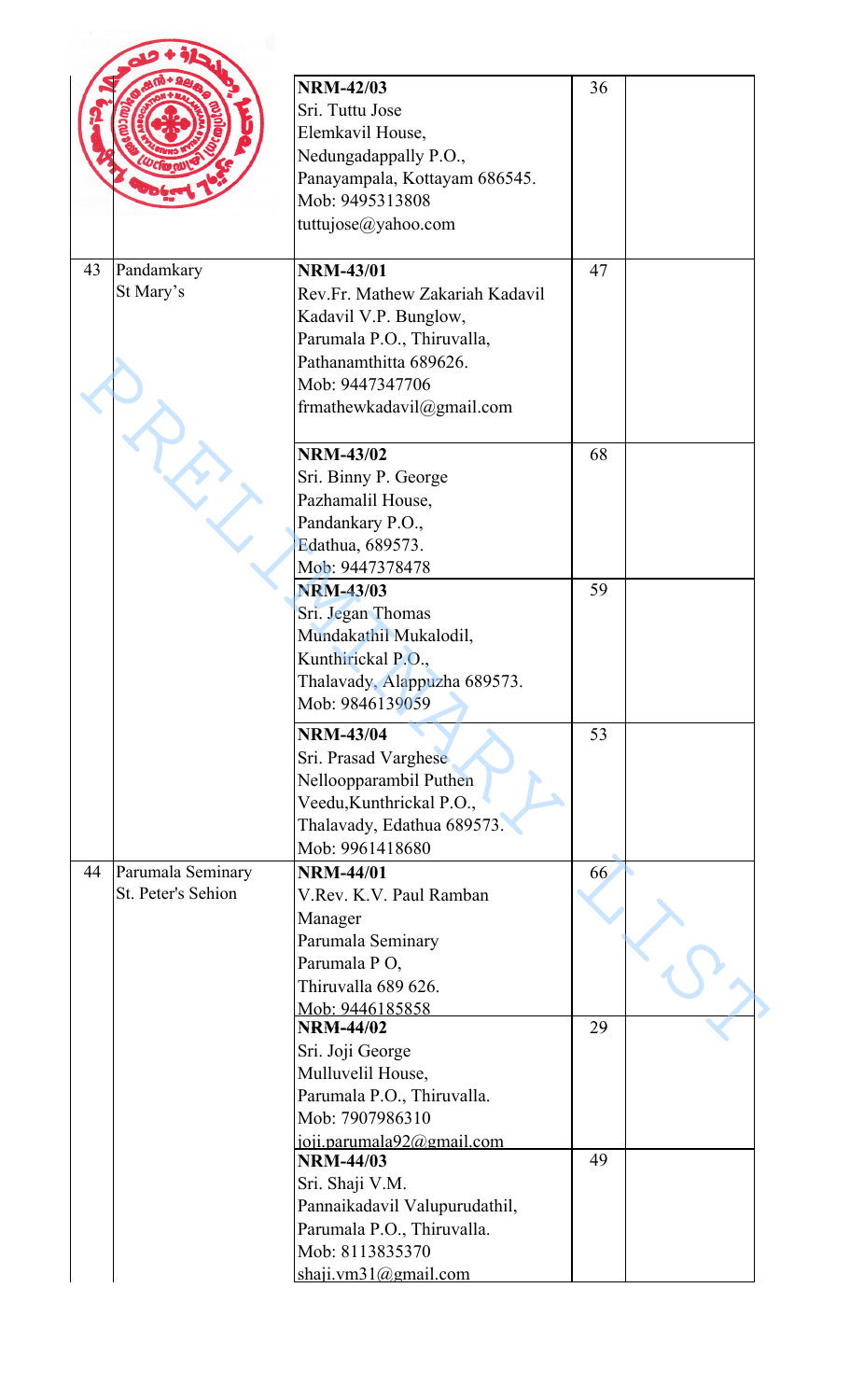|                          | <b>NRM-44/04</b>                        | 62 |  |
|--------------------------|-----------------------------------------|----|--|
|                          | Sri. Thomas John                        |    |  |
|                          |                                         |    |  |
|                          | Kavil Kizhakkethil,                     |    |  |
|                          | Parumala P.O., Thiruvalla.              |    |  |
| Parumala St George<br>45 | Mob: 9961419194<br><b>NRM-45/01</b>     | 38 |  |
|                          | Rev.Fr. Anu George                      |    |  |
|                          | Vadakkemundakathil House,               |    |  |
|                          |                                         |    |  |
|                          | Kadapra-Mannar P.O.,<br>Niranam 689621. |    |  |
|                          | Mob: 9048293234                         |    |  |
|                          |                                         |    |  |
|                          | <b>NRM-45/02</b>                        | 54 |  |
|                          | Sri. Saji Thomas                        |    |  |
|                          | Chakkalayil Veedu,                      |    |  |
|                          | Parumala P.O.,                          |    |  |
|                          | Thiruvalla 689626.                      |    |  |
|                          | Mob: 9526776609                         |    |  |
|                          | sajithomas8215@yahoo.com                |    |  |
| Parumala St Mary's<br>46 | <b>NRM-46/01</b>                        | 62 |  |
|                          | Rev. Fr. Oommen Paul                    |    |  |
|                          | Kottuvilayil,                           |    |  |
|                          | Eramathoor P.O,                         |    |  |
|                          | Mannar 689 622.                         |    |  |
|                          | Mob: 9447505464                         |    |  |
|                          | frshaji@gmail.com                       |    |  |
|                          | <b>NRM-46/02</b>                        | 73 |  |
|                          | Sri. Kuruvilla Varghese                 |    |  |
|                          | Thachemperil S.S. Villa                 |    |  |
|                          | Parumala P.O.,                          |    |  |
|                          | Thiruvalla 689626.                      |    |  |
|                          | Mob: 9947047127                         |    |  |
|                          | elizabethskuruvilla@gmail.com           |    |  |
|                          | <b>NRM-46/03</b>                        | 39 |  |
|                          | Sri. M.C. Cheriyan                      |    |  |
|                          | Maliparambil House,                     |    |  |
|                          | Parumala P.O.,                          |    |  |
|                          | Thiruvalla 689626.                      |    |  |
|                          | Mob: 8639623826                         |    |  |
|                          | shibuc1983@gmail.com                    |    |  |
| Parumala St Thomas<br>47 | <b>NRM-47/01</b>                        | 62 |  |
|                          | Rev.Fr. Dr. Kurien Daniel               |    |  |
|                          | Mulanilkunnathil,                       |    |  |
|                          | Valanjavattom P.O.,                     |    |  |
|                          | Thiruvalla 689104.                      |    |  |
|                          | Mob: 9447561403                         |    |  |
|                          | <b>NRM-47/02</b>                        | 58 |  |
|                          | Sri. Jose Varghese                      |    |  |
|                          | Malayil Komattu,                        |    |  |
|                          | Parumala P.O.,                          |    |  |
|                          | Thiruvalla 689626.                      |    |  |
|                          | Mob: 9349892323                         |    |  |
|                          | iosevarghese2323@gmail.com              |    |  |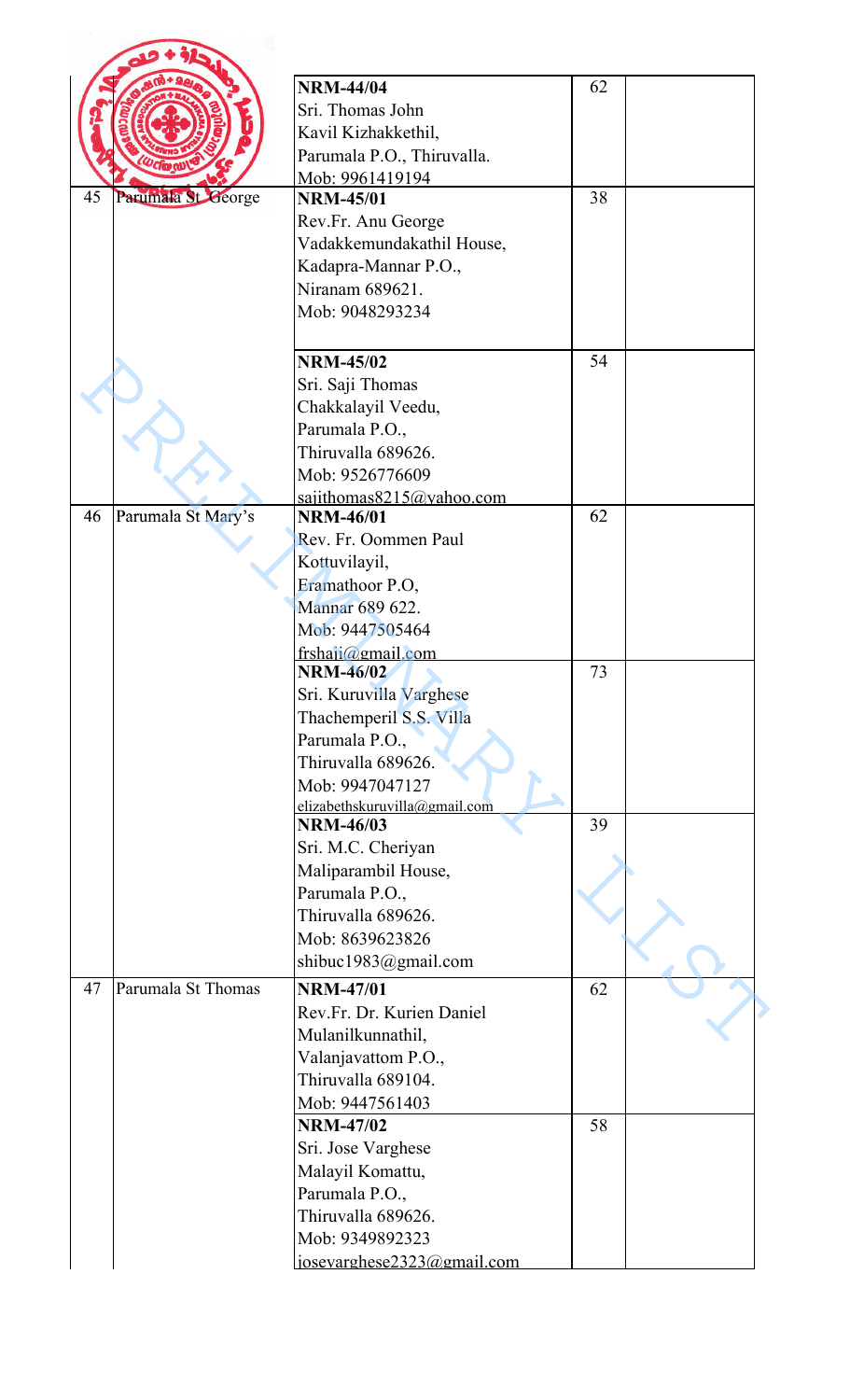|    |                     | <b>NRM-47/03</b>                          | 53 |  |
|----|---------------------|-------------------------------------------|----|--|
|    |                     | Sri. Regi Varghese                        |    |  |
|    |                     |                                           |    |  |
|    |                     | Kadavil Chakkalamalayil,                  |    |  |
|    |                     | Parumala P.O.,                            |    |  |
|    |                     | Thiruvalla 689626.                        |    |  |
|    |                     | Mob: 9447957581                           |    |  |
| 48 | Pathicadu           | regikadavan@gmail.com<br><b>NRM-48/01</b> | 38 |  |
|    | St Peter's & Paul's | Rev.Fr. Bijosh Thomas                     |    |  |
|    |                     |                                           |    |  |
|    |                     | Thekkedathupadickal House,                |    |  |
|    |                     | Mallappally East P.O.,<br>Murani 689584.  |    |  |
|    |                     |                                           |    |  |
|    |                     | Mob: 9400784895<br><b>NRM-48/02</b>       | 65 |  |
|    |                     |                                           |    |  |
|    |                     | Dr. Issac Thomas                          |    |  |
|    |                     | Ayrootharayil House,                      |    |  |
|    |                     | Mallappaly West P.O.,                     |    |  |
|    |                     | Pathanamthitta 689585                     |    |  |
|    |                     | Mob: 9447592512                           | 51 |  |
|    |                     | <b>NRM-48/03</b>                          |    |  |
|    |                     | Sri. Biju Varghese                        |    |  |
|    |                     | Meprathu House,                           |    |  |
|    |                     | Mallappaly West P.O.,                     |    |  |
|    |                     | Pathanamthitta 689585                     |    |  |
|    |                     | Mob: 9447219960                           |    |  |
|    |                     | <b>NRM-48/04</b>                          | 69 |  |
|    |                     | Sri. K.A. Thomas                          |    |  |
|    |                     | Parackal House, Anicadu,                  |    |  |
|    |                     | Mallappaly West P.O.,                     |    |  |
|    |                     | Pathanamthitta 689585                     |    |  |
|    |                     | Mob: 9495837362                           |    |  |
|    |                     | <b>NRM-48/05</b>                          | 71 |  |
|    |                     | Sri. K.T. Thomas                          |    |  |
|    |                     | Kollarakuzhiyil House,                    |    |  |
|    |                     | Mallappaly West P.O.,                     |    |  |
|    |                     | Pathanamthitta 689585                     |    |  |
|    |                     | Mob: 9745017705                           |    |  |
|    |                     | <b>NRM-48/06</b>                          | 59 |  |
|    |                     | Sri. Issac Thomas V.                      |    |  |
|    |                     | Vadakkedathu House,                       |    |  |
|    |                     | Mallappaly West P.O.,                     |    |  |
|    |                     | Pathanamthitta 689585                     |    |  |
|    |                     | Mob: 6282515465                           |    |  |
| 49 | Pavukara St Thomas  | <b>NRM-49/01</b>                          | 37 |  |
|    |                     | Rev.Fr. Jain C. Mathew                    |    |  |
|    |                     | Chullikkattil House,                      |    |  |
|    |                     | Niranam P.O.,                             |    |  |
|    |                     | Thiruvalla 689621.                        |    |  |
|    |                     | Mob: 9447702730                           |    |  |
|    |                     | jainniranam@gmail.com                     |    |  |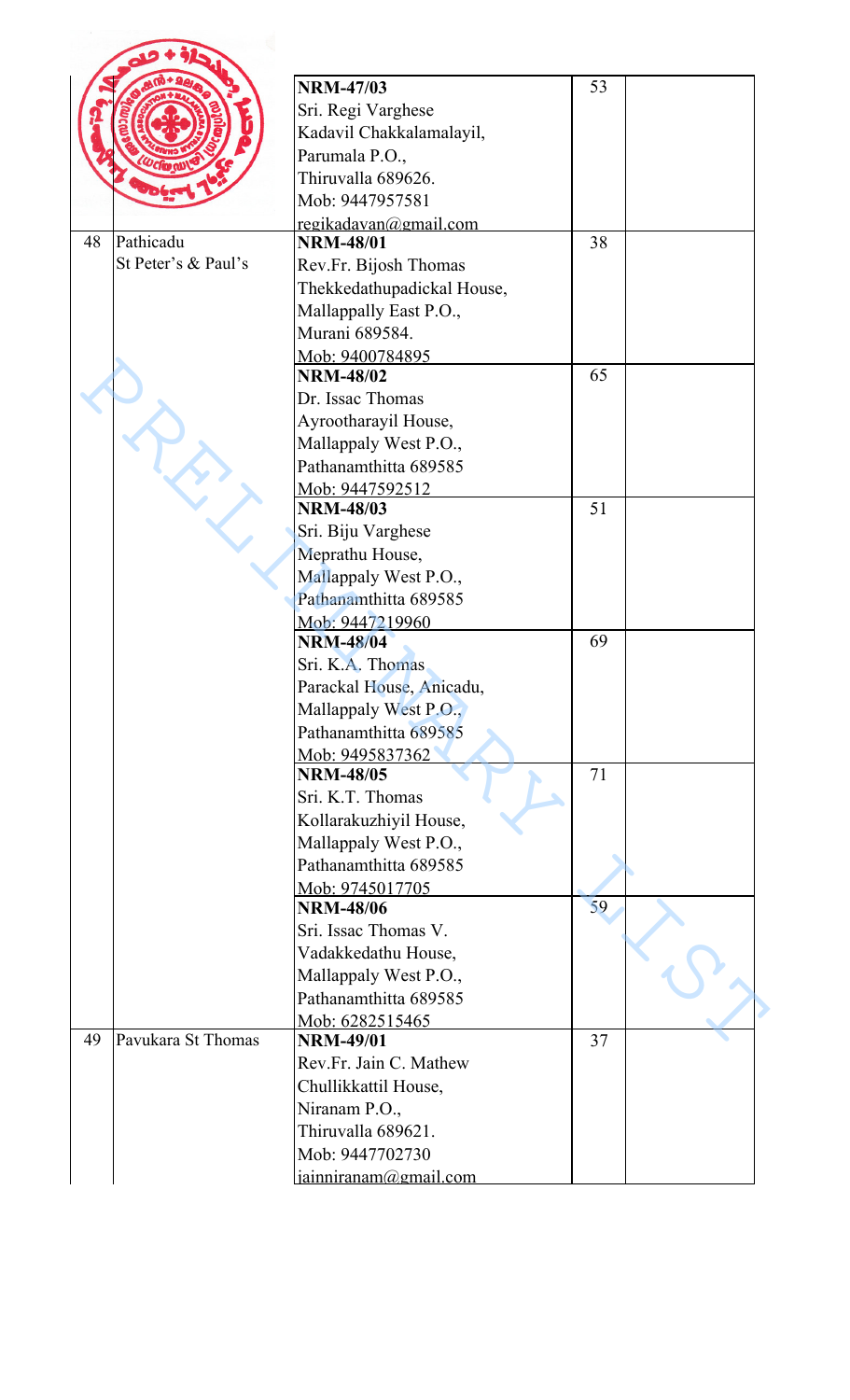|                     |                      | <b>NRM-49/02</b>                         | 65 |  |
|---------------------|----------------------|------------------------------------------|----|--|
|                     |                      |                                          |    |  |
|                     |                      | Sri. Chacko K.S.                         |    |  |
|                     |                      | Kaithara Tony Villa,                     |    |  |
|                     |                      | Pavukkara P.O.,                          |    |  |
|                     |                      | Mannar 689622.                           |    |  |
|                     |                      | Mob: 9495087392                          |    |  |
|                     |                      | chackoks@gmail.com<br><b>NRM-49/03</b>   | 44 |  |
|                     |                      | Sri. Sabu T.S.                           |    |  |
|                     |                      | Thottunilath Heavens Villa.              |    |  |
|                     |                      | Pavukkara P.O.,                          |    |  |
|                     |                      | Mannar 689622.                           |    |  |
|                     |                      | Mob: 9847756890                          |    |  |
|                     |                      |                                          |    |  |
|                     |                      | travantech@gmail.com<br><b>NRM-49/04</b> | 67 |  |
|                     |                      | Sri. Joseph T.J.                         |    |  |
|                     |                      | Tholampadavil House,                     |    |  |
|                     |                      | Pavukkara P.O.,                          |    |  |
|                     |                      | Mannar 689622.                           |    |  |
|                     |                      | Mob: 9495211736                          |    |  |
|                     |                      | tijoseph559@gmail.com                    |    |  |
| Perumpettimon<br>50 |                      | <b>NRM-50/01</b>                         | 64 |  |
| St George           |                      | Rev. Fr. Giji P. Abraham                 |    |  |
|                     |                      | Payyampallil House,                      |    |  |
|                     |                      | Pariyaram P.O                            |    |  |
|                     |                      | Malappally 689585                        |    |  |
|                     |                      | Mob: 9605020820                          |    |  |
|                     |                      | payvampallyachen@gmail.com               |    |  |
|                     |                      | <b>NRM-50/02</b>                         | 64 |  |
|                     |                      | Sri. Abraham Varghese                    |    |  |
|                     |                      | Modayil House,                           |    |  |
|                     |                      | Karukachal, Kottayam 686540.             |    |  |
|                     |                      | Mob: 9497324565                          |    |  |
|                     |                      | modayilabrahamvarghese@gmail.co          |    |  |
|                     |                      | m                                        |    |  |
|                     |                      | <b>NRM-50/03</b>                         | 73 |  |
|                     |                      | Sri. Varghese Mathew                     |    |  |
|                     |                      | Thundiyil House,                         |    |  |
|                     |                      | Anikad P.O.,                             |    |  |
|                     |                      | Mallappally 689585.                      |    |  |
|                     |                      | Mob: 9447592312                          |    |  |
| 51                  | Pulikeezhu St Mary's | <b>NRM-51/01</b>                         | 65 |  |
|                     |                      | Rev. Fr. K.A. Varghese                   |    |  |
|                     |                      | KarukayilHouse,                          |    |  |
|                     |                      | Kizhakkumbhagom PO                       |    |  |
|                     |                      | Niranam, Thiruvalla 689621               |    |  |
|                     |                      | Mob: 9847424310                          |    |  |
|                     |                      | kavarghese4310@gmail.com                 |    |  |
|                     |                      | <b>NRM-51/02</b>                         | 72 |  |
|                     |                      | Sri. P.C. George                         |    |  |
|                     |                      | Padipurackal House,                      |    |  |
|                     |                      | Pidiyadi P.O.,                           |    |  |
|                     |                      | Thiruvalla 689110.                       |    |  |
|                     |                      | Mob: 9846015460                          |    |  |
|                     |                      | george18560@gmail.com                    |    |  |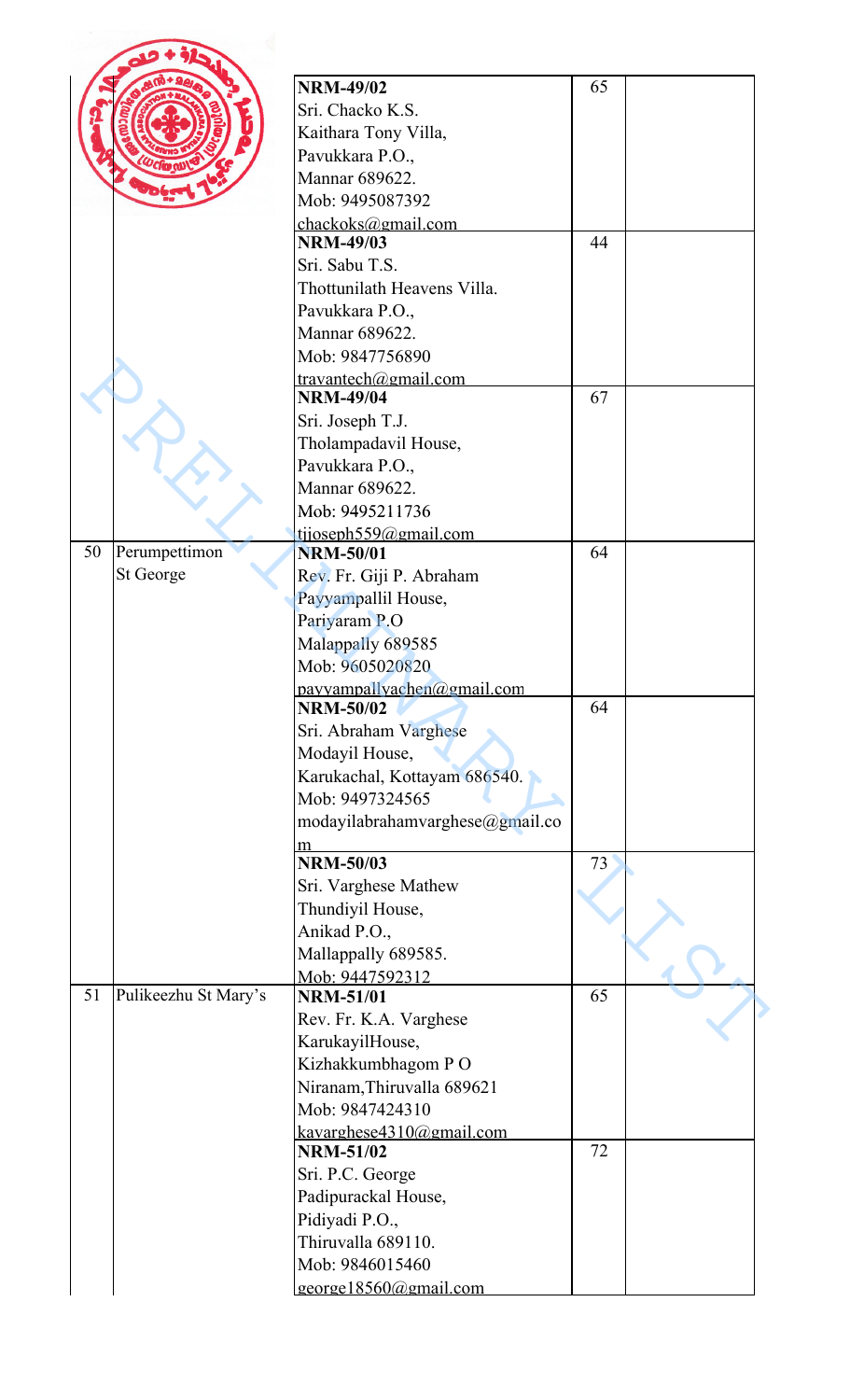|    |                            | <b>NRM-51/03</b>                         | 68 |  |
|----|----------------------------|------------------------------------------|----|--|
|    |                            | Sri. V.C. Thomas                         |    |  |
|    |                            | Vettiyil Mercy Bhavan,                   |    |  |
|    |                            | Pidiyadi P.O.,                           |    |  |
|    |                            | Thiruvalla 689110.                       |    |  |
|    |                            | Mob: 8547209070                          |    |  |
|    |                            | <b>NRM-51/04</b>                         | 66 |  |
|    |                            | Sri. P.C. Varghese                       |    |  |
|    |                            |                                          |    |  |
|    |                            | Panthrandil House,                       |    |  |
|    |                            | Kallumkal P.O.,                          |    |  |
|    |                            | Thiruvalla 689102.                       |    |  |
| 52 |                            | Mob: 9645102879                          |    |  |
|    | Punnaveli St John's        | <b>NRM-52/01</b>                         | 37 |  |
|    |                            | Rev. Fr. Lijomon Mathew                  |    |  |
|    |                            | Chamathil House,                         |    |  |
|    |                            | Chengaroor P.O.,                         |    |  |
|    |                            | Thiruvalla 689594.                       |    |  |
|    |                            | Mob: 9446088470                          |    |  |
|    |                            | frlijochamathil@gmail.com                |    |  |
|    |                            | <b>NRM-52/02</b>                         | 59 |  |
|    |                            | Sri. T.C. Alexander                      |    |  |
|    |                            | Thengumpallil House,                     |    |  |
|    |                            | Punnavely P.O.,                          |    |  |
|    |                            | Mulayamvely, Nedumkunnam,                |    |  |
|    |                            | Kottayam 689589.                         |    |  |
|    |                            | Mob: 9947742234                          |    |  |
|    |                            | thengumpallil.alexander@gmail.com        |    |  |
|    |                            |                                          |    |  |
|    |                            | <b>NRM-52/03</b>                         | 46 |  |
|    |                            | Sri. Joseph Mathew                       |    |  |
|    |                            | Kollarakuzhiyil House,                   |    |  |
|    |                            | Vaipur P.O., Anicadu,                    |    |  |
|    |                            | Mallappally 689588.                      |    |  |
|    |                            | Mob: 9447557561                          |    |  |
|    |                            | im7250741@gmail.com                      |    |  |
| 53 | <b>Puramattom Oorsalem</b> | <b>NRM-53/01</b>                         | 40 |  |
|    | St Mary's                  | Rev. Jubin Karippayil Bobby              |    |  |
|    |                            |                                          |    |  |
|    |                            | Karippayil House,<br>Perumthuruthy P.O., |    |  |
|    |                            |                                          |    |  |
|    |                            | Thiruvalla 689107.                       |    |  |
|    |                            | Mob: 9895496565                          |    |  |
|    |                            | <b>NRM-53/02</b>                         | 59 |  |
|    |                            | Sri. M.C. Koshy                          |    |  |
|    |                            | Manalikal House,                         |    |  |
|    |                            | Mundamala P.O.,                          |    |  |
|    |                            | Puramattom 689543.                       |    |  |
|    |                            | Mob: 9946045505                          |    |  |
|    |                            | koshymc63@gmail.com                      |    |  |
|    |                            | <b>NRM-53/03</b>                         | 69 |  |
|    |                            | Sri. Mathai T. Varghese                  |    |  |
|    |                            | Thottathil Malayil,                      |    |  |
|    |                            | Puramattom P.O.,                         |    |  |
|    |                            | Malappally 689543.                       |    |  |
|    |                            | Mob: 9446966508                          |    |  |
|    |                            | mathai.t.v@gmail.com                     |    |  |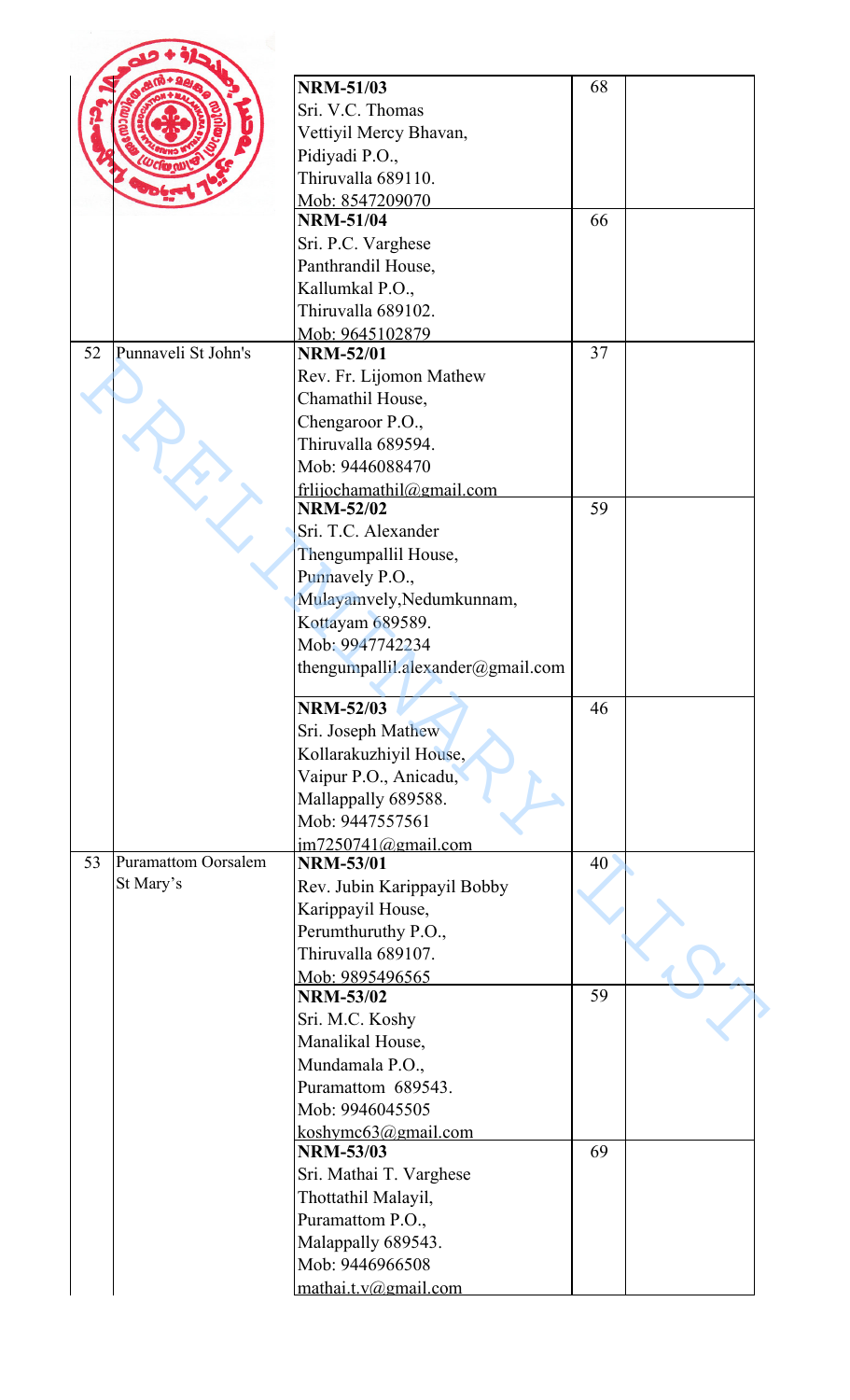|    |                                        | <b>NRM-53/04</b>                                 | 47 |  |
|----|----------------------------------------|--------------------------------------------------|----|--|
|    |                                        | Sri. Nebu Thomas                                 |    |  |
|    |                                        | Malikapedikayil House,                           |    |  |
|    |                                        | Puramattom P.O.,                                 |    |  |
|    |                                        | Malappally 689543.                               |    |  |
|    |                                        | Mob: 9953787398                                  |    |  |
|    |                                        | nebumthomas@gmail.com                            |    |  |
| 54 | Puramattom                             | <b>NRM-54/01</b>                                 |    |  |
|    | <b>St Kuriakose</b>                    | Rev.Fr. Thomas John                              |    |  |
|    |                                        | Karunya Guidance Centre,                         |    |  |
|    |                                        | Ulloor Medical College P.O.,                     |    |  |
|    |                                        | Thiruvananthapuram 695011.                       |    |  |
|    |                                        | Mob: 9961750821                                  |    |  |
|    |                                        | frthomasjohn@gmail.com                           | 47 |  |
|    |                                        | <b>NRM-54/02</b>                                 |    |  |
|    |                                        | Sri. Jose Pannikottu                             |    |  |
|    |                                        | Pannikottu House,                                |    |  |
|    |                                        | Puramattom P.O.,                                 |    |  |
|    |                                        | Pathanamthitta 689543.                           |    |  |
|    |                                        | Mob: 8281224441                                  |    |  |
| 55 |                                        | josepannikottu@gmail.com                         | 63 |  |
|    | Thalakulam St Mary's                   | <b>NRM-55/01</b><br>Rev. Fr. K.Y. Wilson         |    |  |
|    |                                        |                                                  |    |  |
|    |                                        | <b>Manalethu House</b>                           |    |  |
|    |                                        | Kallooppara P.O<br>Thiruvalla-689583             |    |  |
|    |                                        | Mob: 9495508048                                  |    |  |
|    |                                        | frkywilsonmanalethu@gmail.com                    |    |  |
|    |                                        | <b>NRM-55/02</b>                                 | 65 |  |
|    |                                        | Sri. Chacko Thomas                               |    |  |
|    |                                        | Kalloor House,                                   |    |  |
|    |                                        | Palackalthakidy P.O.,                            |    |  |
|    |                                        | Kunnamthanam,                                    |    |  |
|    |                                        | Malappally 689581.                               |    |  |
|    |                                        | Mob: 9745780057                                  |    |  |
|    |                                        | cthomaskalloor@gmail.com                         |    |  |
|    |                                        | <b>NRM-55/03</b>                                 | 58 |  |
|    |                                        | Sri. Mathews P. Mundukuzhy                       |    |  |
|    |                                        | Mundukuzhyil House,                              |    |  |
|    |                                        | Kunnamthanam,                                    |    |  |
|    |                                        | Malappally 689581.                               |    |  |
|    |                                        | Mob: 9447740071                                  |    |  |
| 56 |                                        | mundukuzhy@yahoo.com<br><b>NRM-56/01</b>         | 49 |  |
|    | Thalavady East<br>Amichakary St Mary's |                                                  |    |  |
|    |                                        | Rev. Fr. John Chacko<br>Karappanasseril Malayil, |    |  |
|    |                                        | Kuttoor, Thiruvalla - 689106                     |    |  |
|    |                                        | Mob: 9846668566                                  |    |  |
|    |                                        | <b>NRM-56/02</b>                                 | 63 |  |
|    |                                        | Sri. Varghese C. George                          |    |  |
|    |                                        | Chockalayil Mundakathil,                         |    |  |
|    |                                        | Karikuzhy P.O.,                                  |    |  |
|    |                                        | Neerattupuram 689571.                            |    |  |
|    |                                        | Mob: 9249430866                                  |    |  |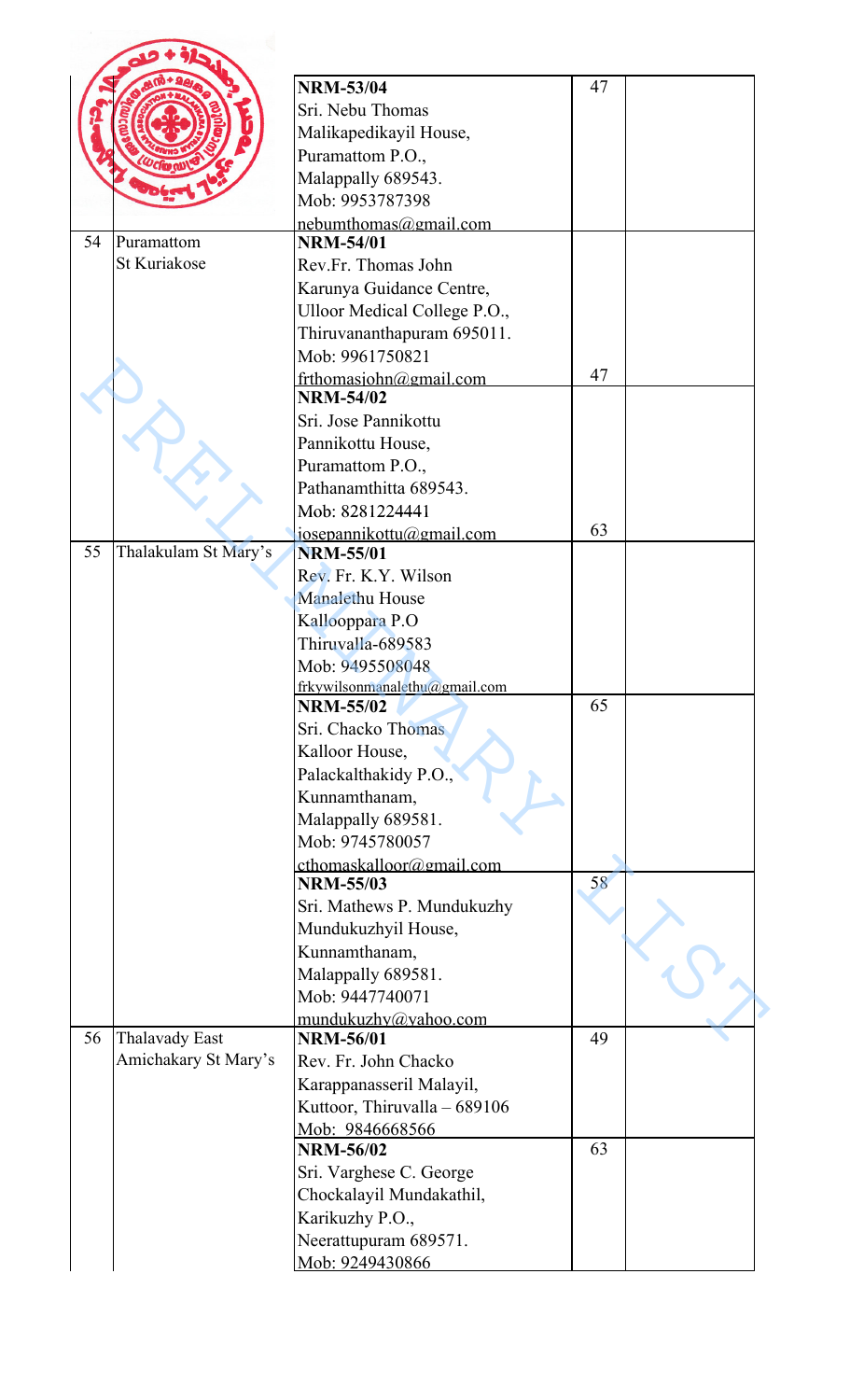|    |                        | <b>NRM-56/03</b>              | 32 |  |
|----|------------------------|-------------------------------|----|--|
|    |                        | Sri. Akhilesh Varghese        |    |  |
|    |                        | Kanjirappalliyil,             |    |  |
|    |                        | Nedumprom P.O.,               |    |  |
|    |                        | Thiruvalla 689110.            |    |  |
|    |                        | Mob: 9961632663               |    |  |
|    |                        | akhil.nedumprom@gmail.com     |    |  |
| 57 | Thalavady St Stephen's | <b>NRM-57/01</b>              | 30 |  |
|    |                        | Rev. Fr. Robin Varghese       |    |  |
|    |                        | Medackal House,               |    |  |
|    |                        | Veeyapuram PO,                |    |  |
|    |                        | Harippad-690514               |    |  |
|    |                        | Mob: 8129955128               |    |  |
|    |                        | robinmedackal92@gmail.com     |    |  |
|    |                        | <b>NRM-57/02</b>              |    |  |
|    |                        | Sri. George Zacharia          |    |  |
|    |                        | Kollenchira House,            |    |  |
|    |                        | Thalavady P.O.,               |    |  |
|    |                        | Thiruvalla 689572.            |    |  |
|    |                        | Mob: 9447482544               |    |  |
|    |                        | menlissy@yahoo.com            | 69 |  |
| 58 | Thalavady West         | <b>NRM-58/01</b>              |    |  |
|    | <b>St Thomas</b>       | Rev.Fr. Jacob Abraham         |    |  |
|    |                        | Manakalathil House,           |    |  |
|    |                        | Amichakary,                   |    |  |
|    |                        | Thiruvalla 689 112.           |    |  |
|    |                        | Mob: 9747242981               |    |  |
|    |                        | <b>NRM-58/02</b>              | 68 |  |
|    |                        | Sri. Avira Zachariah          |    |  |
|    |                        | Edayathara House,             |    |  |
|    |                        | Naduvilemuri,                 |    |  |
|    |                        | Thalavady, Thiruvalla.        |    |  |
|    |                        | Mob: 9496143432               |    |  |
|    |                        | <b>NRM-58/03</b>              | 60 |  |
|    |                        | Sri. C.K. George              |    |  |
|    |                        | Chakkalayil House,            |    |  |
|    |                        | Thalavady, Thiruvalla.        |    |  |
|    |                        | Mob: 7736958629               |    |  |
| 59 | Thelliyoor             | <b>NRM-59/01</b>              | 34 |  |
|    | <b>Mar Basalios</b>    | Rev. Fr.Anoop Varghese        |    |  |
|    |                        | Panjikattil Anoop Bhavan,     |    |  |
|    |                        | Kalloopara P.O.,              |    |  |
|    |                        | Thiruvalla 689583.            |    |  |
|    |                        | Mob: 8281014346               |    |  |
|    |                        | franooppanjikkattil@gmail.com |    |  |
|    |                        | <b>NRM-59/02</b>              | 54 |  |
|    |                        | Adv. Manoj Mathew             |    |  |
|    |                        | Angadiyil House,              |    |  |
|    |                        | Thelliyoor P.O.,              |    |  |
|    |                        | Vennikulam 689690             |    |  |
|    |                        | advmanoimathew@gmail.com      |    |  |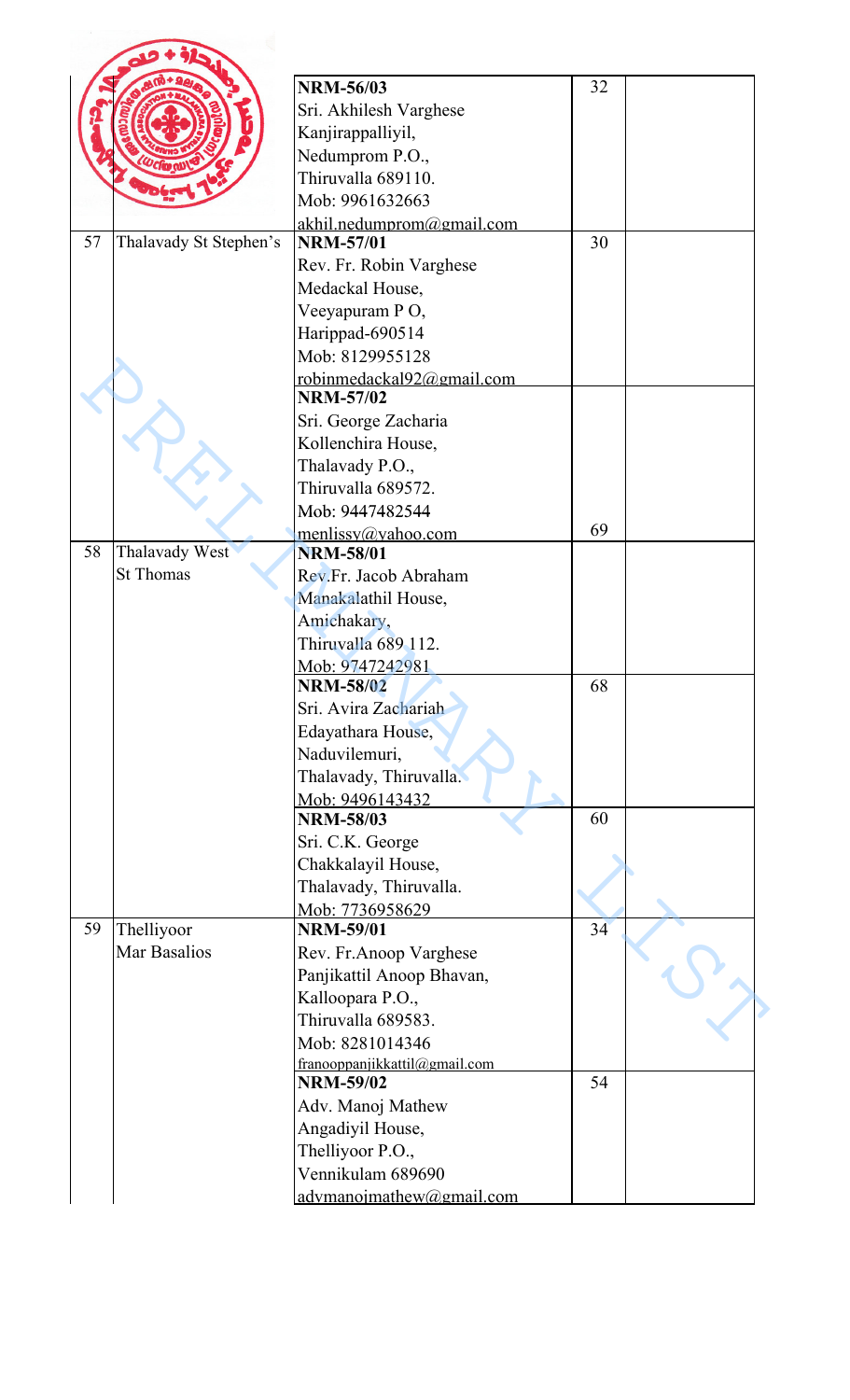|    |                    | NRM-59/03                                      | 59 |
|----|--------------------|------------------------------------------------|----|
|    |                    | Sri. Thomas Jacob                              |    |
|    |                    | Puthenmadathil House,                          |    |
|    |                    | Thelliyoor P.O.,                               |    |
|    |                    | Vennikulam 689544.                             |    |
|    |                    | Mob: 9526404969                                |    |
| 60 | Thengeli St George | <b>NRM-60/01</b>                               | 66 |
|    |                    | Rev.Fr. Cherian P. Varghese                    |    |
|    |                    | Parayanavattathu,                              |    |
|    |                    | Thirumoolapuram,                               |    |
|    |                    | Thiruvalla 689115.                             |    |
|    |                    | Mob: 9446600912<br><b>NRM-60/02</b>            | 58 |
|    |                    |                                                |    |
|    |                    | Sri. Joy K. George                             |    |
|    |                    | (Joe Elanjimoottil)<br>Elanjimoottil House,    |    |
|    |                    |                                                |    |
|    |                    | Thengeli, Thiruvalla 689106<br>Mob: 9446310050 |    |
|    |                    |                                                |    |
|    |                    | joeelanjimoottil19@gmail.com                   |    |
|    |                    | <b>NRM-60/03</b>                               | 58 |
|    |                    | Sri. Biju P. Paul                              |    |
|    |                    | Padiyil Alumoottil,                            |    |
|    |                    | Thengeli, Thiruvalla 689106.                   |    |
|    |                    | Mob: 9446922552                                |    |
|    |                    | $b$ ijupadiyil@gmail.com                       |    |
| 61 | Thirumoolapuram    | <b>NRM-61/01</b>                               | 60 |
|    | Mar BaseliosMar    | Rev. Fr. Kuruvilla Mathew                      |    |
|    | Gregorios          | Vengazhiyil House,                             |    |
|    |                    | Kadapra-Mannar P.O                             |    |
|    |                    | Niranam-689621                                 |    |
|    |                    | Mob: 9744020604<br><b>NRM-61/02</b>            | 48 |
|    |                    | Sri. Cherian Thomas                            |    |
|    |                    | Paruthikkattil House,                          |    |
|    |                    | Thukalassery,                                  |    |
|    |                    | Thiruvalla 689101.                             |    |
|    |                    | Mob: 9447955771                                |    |
|    |                    | <b>NRM-61/03</b>                               | 61 |
|    |                    | Sri. George Oommen                             |    |
|    |                    | Kochumalil House,                              |    |
|    |                    | Thirumoolapuram,                               |    |
|    |                    | Thiruvalla 689115.                             |    |
|    |                    | Mob: 7034443660                                |    |
|    |                    | <b>NRM-61/04</b>                               | 80 |
|    |                    | Sri. A.I. Varghese                             |    |
|    |                    | Ayrooparampil House,                           |    |
|    |                    | Thirumoolapuram P.O.,                          |    |
|    |                    | Thiruvalla 689115.                             |    |
|    |                    | Mob: 9447408876                                |    |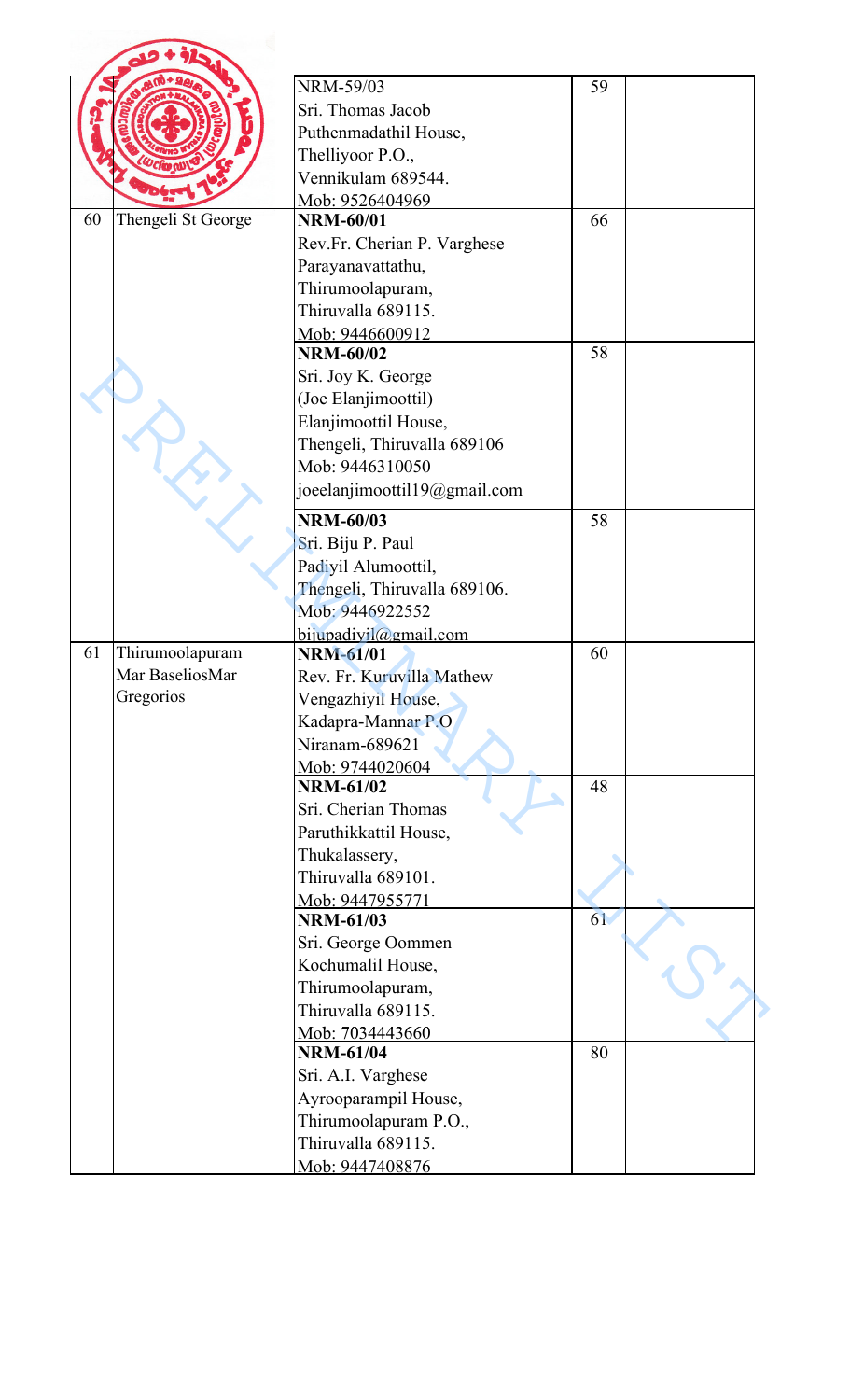|    | bituvalla              | <b>NRM-62/01</b>                                     | 51 |  |
|----|------------------------|------------------------------------------------------|----|--|
|    | <b>Eavumbhagota</b>    | Rev.Fr. John Mathew                                  |    |  |
|    |                        | Kulathintae Kizhakethil                              |    |  |
|    |                        | Pallippadu PO,                                       |    |  |
|    |                        |                                                      |    |  |
|    |                        | Alappuzha-690512<br>Mob: 9923575845                  |    |  |
|    |                        |                                                      |    |  |
|    |                        | $k$ imercy@gmail.com<br><b>NRM-62/02</b>             | 69 |  |
|    |                        | Sri. Baby Kurian                                     |    |  |
|    |                        | Kaniyamparambil,                                     |    |  |
|    |                        | Kavumbhagom P.O.,                                    |    |  |
|    |                        | Thiruvalla 689102.                                   |    |  |
|    |                        | Mob: 9400009988                                      |    |  |
|    |                        | kunjubaby16@hotmail.com                              |    |  |
|    |                        | <b>NRM-62/03</b>                                     | 63 |  |
|    |                        | Sri.C. Mathai                                        |    |  |
|    |                        | Elayadatyathuparambil,                               |    |  |
|    |                        | Kavumbhagom P.O.,                                    |    |  |
|    |                        | Thiruvalla 689102.                                   |    |  |
|    |                        | Mob: 9744137500                                      |    |  |
|    |                        | mgmenterprises@gmail.com                             |    |  |
| 63 | Thiruvalla Kattappuram | <b>NRM-63/01</b>                                     | 47 |  |
|    | St George              | Rev. Fr. Koshy Philip                                |    |  |
|    |                        | Kalathil House,                                      |    |  |
|    |                        | Muthoor,                                             |    |  |
|    |                        | Thiruvalla 689107                                    |    |  |
|    |                        | Mob: 9447102564                                      |    |  |
|    |                        | frkoshyphilip@yahoo.co.in                            |    |  |
|    |                        | <b>NRM-63/02</b>                                     | 31 |  |
|    |                        | Sri. Austen Jacob Varghese                           |    |  |
|    |                        | Erattaplammoottil,                                   |    |  |
|    |                        | Thiruvalla 689101                                    |    |  |
|    |                        | Mob: 7559900464                                      |    |  |
|    |                        | austenjacob@gmail.com                                |    |  |
|    |                        |                                                      |    |  |
|    |                        | <b>NRM-63/03</b>                                     | 44 |  |
|    |                        | Sri. Joby P. Thomas                                  |    |  |
|    |                        | Peediakkal House,                                    |    |  |
|    |                        | Kavumbhagom P.O.,                                    |    |  |
|    |                        | Thiruvalla 689102.                                   |    |  |
|    |                        | Mob: 9447900996                                      |    |  |
|    |                        | <b>NRM-63/04</b>                                     | 64 |  |
|    |                        | Sri. Sony Mathew                                     |    |  |
|    |                        |                                                      |    |  |
|    |                        |                                                      |    |  |
|    |                        | Viruppacherril House,                                |    |  |
|    |                        | Peringara P.O.,                                      |    |  |
|    |                        | Thiruvalla 689108.                                   |    |  |
|    |                        | Mob: 9847155865                                      |    |  |
|    |                        | <b>NRM-63/05</b>                                     | 53 |  |
|    |                        | Sri. Biju Varghese                                   |    |  |
|    |                        | Thyparampil House,                                   |    |  |
|    |                        | Podiyadi P.O., Thiruvalla.                           |    |  |
|    |                        | Mob: 8281374850<br>bijuvarghesethyparampil1968@gmail |    |  |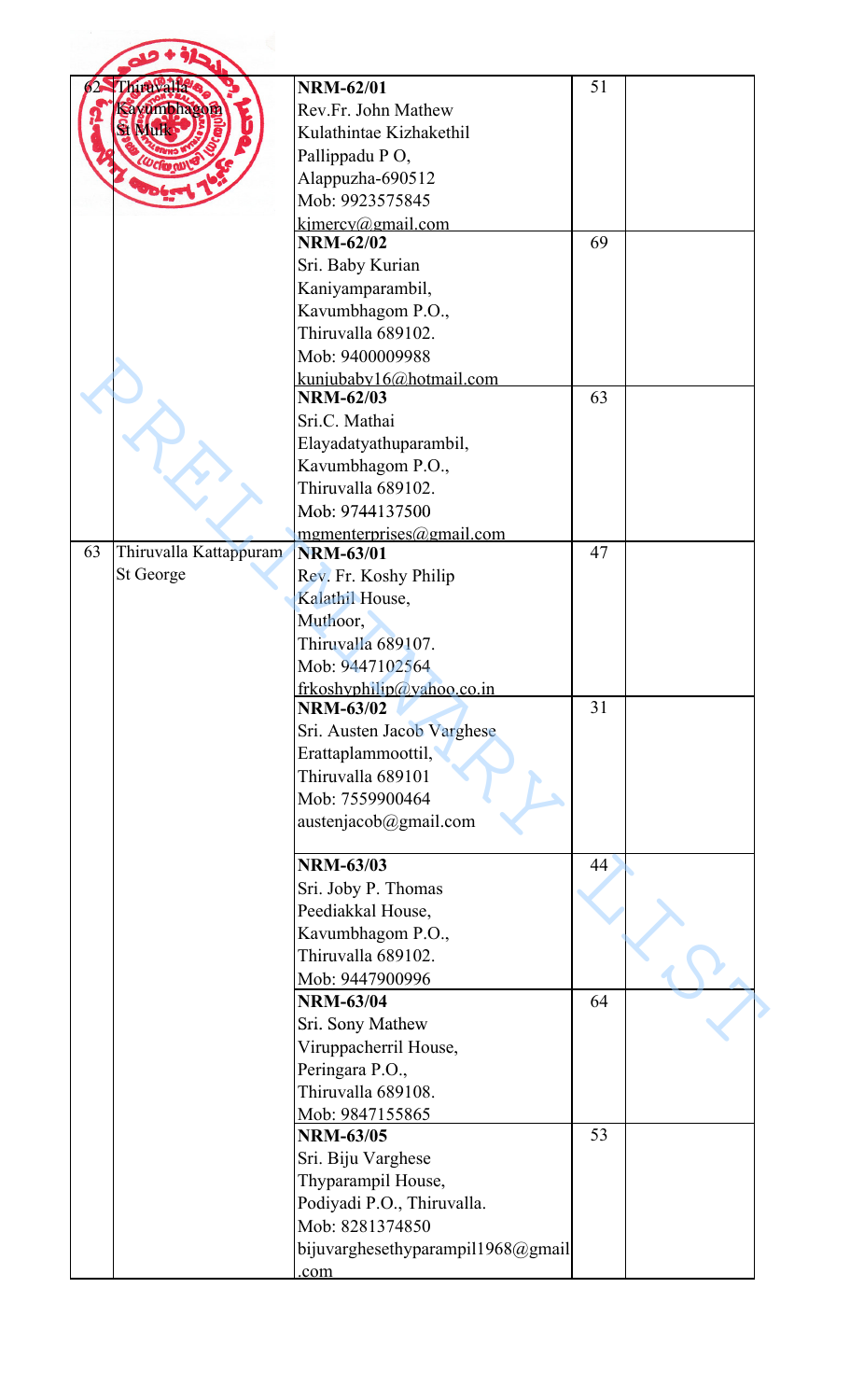|    | hiruvalla Pahakara                | <b>NRM-64/01</b>                           | 49 |  |
|----|-----------------------------------|--------------------------------------------|----|--|
|    | acorg                             | Rev.Fr. Aby C. Mathew                      |    |  |
|    |                                   | Chempumalil House,                         |    |  |
|    |                                   | Valanjavattom East P.O.,                   |    |  |
|    |                                   | Thiruvalla 689104.                         |    |  |
|    |                                   | Mob: 9447407887                            |    |  |
|    |                                   | abykathanar@gmail.com                      |    |  |
|    |                                   | <b>NRM-64/02</b>                           | 76 |  |
|    |                                   | Sri. Varghese Mathew                       |    |  |
|    |                                   | Thennamkulath House,                       |    |  |
|    |                                   | S.C.S. Junction,                           |    |  |
|    |                                   | Thiruvalla 689101.                         |    |  |
|    |                                   | Mob: 9847274387                            |    |  |
|    |                                   |                                            |    |  |
|    |                                   | abykathanar@gmail.com<br><b>NRM-64/03</b>  | 65 |  |
|    |                                   | Sri. P.M. Cherian                          |    |  |
|    |                                   | Palathinkal House,                         |    |  |
|    |                                   | Kavumbhagom P.O.,                          |    |  |
|    |                                   | Thiruvalla 689102.                         |    |  |
|    |                                   | Mob: 9544001066                            |    |  |
|    |                                   |                                            |    |  |
|    |                                   | cherianp669@gmail.com<br><b>NRM-64/04</b>  | 64 |  |
|    |                                   | Sri. Sapru T. Thomas                       |    |  |
|    |                                   | Sapru House, Kulakadu,                     |    |  |
|    |                                   | Kavumbhagom P.O.,                          |    |  |
|    |                                   | Thiruvalla 689101                          |    |  |
|    |                                   | Mob: 9447561251                            |    |  |
|    |                                   |                                            |    |  |
|    |                                   | saprulic@gmail.com<br><b>NRM-64/05</b>     | 59 |  |
|    |                                   | Sri. K.G. Yohannan                         |    |  |
|    |                                   | Kurumbasarath House,                       |    |  |
|    |                                   | Perigara, Thiruvalla 689108.               |    |  |
|    |                                   | Mob: 9846024067                            |    |  |
|    |                                   |                                            |    |  |
|    |                                   | yohannankg08@gmail.com<br><b>NRM-64/06</b> | 48 |  |
|    |                                   | Sri. Binu John                             |    |  |
|    |                                   | Thenmadathil Manoharabhavan                |    |  |
|    |                                   |                                            |    |  |
|    |                                   | Kavumbhagom P.O.,<br>Thiruvalla 689102.    |    |  |
|    |                                   | Mob: 9447895554                            |    |  |
|    |                                   |                                            |    |  |
|    |                                   | binuiohn4859@gmail.com<br><b>NRM-64/07</b> | 49 |  |
|    |                                   |                                            |    |  |
|    |                                   | Adv. Pradeep Mammen Mathew                 |    |  |
|    |                                   | Kandathil House,                           |    |  |
|    |                                   | Paliakkara, Thiruvalla 689101.             |    |  |
|    |                                   | Mob: 9447455011                            |    |  |
| 65 | Valanjavattom St Mary's NRM-65/01 | adv.pradeepmammen@gmail.com                | 61 |  |
|    |                                   | Rev. Fr. Mathews John                      |    |  |
|    |                                   |                                            |    |  |
|    |                                   | Manayil House,<br>Edathua 689573.          |    |  |
|    |                                   | Mob: 9496465195                            |    |  |
|    |                                   |                                            |    |  |
|    |                                   | johnfrmathews@gmail.com                    |    |  |
|    |                                   |                                            |    |  |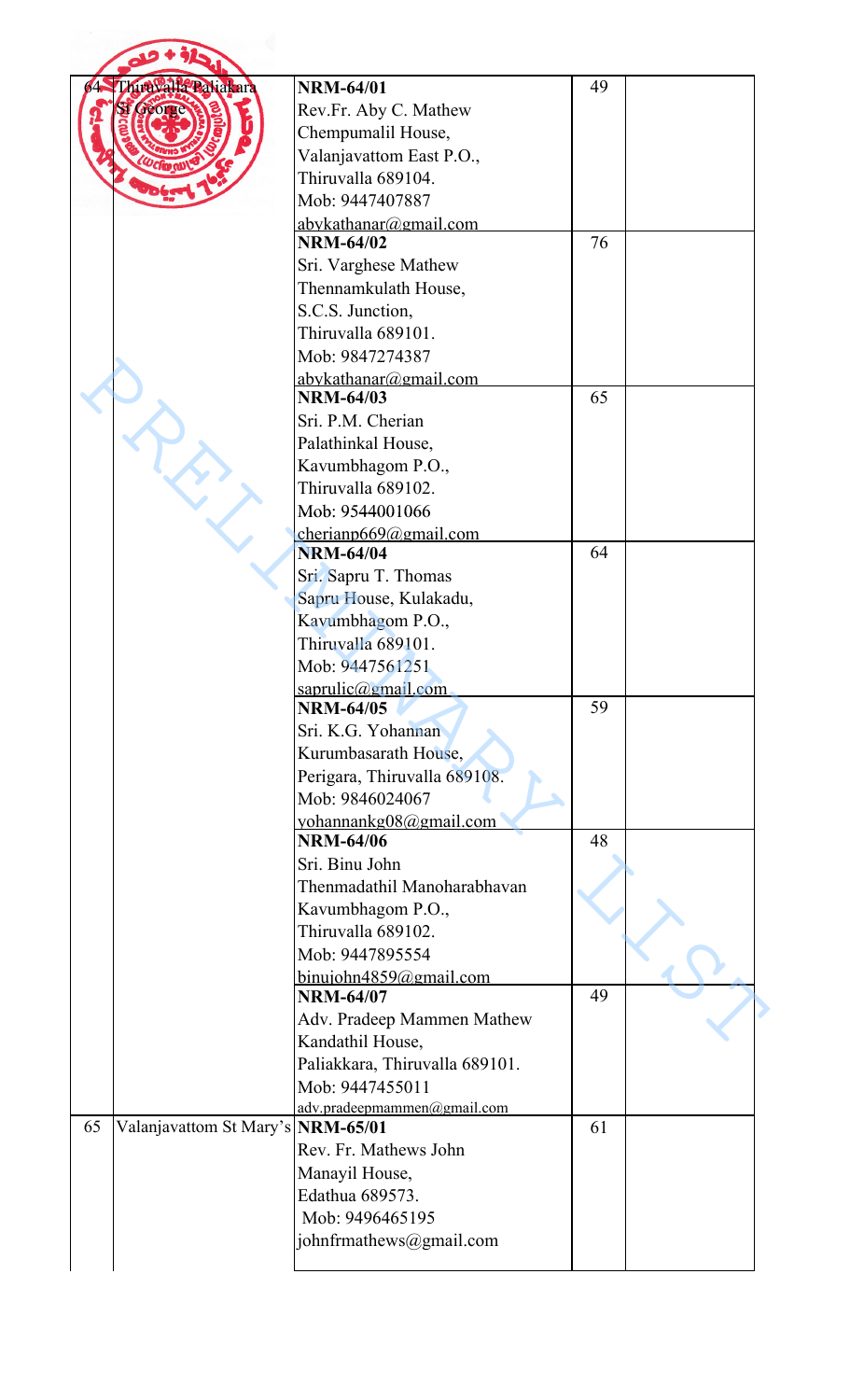|    |                    | <b>NRM-65/02</b>             | 42 |  |
|----|--------------------|------------------------------|----|--|
|    |                    | Sri. Mathai T. Varghese      |    |  |
|    |                    | Thekkelkandathil House,      |    |  |
|    |                    | Valanjavattom P.O.,          |    |  |
|    |                    | Thiruvalla.                  |    |  |
|    |                    | Mob: 9447970449              |    |  |
|    |                    | $l$ alunamita@gmail.com      |    |  |
|    |                    | <b>NRM-65/03</b>             | 46 |  |
|    |                    | Sri. Samkutty K.K.           |    |  |
|    |                    | Kurilodiyil Oodattil,        |    |  |
|    |                    | Valanjavattom P.O.,          |    |  |
|    |                    | Thiruvalla.                  |    |  |
|    |                    | Mob: 9495236521              |    |  |
|    |                    | samkuttykk20@gmail.com       |    |  |
|    |                    | <b>NRM-65/04</b>             | 44 |  |
|    |                    | Sri. Shaji Mathew            |    |  |
|    |                    | Oodattil House,              |    |  |
|    |                    | Valanjavattom P.O.,          |    |  |
|    |                    | Thiruvalla.                  |    |  |
|    |                    | Mob: 8156921454              |    |  |
|    |                    | shajimathewmac@gmail.com     |    |  |
|    |                    | <b>NRM-65/05</b>             | 27 |  |
|    |                    | Sri. Laby Abraham Koshy      |    |  |
|    |                    | Kandathil House,             |    |  |
|    |                    | Valanjavattom P.O.,          |    |  |
|    |                    | Thiruvalla.                  |    |  |
|    |                    | Mob: 9447877244              |    |  |
|    |                    | labvabraham23@gmail.com      |    |  |
| 66 | Valanjavattom East | <b>NRM-66/01</b>             | 34 |  |
|    | St Mary's          | Rev. Fr. Varghese Oommen K   |    |  |
|    |                    | Kizhakkedathu House,         |    |  |
|    |                    | Kavumbhagom P.O.,            |    |  |
|    |                    | Thiruvalla-689102            |    |  |
|    |                    | Mob: 9447964510              |    |  |
|    |                    | varghese.o@gmail.com         |    |  |
|    |                    | <b>NRM-66/02</b>             | 57 |  |
|    |                    | Sri. Saji Johnson            |    |  |
|    |                    | Ittiyamparampil Gibey Villa, |    |  |
|    |                    | Valanjavattom East,          |    |  |
|    |                    | Thiruvalla.                  |    |  |
|    |                    | Mob: 9447448000              |    |  |
|    |                    | <b>NRM-66/03</b>             | 55 |  |
|    |                    | Sri. Soni Alex               |    |  |
|    |                    | Ittiyamparampil Sisi Villa,  |    |  |
|    |                    | Valanjavattom East,          |    |  |
|    |                    | Thiruvalla.                  |    |  |
|    |                    | Mob: 9847058641              |    |  |
| 67 | Valanjavattom West | <b>NRM-67/01</b>             | 40 |  |
|    | St George          | Rev.Fr. Jomon Antony         |    |  |
|    |                    | <b>St. Pauls Mission</b>     |    |  |
|    |                    | Training Centre,             |    |  |
|    |                    | Thattarambalam P.O.,         |    |  |
|    |                    | Mavelikkara 690103.          |    |  |
|    |                    | Mob: 9947399066              |    |  |
|    |                    | iosephstpaulsmtc@gmail.com   |    |  |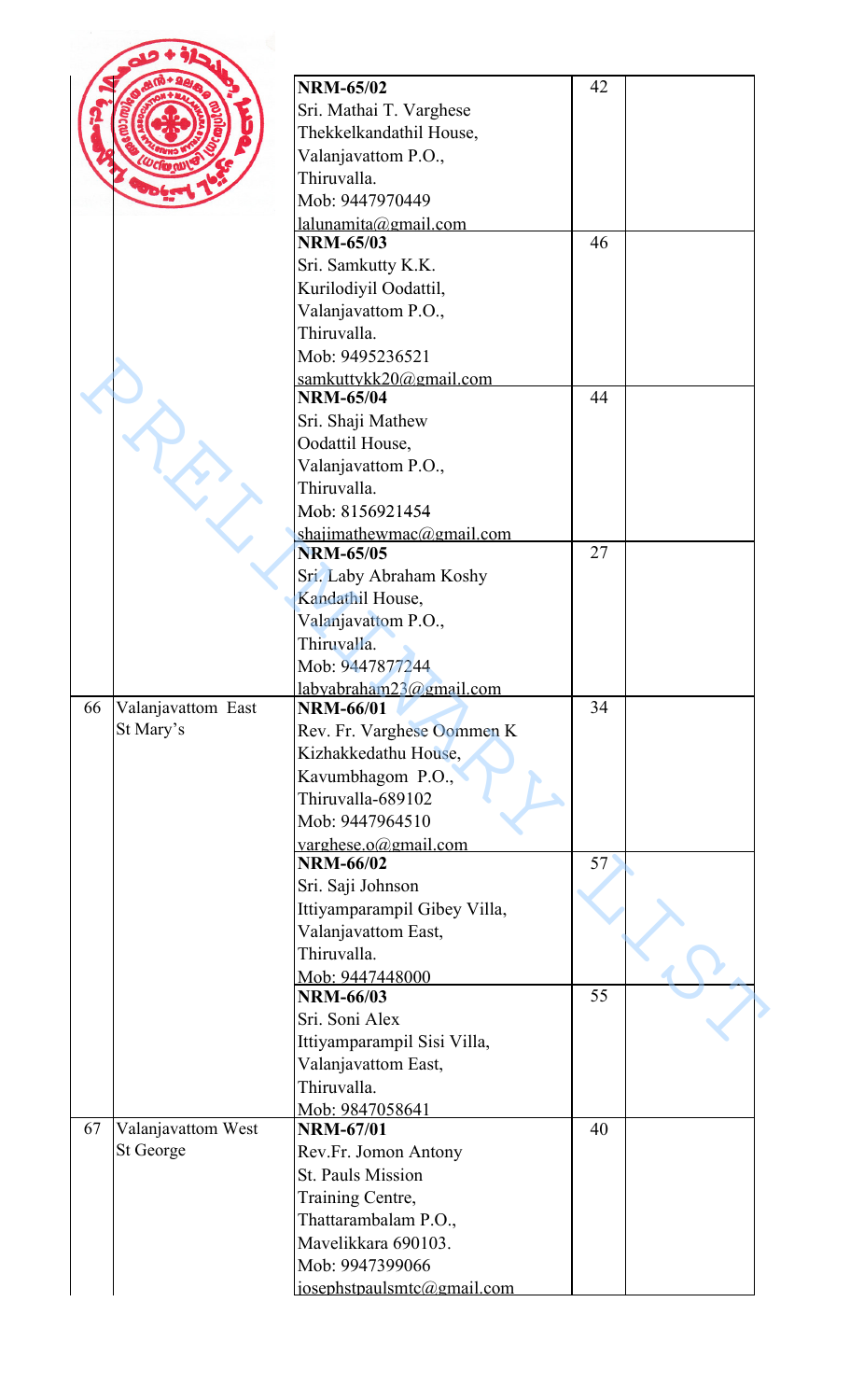|    |                      | <b>NRM-67/02</b>                        | 60 |  |
|----|----------------------|-----------------------------------------|----|--|
|    |                      | Sri. Reji Abraham                       |    |  |
|    |                      | Valiyaparampil Thaykadavil,             |    |  |
|    |                      | Valanjavattom P.O.,                     |    |  |
|    |                      | Thiruvalla 689104.                      |    |  |
|    |                      | Mob: 9847050154                         |    |  |
|    |                      | rejiabraham65@yahoo.com                 |    |  |
| 68 | Veeyapuram St Mary's | <b>NRM-68/01</b>                        |    |  |
|    |                      | Rev. Fr. Siju Varghese Koshy            |    |  |
|    |                      | Manalil House,                          |    |  |
|    |                      | Kavumbhagom P.O.,                       |    |  |
|    |                      | Thiruvalla 689102.                      |    |  |
|    |                      | Mob: 8281335548                         |    |  |
|    |                      | frsijuvarghesek85@gmail.com             | 37 |  |
|    |                      | <b>NRM-68/02</b>                        |    |  |
|    |                      | Sri. Thomas Joseph                      |    |  |
|    |                      | Meenathethil House,                     |    |  |
|    |                      | Veeyapuram P.O. 690514,                 |    |  |
|    |                      | Via Harippad.                           |    |  |
|    |                      | Mob: 9446819255                         | 68 |  |
|    |                      | <b>NRM-68/03</b>                        | 30 |  |
|    |                      | Sri. Jijo C. Varghese                   |    |  |
|    |                      | Nazarethil House,                       |    |  |
|    |                      | Veeyapuram P.O.,                        |    |  |
|    |                      | Via. Harippad 690514.                   |    |  |
|    |                      | Mob: 9400626419                         |    |  |
|    |                      | varghesejijo11@gmail.com                |    |  |
| 69 | Vengal Bethany       | <b>NRM-69/01</b>                        | 47 |  |
|    | St. George           | Rev. Fr. Cherian Jacob                  |    |  |
|    |                      | Mylakalil Angel Villa                   |    |  |
|    |                      | Thirumoolapuram P.O.,                   |    |  |
|    |                      | Thiruvalla 689 115.                     |    |  |
|    |                      | Mob: 9446600957                         |    |  |
|    |                      | binui9719@gmail.com                     |    |  |
|    |                      | <b>NRM-69/02</b>                        | 47 |  |
|    |                      | Sri. Anuraj M. Pulluveli                |    |  |
|    |                      | Pulluvelil House,                       |    |  |
|    |                      | Alamthuruthy P.O.,                      |    |  |
|    |                      | Thiruvalla 689113.                      |    |  |
|    |                      | Mob: 9496055846                         |    |  |
|    |                      | anuraimpulluvelil@gmail.com             |    |  |
|    |                      | <b>NRM-69/03</b>                        | 62 |  |
|    |                      | Sri. E.M. Jose                          |    |  |
|    |                      | Edakkidavil House,                      |    |  |
|    |                      | Alamthuruthy P.O.,                      |    |  |
|    |                      | Thiruvalla 689113.                      |    |  |
|    |                      | Mob: 9744465648                         |    |  |
|    |                      | roiipitty@gmail.com<br><b>NRM-69/04</b> | 36 |  |
|    |                      | Sri. Sandeep P. Thomas                  |    |  |
|    |                      | Plantharayil House,                     |    |  |
|    |                      | Alamthuruthy P.O.,                      |    |  |
|    |                      | Thiruvalla 689113.                      |    |  |
|    |                      | Mob: 9895918806                         |    |  |
|    |                      | sandeep.planthara@gmail.com             |    |  |
|    |                      |                                         |    |  |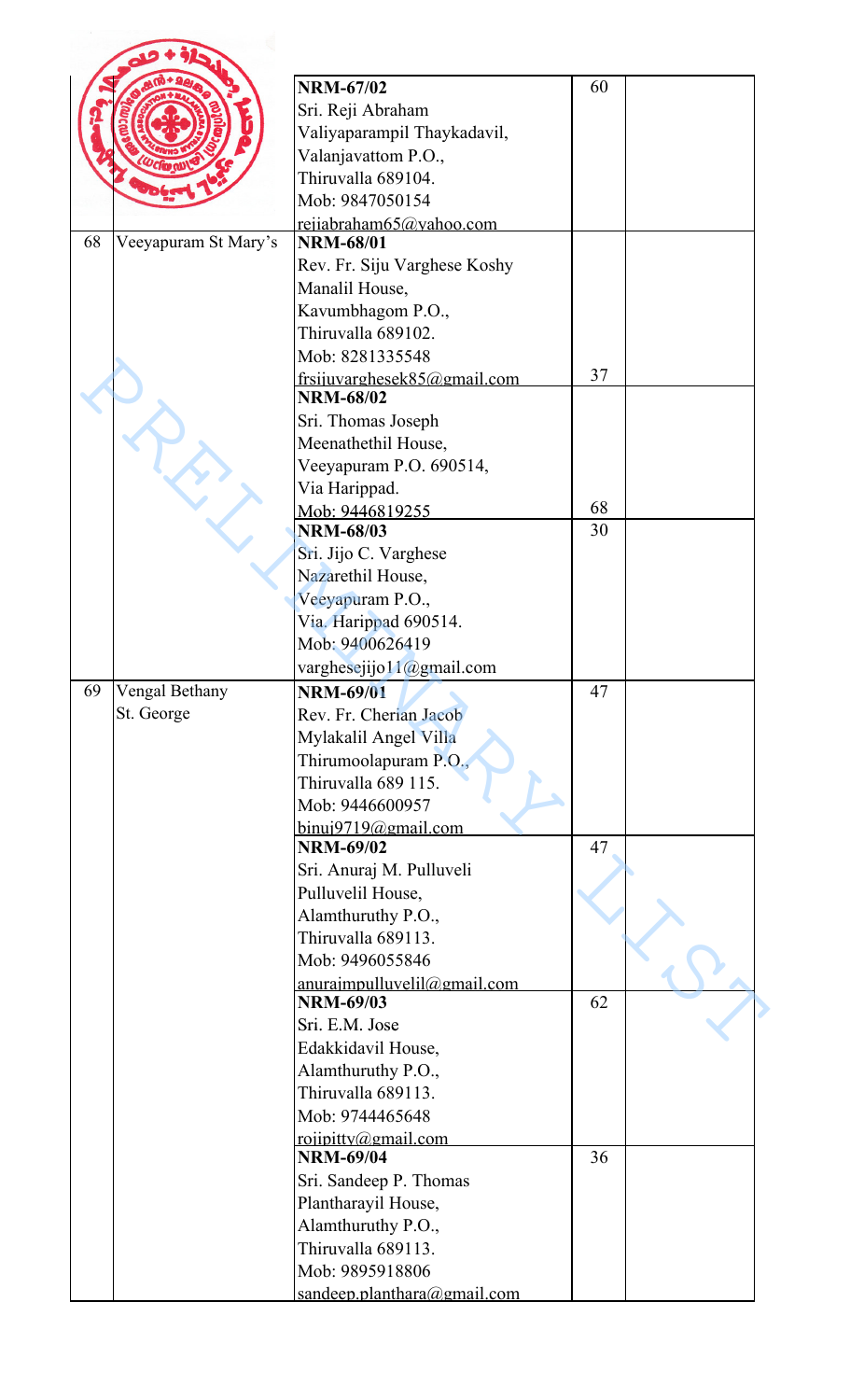|    | mkuan                          | <b>NRM-70/01</b>             | 51 |  |
|----|--------------------------------|------------------------------|----|--|
|    | Behanar                        | Rev. Fr. Thomas Parekadavil  |    |  |
|    |                                | Maruthoor Samly Villa        |    |  |
|    |                                | Paduthodu PO                 |    |  |
|    |                                |                              |    |  |
|    |                                | Vennikulam 689 544.          |    |  |
|    |                                | Mob-9447775778               |    |  |
|    |                                | <b>NRM-70/02</b>             | 60 |  |
|    |                                | Sri. George Thomas           |    |  |
|    |                                | Vanchikapallil House,        |    |  |
|    |                                | Pramattom P.O.,              |    |  |
|    |                                | Kavundumprayar,              |    |  |
|    |                                | Vennikulam 689543.           |    |  |
|    |                                | Mob: 9446911322              |    |  |
|    |                                | <b>NRM-70/03</b>             | 57 |  |
|    |                                | Sri. George P. Varghese      |    |  |
|    |                                | Kochukoickal House,          |    |  |
|    |                                | Valamkara,                   |    |  |
|    |                                | Vennikulam P.O. 689544.      |    |  |
|    |                                | Mob: 9495052695              |    |  |
|    |                                | <b>NRM-70/04</b>             | 57 |  |
|    |                                | Sri. Varghese Oommen         |    |  |
|    |                                | Thekkel House,               |    |  |
|    |                                | Vennikulam P.O. 689544.      |    |  |
|    |                                | Mob: 9747485025              |    |  |
|    |                                | <b>NRM-70/05</b>             | 41 |  |
|    |                                |                              |    |  |
|    |                                | Sri. Mathews Abraham         |    |  |
|    |                                | Mavelikkad Nadathel House,   |    |  |
|    |                                | Vennikulam P.O. 689544.      |    |  |
|    |                                | Mob: 9072164288              |    |  |
| 71 | Vennikulam Memala              | <b>NRM-71/01</b>             | 34 |  |
|    | Bethany St John's              | Rev.Fr. Liju P. Cherian      |    |  |
|    |                                | Parayanavattom House,        |    |  |
|    |                                | Thirumoolapuram,             |    |  |
|    |                                | Thriuvalla 689115.           |    |  |
|    |                                | Mob: 9496850010              |    |  |
|    |                                | lijupc1987@gmail.com         |    |  |
|    |                                | <b>NRM-71/02</b>             | 62 |  |
|    |                                | Sri. A.I. Alexander          |    |  |
|    |                                | Aruvickal House,             |    |  |
|    |                                | Kurungazha P.O.,             |    |  |
|    |                                | Pullad 689548.               |    |  |
|    |                                | Mob: 9947941401              |    |  |
|    |                                | <b>NRM-71/03</b>             | 65 |  |
|    |                                | Sri. C.S. Philip             |    |  |
|    |                                | Cherulukuzhiyil House,       |    |  |
|    |                                | Vennikulam,                  |    |  |
|    |                                |                              |    |  |
|    |                                | Memala 689544.               |    |  |
|    |                                | Mob: 9747134735              |    |  |
| 72 | Vennikulam Muthupala NRM-72/01 |                              | 55 |  |
|    | St George                      | Rev.Fr. Varghese John        |    |  |
|    |                                | Kadakkethe House,            |    |  |
|    |                                | Mundiappally P.O.,           |    |  |
|    |                                | Thiruvalla 689593.           |    |  |
|    |                                | Mob: 9495068265              |    |  |
|    |                                | kadakkethevarghese@gmail.com |    |  |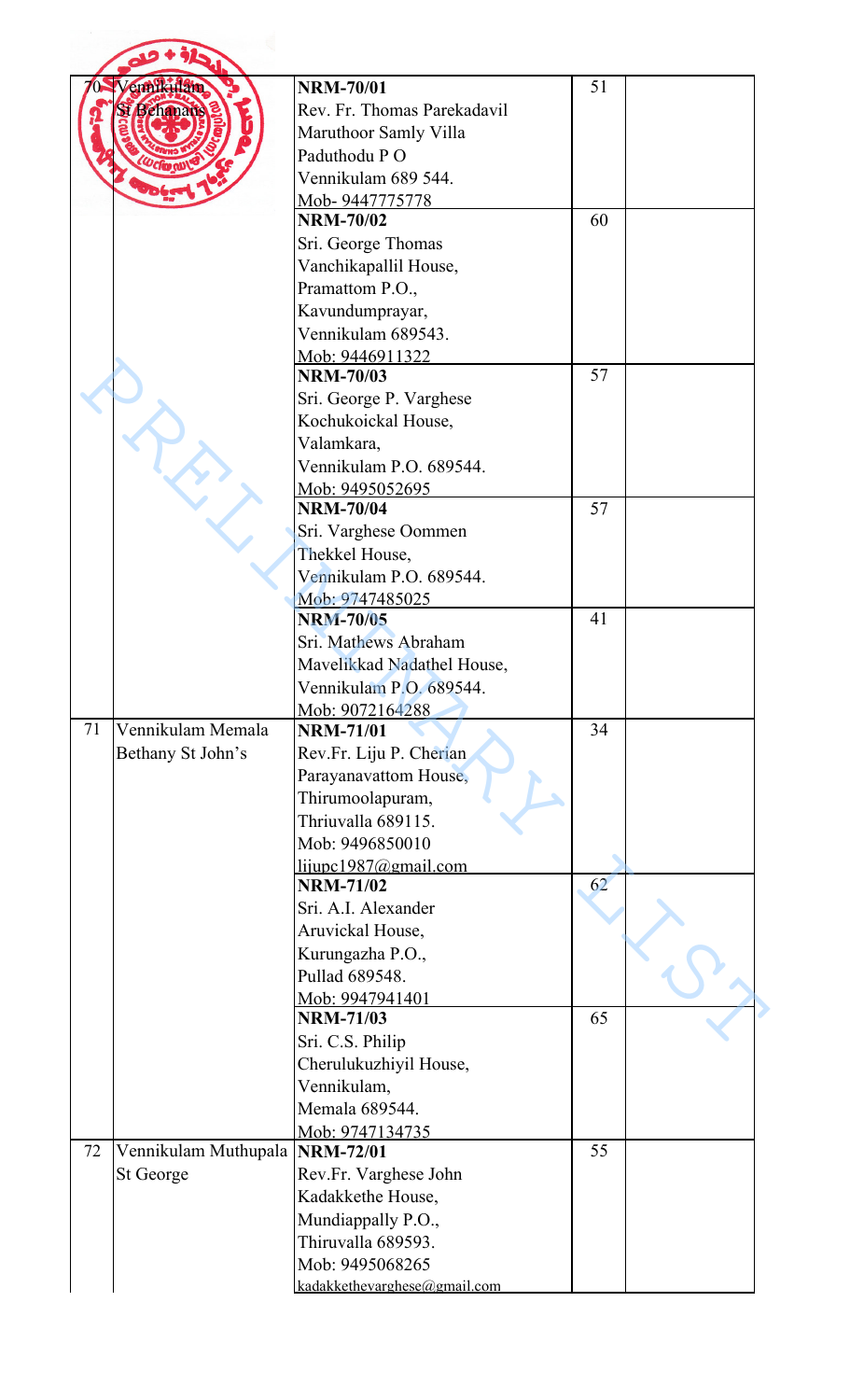|    |                      | <b>NRM-72/02</b>             | 72 |  |
|----|----------------------|------------------------------|----|--|
|    |                      | Sri. A.E. Mathai             |    |  |
|    |                      | Aiyankovil House,            |    |  |
|    |                      | Valakuzhy P.O.,              |    |  |
|    |                      | Via. Vennikulam 689544.      |    |  |
|    |                      | Mob: 9497329982              |    |  |
|    |                      |                              |    |  |
|    |                      | ayyankovilagencies@gmail.com |    |  |
|    |                      | <b>NRM-72/03</b>             | 57 |  |
|    |                      | Sri. George Kuruvilla        |    |  |
|    |                      | Aiyankovil House,            |    |  |
|    |                      | Thelliyoor P.O.,             |    |  |
|    |                      | Vennikulam 689544.           |    |  |
|    |                      | Mob: 8075714701              |    |  |
|    |                      | cherianiov $453$ @gmail.com  |    |  |
|    |                      | <b>NRM-72/04</b>             | 70 |  |
|    |                      | Sri. Joy A. Cherian          |    |  |
|    |                      | Aiyancovil House,            |    |  |
|    |                      | Velakuzhy P.O.,              |    |  |
|    |                      | Vennikulam 689544.           |    |  |
|    |                      | Mob: 9946399446              |    |  |
|    |                      | cherianiov453@gmail.com      |    |  |
| 73 | Vennikulam St Mary's | <b>NRM-73/01</b>             | 71 |  |
|    |                      | Rev.Fr. Alexander Abraham    |    |  |
|    |                      | Parumala Seminary,           |    |  |
|    |                      | Parumala, Thiruvalla.        |    |  |
|    |                      | Mob: 9447362892              |    |  |
|    |                      | appuachen $2022$ @gmail.com  |    |  |
|    |                      | <b>NRM-73/02</b>             | 55 |  |
|    |                      | Sri. George A.J.             |    |  |
|    |                      | Edayattu House,              |    |  |
|    |                      | Vennikulam P.O.,             |    |  |
|    |                      | Malappally 689544.           |    |  |
|    |                      | Mob: 9961720295              |    |  |
| 74 | Vennikulam           | <b>NRM-74/01</b>             | 43 |  |
|    | Mar Basalios         | Rev. Fr. Johnson V.          |    |  |
|    |                      | MGD Ashram, Karunagiri       |    |  |
|    |                      | Karukachal-686540            |    |  |
|    |                      | Mob: 9947057066              |    |  |
|    |                      | <b>NRM-74/02</b>             | 61 |  |
|    |                      | Sri. Moncy Kachirackal       |    |  |
|    |                      | Kachirackal House,           |    |  |
|    |                      | Thelliyoor P.O., Vennikulam, |    |  |
|    |                      | Thiruvalla 689544.           |    |  |
|    |                      | Mob: 9496147788              |    |  |
|    |                      | moncykachirackal@gmail.com   |    |  |
| 75 | Venpala St Mary's    | <b>NRM-75/01</b>             | 69 |  |
|    |                      | Rev. Fr. K.V. Mathew         |    |  |
|    |                      | Kadavil Ottathengil,         |    |  |
|    |                      | Kavumbhagom P.O,             |    |  |
|    |                      | Thiruvalla 689102.           |    |  |
|    |                      | Mob: 9447344666              |    |  |
|    |                      | kymathewkadavil@gmail.com    |    |  |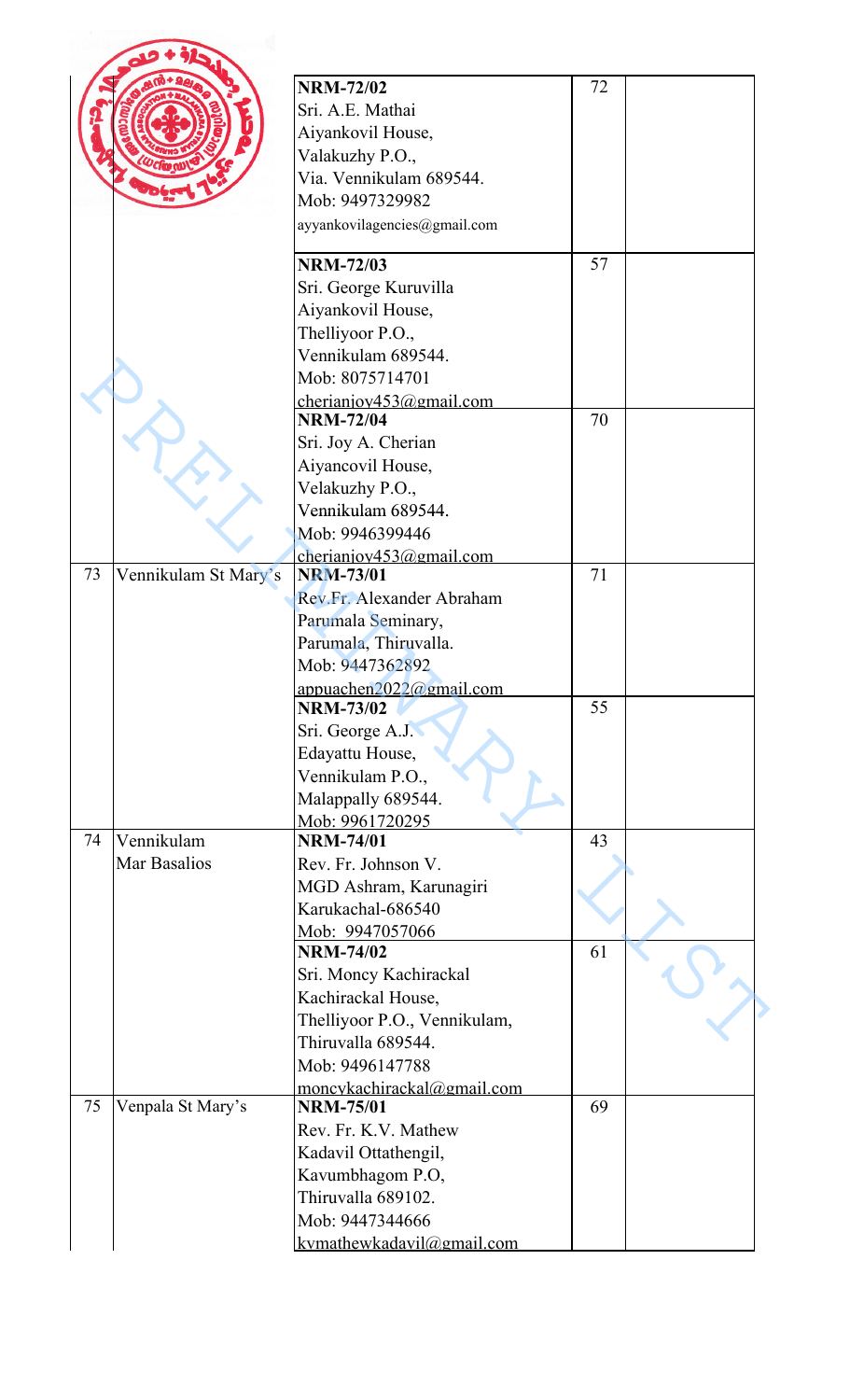|                |                    | <b>NRM-75/02</b>                                  | 55 |  |
|----------------|--------------------|---------------------------------------------------|----|--|
|                |                    | Sri. Vinod Philip                                 |    |  |
|                |                    | Valeyil House,                                    |    |  |
|                |                    | Venpala P.O.,                                     |    |  |
|                |                    | Thiruvalla 689102.                                |    |  |
|                |                    | Mob: 9847094321                                   |    |  |
|                |                    | philipvinodsbi@gmail.com                          |    |  |
|                |                    |                                                   |    |  |
|                |                    | <b>NRM-75/03</b>                                  | 49 |  |
|                |                    | Sri. Mathews K. Jacob                             |    |  |
|                |                    | Kuttathil House,                                  |    |  |
|                |                    | Thukalassery,                                     |    |  |
|                |                    | Thiruvalla P.O.                                   |    |  |
|                |                    | Mob: 9447211810                                   |    |  |
|                |                    | lejimathews@gmail.com                             |    |  |
| 76             | Murani             | <b>NRM-76/01</b>                                  | 47 |  |
|                | Mar Yacob Burdhana | Rev. Fr. Yuhanon John                             |    |  |
|                |                    | Mar Osthathios Gloria Bhavan                      |    |  |
|                |                    | Nellimala P.O, Thattekadu                         |    |  |
|                |                    | Eraviperoor - 689542                              |    |  |
|                |                    | Mob: 7054557965                                   |    |  |
|                |                    | fryuhanon75@gmail.com                             |    |  |
|                |                    | <b>NRM-76/02</b>                                  | 71 |  |
|                |                    | Sri. C.M. Mathai                                  |    |  |
|                |                    | Chellakulanjyil House,                            |    |  |
|                |                    | Mallappally East P.O.,                            |    |  |
|                |                    | Mallappally.                                      |    |  |
|                |                    | Mob: 9605100470                                   |    |  |
|                |                    | mathailo50@gmail.com<br><b>NRM-76/03</b>          | 70 |  |
|                |                    | Sri. P.C. Kunjumon                                |    |  |
|                |                    | Puthukallel House,                                |    |  |
|                |                    | Mrani, Mallappally East P.O.,                     |    |  |
|                |                    | Mallappally.                                      |    |  |
|                |                    | Mob: 9847189240                                   |    |  |
|                |                    | <b>ELECTED MANAGING COMMITTEE MEMBERS 2017-22</b> |    |  |
| $\mathbf{1}$   |                    | Rev.Fr. Varghese George                           |    |  |
|                |                    | Thekkemoolackal,                                  |    |  |
|                |                    | Cheppad P.O.,                                     |    |  |
|                |                    | Alappuzha 690507                                  |    |  |
|                |                    | Mob: 9847360759                                   |    |  |
|                |                    | lajiachen@gmail.com                               |    |  |
| $\overline{2}$ |                    | Rev.Fr. John Mathew                               |    |  |
|                |                    | Anjilimoottil House                               |    |  |
|                |                    | Chengaroor PO,                                    |    |  |
|                |                    | Mallappally 689 594                               |    |  |
|                |                    | Mob: 9447367853, 9447367853                       |    |  |
|                |                    | fabimathew11@gmail.com                            |    |  |
| 3              |                    | Adv. Biju Oommen                                  |    |  |
|                |                    | Muringasseril,                                    |    |  |
|                |                    | Eraviperoor P.O.                                  |    |  |
|                |                    | Thiruvalla,                                       |    |  |
|                |                    | Pathanamthitta 689 542.                           |    |  |
|                |                    | Mob: 9447595550                                   |    |  |